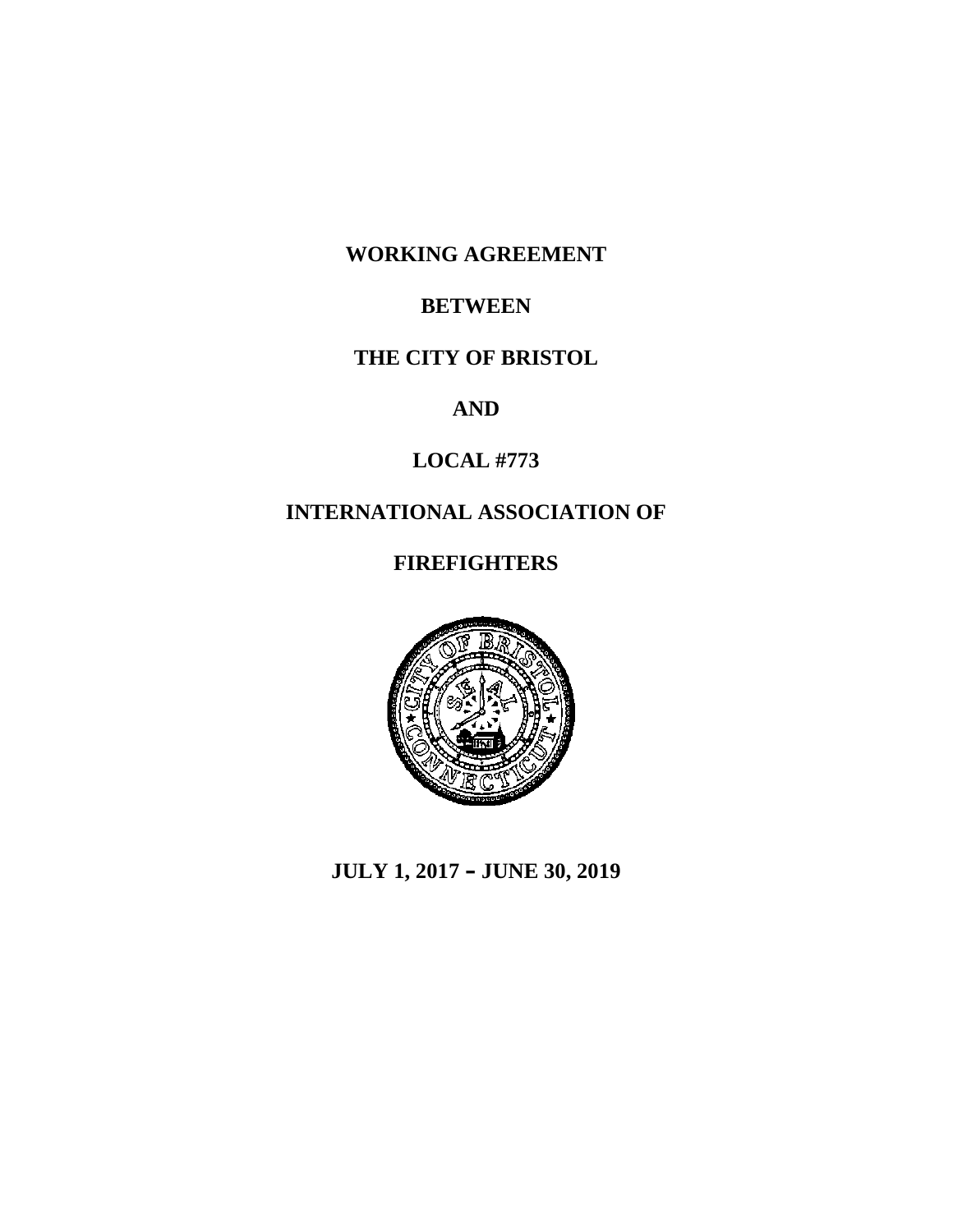INDEX

| <b>ARTICLE</b>                                            | <b>PAGE</b>    |
|-----------------------------------------------------------|----------------|
| XII<br><b>ACTING OFFICERS</b>                             | 11             |
| APPENDIX A - SALARY FROM JULY 1, 2017                     | 47             |
| APPENDIX B - SALARY FROM JULY 1, 2018                     | 48             |
| APPENDIX C - SUBSTANCE ABUSE POLICY                       | 49             |
| APPENDIX D - HEALTH INSURANCE (05-01-16 through 06-30-18) | 54             |
| APPENDIX E – HEALTH INSURANCE (07-01-18)                  | 56             |
| IV<br><b>BULLETIN BOARDS</b>                              | $\mathfrak{Z}$ |
| $V_{\parallel}$<br><b>DISCIPLINARY ACTION</b>             | 3              |
| XXXVII<br><b>DURATION</b>                                 | 45             |
| XXX<br><b>EDUCATION</b>                                   | 37             |
| XXVIII<br>FIRE WATCH DUTY                                 | 31             |
| <b>XVII</b><br><b>FUNERAL LEAVE</b>                       | 18             |
| VI<br><b>GRIEVANCE PROCEDURE</b>                          | $\overline{4}$ |
| IX<br><b>HOLIDAYS</b>                                     | 8              |
| XV<br><b>INJURY LEAVE</b>                                 | 17             |
| <b>XIX</b><br><b>INSURANCE</b>                            | 22             |
| XXXV<br><b>JURY DUTY</b>                                  | 43             |
| XX<br>LEAVE OF ABSENCE WITHOUT PAY                        | 25             |
| $\mathbf{I}$<br><b>MANAGEMENT RIGHTS</b>                  | $\mathbf{1}$   |
| XXVII<br><b>MILITARY LEAVE</b>                            | 31             |
| <b>XXIV</b><br><b>MISCELLANEOUS</b>                       | 29             |
| MOA EMERGENCY CALL-BACKS                                  | 58             |
| <b>MOA GROOMING</b>                                       | 60             |
| <b>MOA PAID TIME CONVERSIONS</b>                          | 59             |
| <b>NONDISCRIMINATION</b><br>XXXII                         | 39             |
| XI<br><b>OVERTIME</b>                                     | $\overline{9}$ |
| PAYROLL DEDUCTIONS OF UNION DUES AND ASSESSMENTS<br>Ш     | $\overline{2}$ |
| <b>XXIX</b><br><b>PENSION</b>                             | 32             |
| XXXIV<br>PERFECT ATTENDANCE DAYS                          | 42             |
| <b>XXXIII</b><br>PHYSICAL FITNESS                         | 39             |
| XXXI<br>PRINTING OF CONTRACT                              | 39             |
| XXIII<br>PROBATIONARY PERIOD                              | 28             |
| XXXVI<br>PROMOTIONS PROCESS - GENERAL                     | 44             |
| <b>RECOGNITION</b><br>$\bf{I}$                            | $\mathbf{1}$   |
| <b>XXV</b><br><b>SAVINGS CLAUSE</b>                       | 30             |
| XXI<br><b>SENIORITY</b>                                   | 25             |
| <b>XIV</b><br><b>SICK LEAVE</b>                           | 15             |
| <b>XXXVII</b><br><b>SIGNATURE PAGE</b>                    | 46             |
| <b>SPECIAL LEAVE</b><br>XVI                               | 18             |
| <b>VIII</b><br><b>STAFFING</b>                            | $\overline{7}$ |
| <b>XVIII</b><br><b>UNIFORM ALLOWANCE</b>                  | 19             |
| UNION ACTIVITY PROTECTED<br><b>XXII</b>                   | 28             |
| VII<br>UNION BUSINESS LEAVE                               | 6              |
| <b>XIII</b><br><b>VACATIONS</b>                           | 12             |
| <b>XXVI</b><br><b>WAGES</b>                               | 30             |
| X<br><b>WORK WEEK</b>                                     | 9              |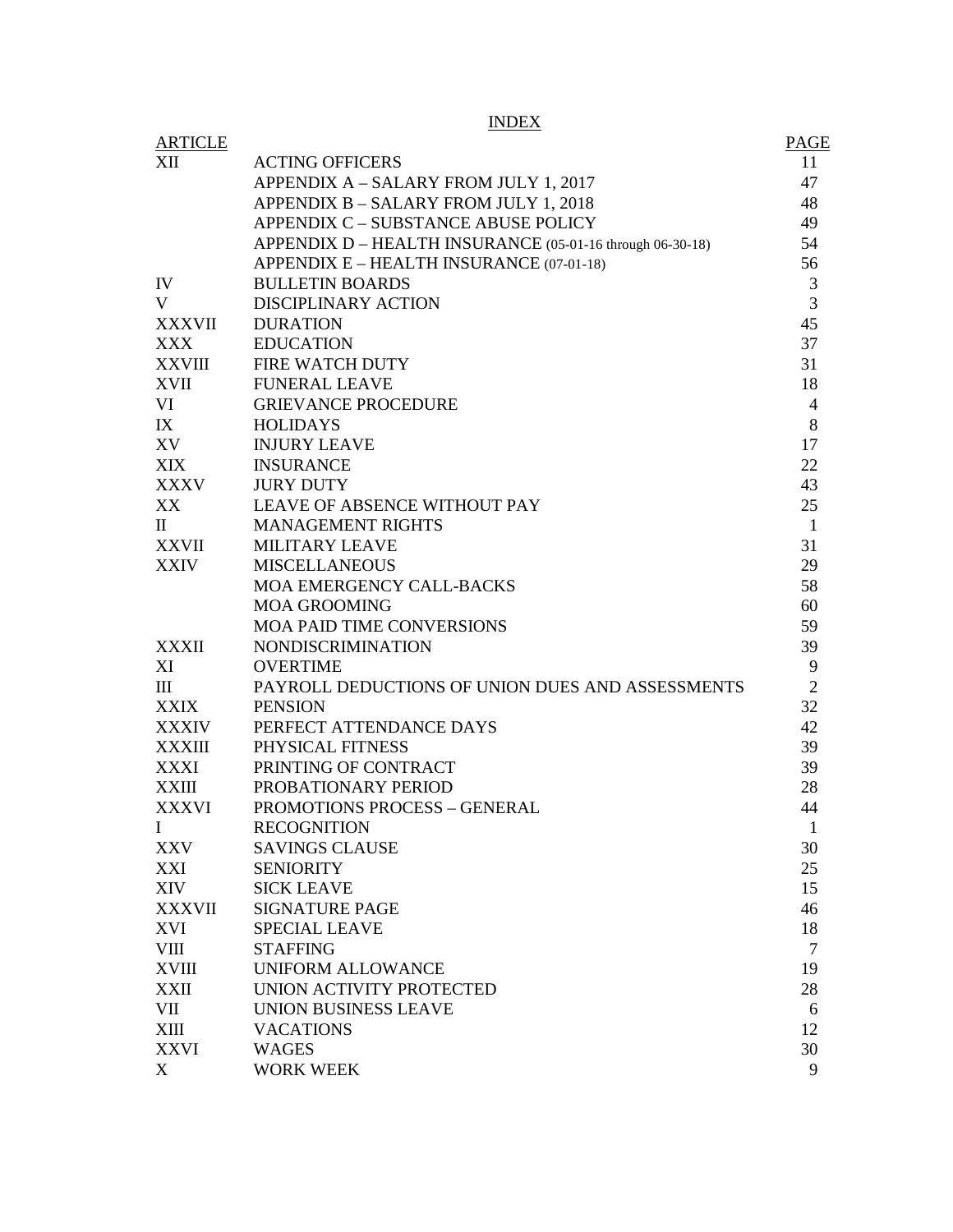# **AGREEMENT BETWEEN THE CITY OF BRISTOL AND LOCAL 773 INTERNATIONAL ASSOCIATION OF FIREFIGHTERS, AFL-CIO**

The following Contract by and between respectively, the City of Bristol, hereinafter referred to as the "City" and Local 773, International Association of Firefighters, hereinafter referred to as the "Union", is designed to maintain and promote a harmonious relationship between the City of Bristol and such of its employees who are within the provisions of this Contract, in order that more efficient and progressive public service may be rendered.

# **ARTICLE I**

## **RECOGNITION**

1:1 The City hereby recognizes the Union as the exclusive representative and bargaining agent for the bargaining unit, consisting of all uniformed and investigatory positions within the Bristol Fire Department, except that of Chief.

### **ARTICLE II**

## **MANAGEMENT RIGHTS**

2:1 The City shall have the absolute right to determine all matters concerning the management or administration of the Fire Department except as specifically set forth in this Agreement. These matters shall include, but shall not be limited to, the following:

2:1.1 To determine the care, maintenance and operation of equipment and property used for and on behalf of the purposes of the City.

2:1.2 To select and to determine the number and types of employees required to perform the City's operations.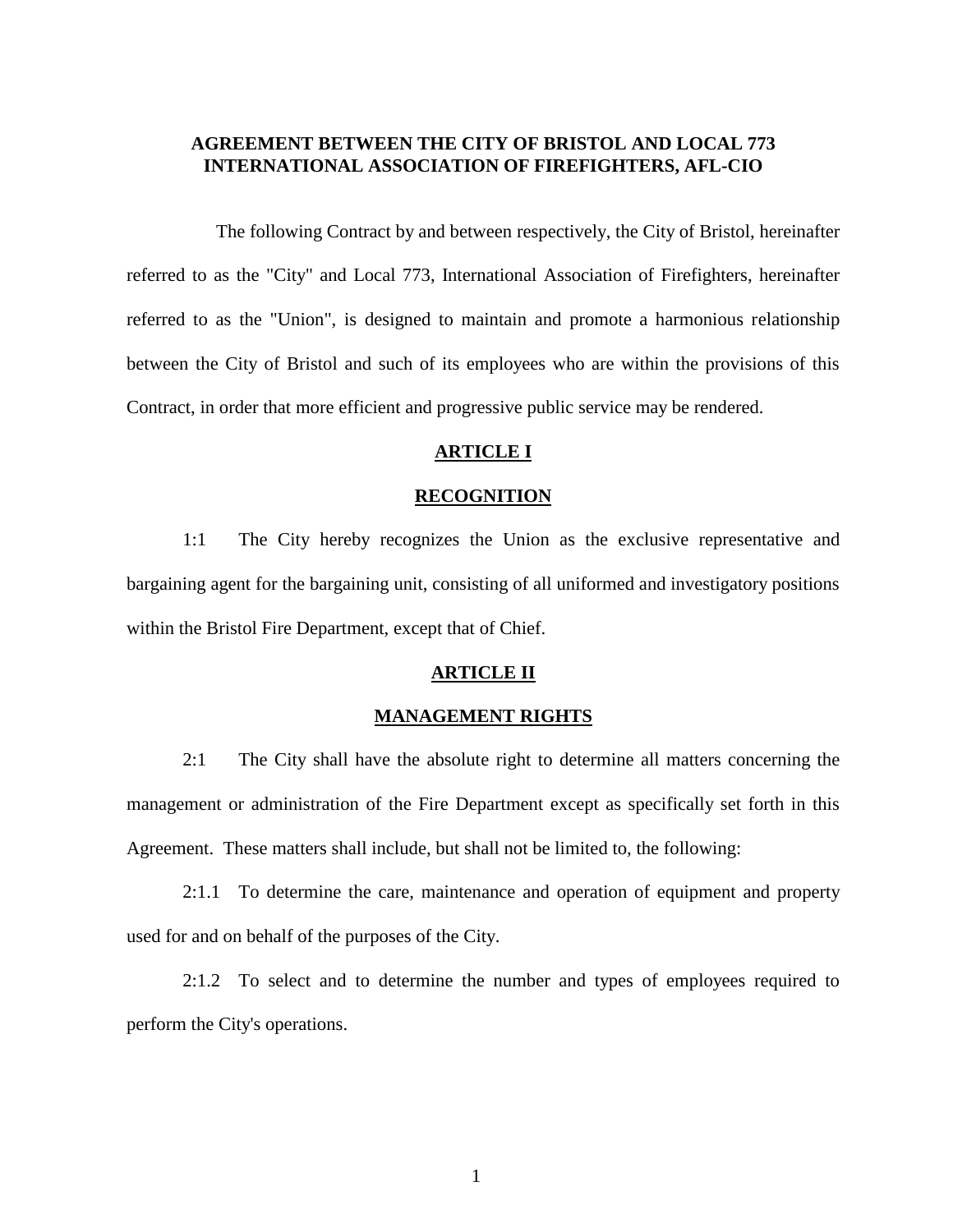2:1.3 To prescribe and enforce reasonable rules and regulations for the maintenance of discipline and for the performance of work in accordance with the requirements of the City, provided such rules and regulations are made known in a reasonable manner to the employees affected by them.

2:1.4 To ensure that incidental duties connected with departmental operations, whether enumerated in job descriptions or not, shall be performed by employees.

2:1.5 To create job descriptions and revise existing job specifications as deemed necessary.

#### **ARTICLE III**

### **PAYROLL DEDUCTIONS OF UNION DUES AND ASSESSMENTS**

3:1 The City shall monthly deduct union dues, initiation fees, and uniform assessments from the earned wages of each employee in such amounts as determined by the Union, provided that no such deductions shall be made from any employee's wages except when authorized by the employee on an appropriate form, a copy of which must be submitted to the City. Such authorization shall be continued thereafter if a Contract exists, between the City and Union.

3:2 As a condition of employment, all present employees who are members of the Union on June 30, 1971, shall remain members of the Union in good standing during the life of this Contract or extension thereof.

3:3 As a condition of employment, all employees hired on or after July 1, 1971, shall within ninety (90) days of the date of their hire, become and remain members of the Union during the life of this Contract or any extension thereof.

3:4 Effective upon the signing of this Agreement, all employees not required to become and remain members of the Union in good standing shall, as a condition of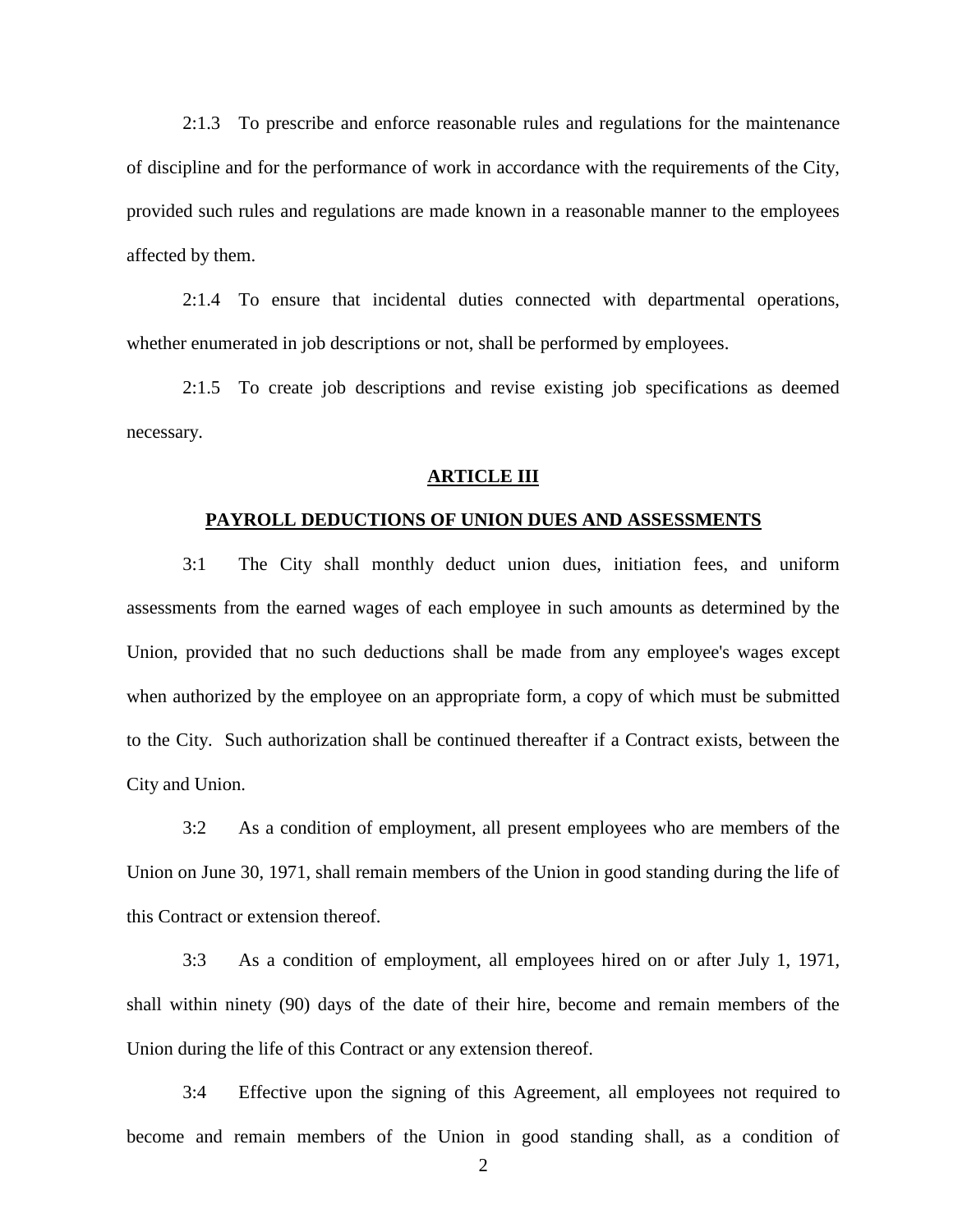employment, pay to the Union an agency fee. Said fee shall be deducted by the City in accordance with the provisions of Section 3.1 herein, or by direct payment to the Treasurer of the Union on a monthly basis.

# **ARTICLE IV**

### **BULLETIN BOARDS**

4:1 The City shall label one bulletin board, in each Fire House, Union Bulletin Board, to be used by the Union for the posting of notices concerning Union business and activities.

#### **ARTICLE V**

#### **DISCIPLINARY ACTION**

5:1 No regular employee shall be dismissed, discharged, suspended, fined, reduced in rank or disciplined in any other manner except for just cause. If any regular employee is disciplined and in the judgment of such employee this action is taken by the City without just cause, he/she may, no later than ten (10) days after the date of such action, appeal in writing to the Director of Personnel to have the action rescinded or to have the severity of the punishment reduced. Within fourteen (14) days after receiving such appeal, said Director of Personnel shall arrange a hearing. Said Director shall have the right to rescind, modify, affirm or increase the penalty ordered by the Chief or his/her designee. Representatives of the City and the Union's grievance committee shall be entitled to attend and participate in such hearing. If such employee is dissatisfied with results of such hearing, the Union may, no later than ten (10) days thereafter submit such dispute to arbitration by the Connecticut State Board of Mediation and Arbitration or the American Arbitration Association as noted below and such Board shall hear the dispute and render a decision which shall be final and binding on all parties. Said Board of Mediation and Arbitration or the American Arbitration Association shall have the power to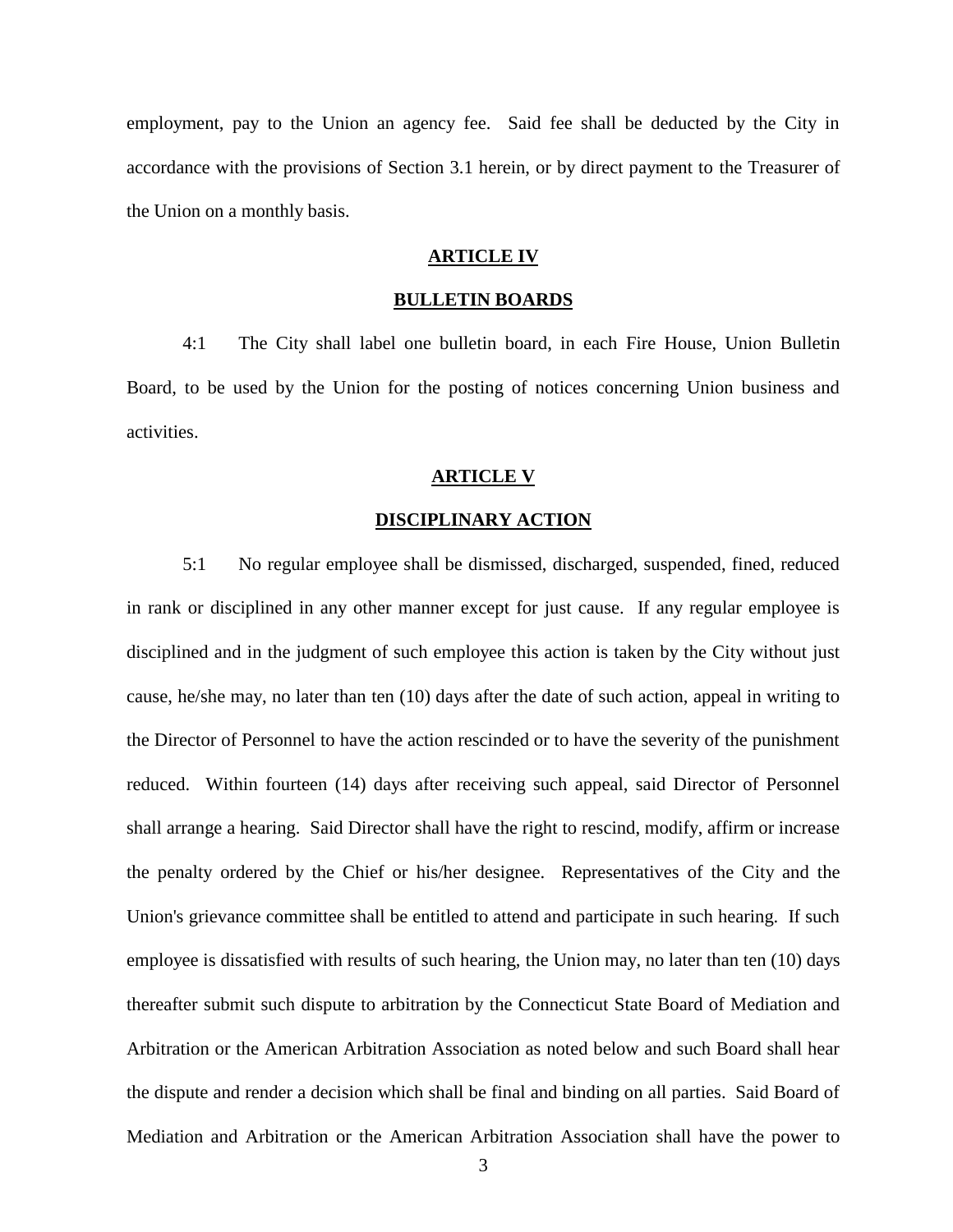uphold the action of the City or to rescind or modify such action and such power shall include, but shall not be limited to, the right to reinstate a suspended or discharged employee with full back pay. Nothing contained herein shall prevent any employee from representing himself/herself in these appeal procedures. The procedures described in Article V shall be the exclusive appeal procedure for matters concerning disciplinary action.

5:2 The American Arbitration Association, in accordance with its rules and regulations, shall be used for all appeals concerning the discharge of bargaining unit members. The union and City shall share equally in the costs of Arbitration. The arbitrator(s) shall have no power to add to, delete from or modify in any way any of the terms of this Agreement.

5:3 All meetings held under this Article shall be closed to the public.

5:4 All written warnings shall be stricken from an employee's personnel record and an employee's slate wiped clear if there is no violation for a period of one (1) year from the last entry. After a suspension, an employee's record will be cleared if there is no further violation for a period of two (2) years from the date of the last suspension. However, evidence of written warnings or suspensions may be used to rebut an employee's claims about his/her disciplinary history.

## **ARTICLE VI**

### **GRIEVANCE PROCEDURE**

6:1 PURPOSE - The purpose of the grievance procedure shall be to settle employee grievances on as low an administrative level as possible so as to insure efficiency and employee morale.

DEFINITION - A grievance for the purpose of this procedure shall be considered to be an employee or fire union complaint concerned with matters relating to the

4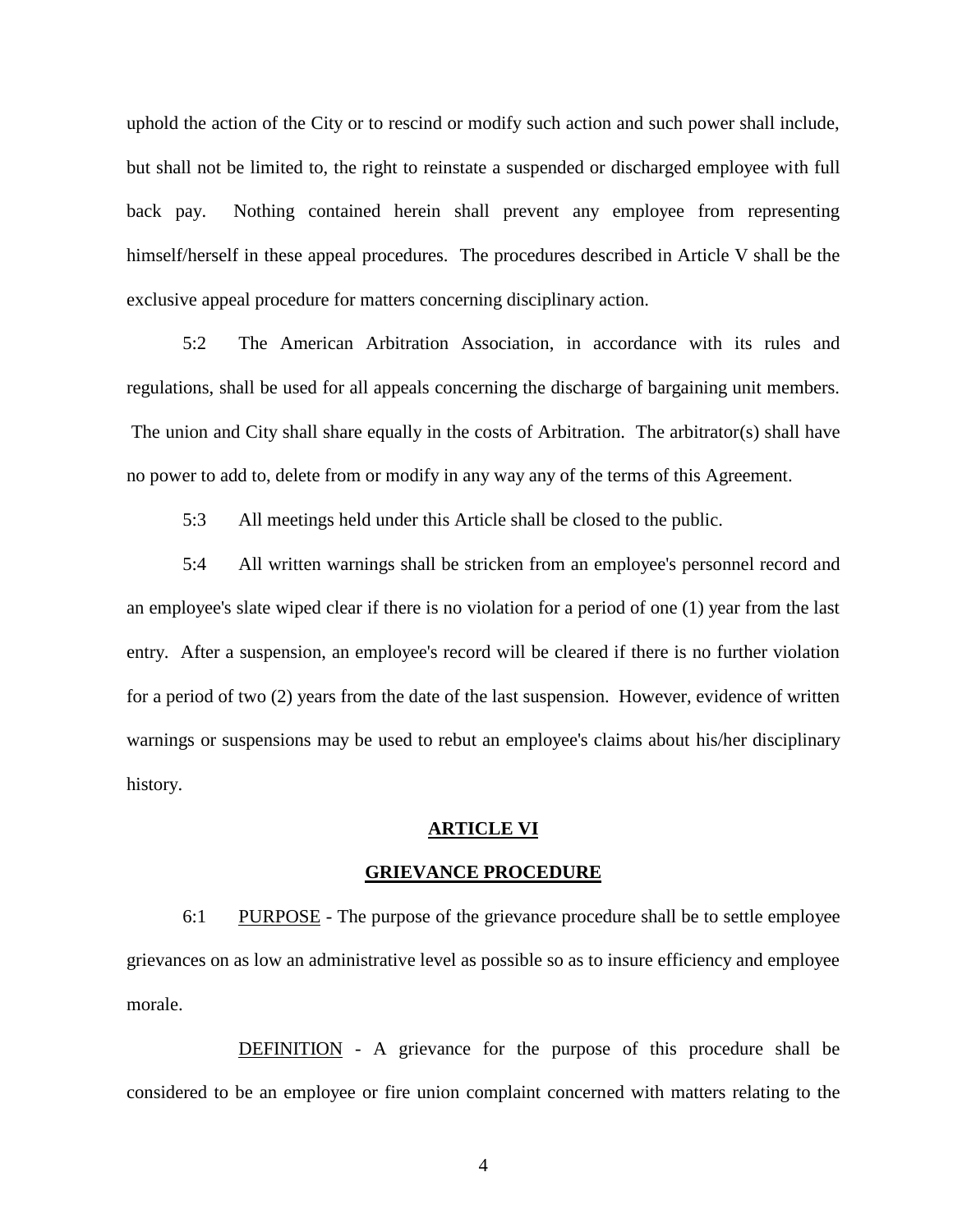interpretation and application of a specifically identified article(s) and section(s) of this agreement, or of matters effecting his/her or their health and safety.

6:1.1 The Union shall submit such grievance in writing to the Chief of the Fire Department, setting forth the nature of the grievance. Within seven (7) days after the Chief receives such grievance, he/she shall arrange to and shall meet with the representatives of the Union, for the purpose of adjusting or resolving such grievance.

6:1.2 If such grievance is not resolved to the satisfaction of the Union by the Chief within five (5) days after such meeting, the Union may present such grievance in writing seven (7) days thereafter to the Director of Personnel. Within fourteen (14) days after receiving such grievance, the Director of Personnel shall meet with the representatives of the Union for the purpose of adjusting or resolving such grievance.

6:1.3 If such grievance is not resolved to the satisfaction of the Union by the Director of Personnel within five (5) days after such meeting, the Union may within ten (10) days thereafter submit the dispute in writing to the Connecticut State Board of Mediation and Arbitration or the American Arbitration Association as noted below, with a copy to the Director of Personnel. Said Board shall hear and act on such dispute in accordance with its rules and render a decision which shall be final and binding on all parties. However, the arbitrator(s) shall have no power to add to, delete from, or modify in any way any of the terms of this Agreement.

6:2 PROCEDURE. The grievance procedure shall be used by an employee or the Fire Union to settle all departmental grievances. The only grievances that will be recognized are those that are initiated within twenty (20) calendar days of the alleged infraction. It is also understood that either the employee, the Union, or the City can represent themselves and/or have representation of their choice.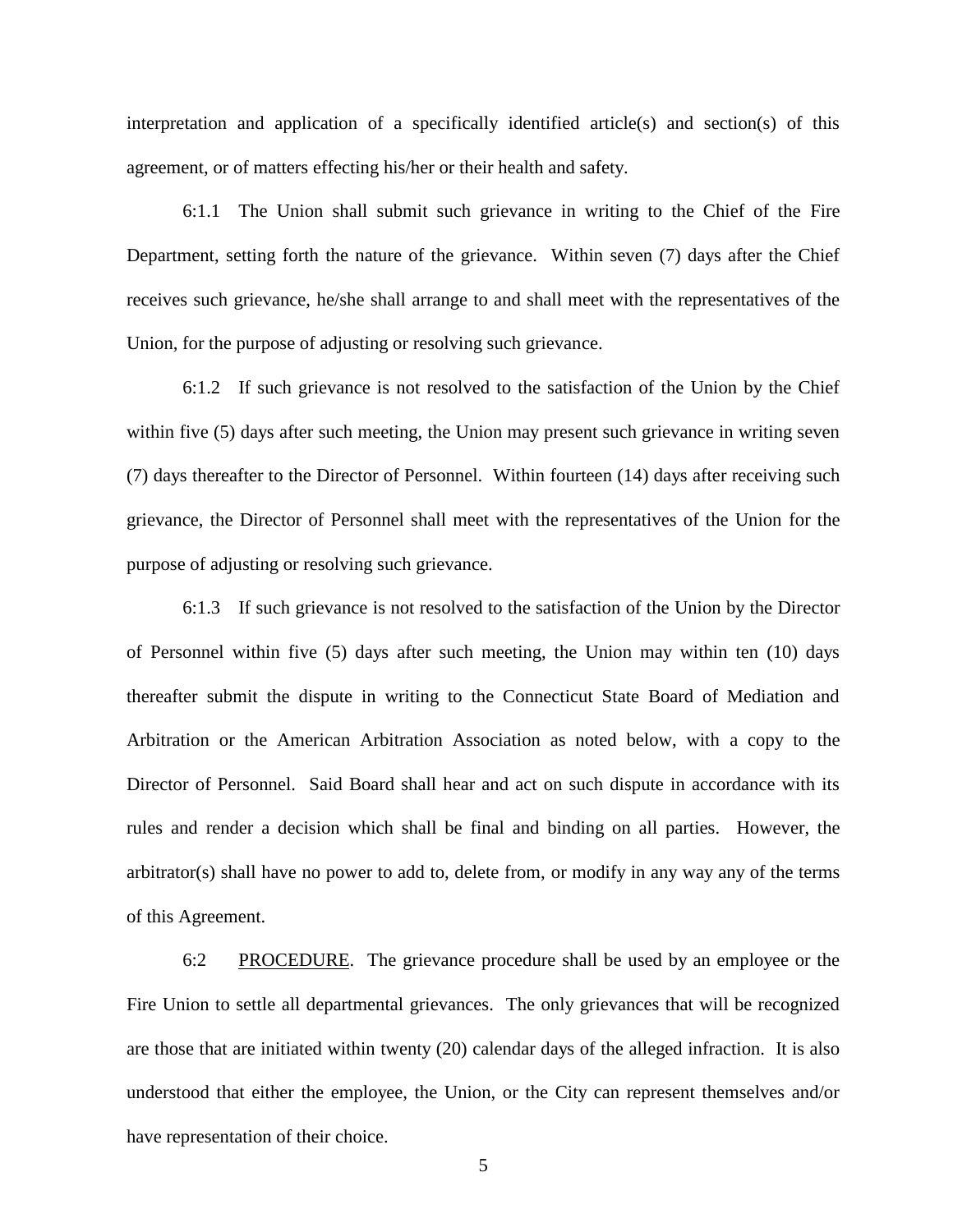6:2.1 The word "days" in this Article shall be defined as work days and shall be exclusive of weekends and holidays.

6:2.2 The American Arbitration Association shall be used only if the City and the Union agree to use such service, and when it is mutually agreed all direct arbitration costs shall be equally shared by both parties.

# **ARTICLE VII**

## **UNION BUSINESS LEAVE**

7:1 The five (5) members of the Union Negotiating Committee shall be granted leave from duty with full pay for all meetings between the City and the Union for the purpose of negotiating the terms of a Contract, when such members are scheduled to be on duty.

7:2 Two (2) members of the Union Grievance Committee shall be granted leave from duty with full pay for all meetings between the City and the Union for the purpose of processing grievances, when such meetings take place at a time during which such members are scheduled to be on duty. Union Officials must first notify the Deputy Chief before leaving their post, explaining the general reason, approximate length of time, and destination of grievance site and so record on the Daily Report log.

7:3 Such officers and members of the Union, as may be designated by the Union, shall be granted leave from duty with full pay for Union business such as attending labor conventions and educational conferences, provided that the total leave for the purpose set forth in this section shall not exceed twenty-five (25) working days in any fiscal year. A written list of the persons attending shall be furnished to the Fire Chief and the Director of Personnel, providing the dates and locations of such conventions and conferences. In addition, any employee designated by the Union shall be granted Special Union Business Leave with pay for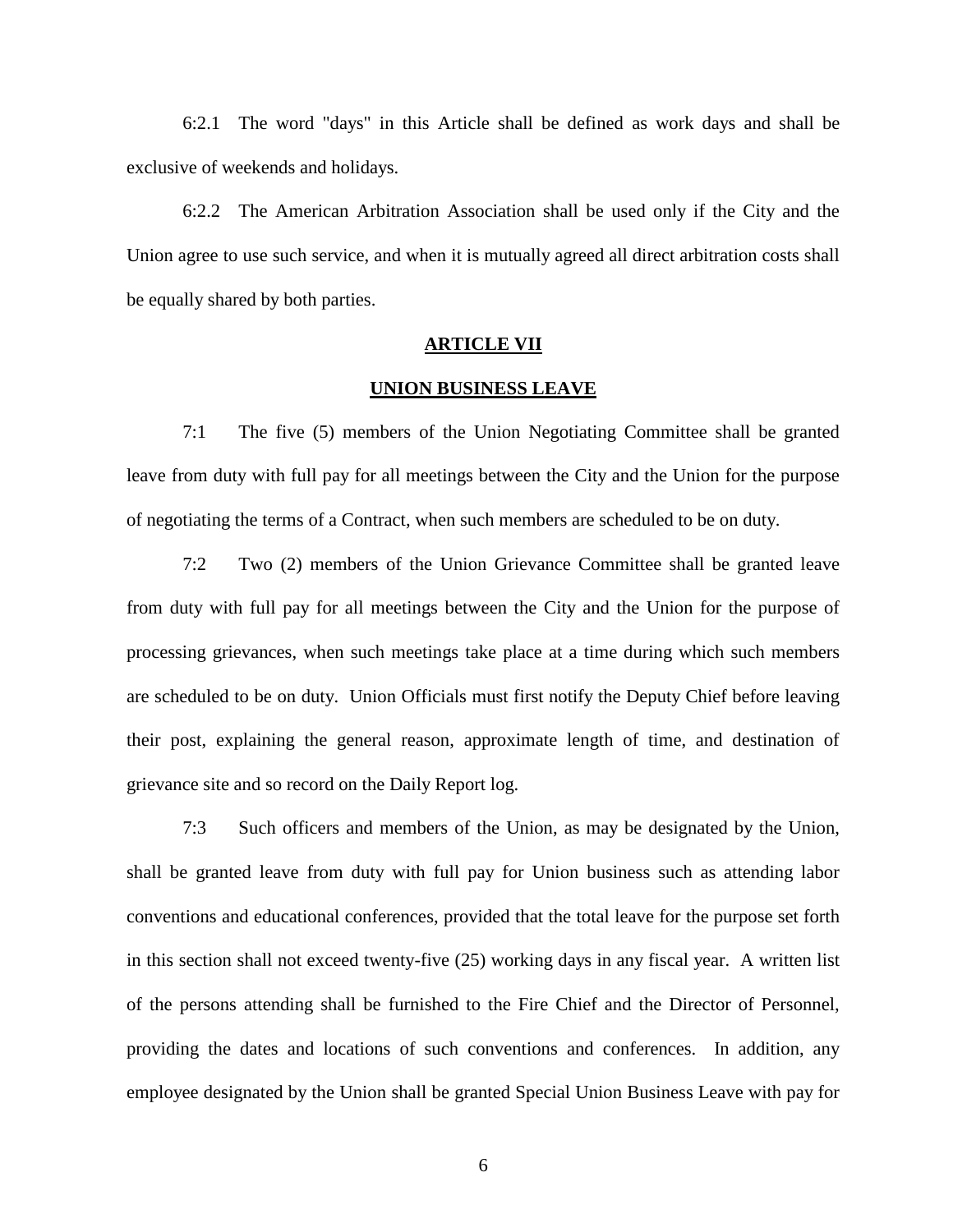any regular tour of duty provided he/she is able to secure another employee to work in his/her place at no cost to the City as provided for in Article XVI.

7:4 One (1) representative of the Union on the Retirement Board of the Firemen's Benefit Fund shall be granted leave from duty with full pay for the purpose of attending all meetings of said Board for the purpose of fulfilling official Board duties.

# **ARTICLE VIII**

# **STAFFING**

8:1 In order to protect the health and safety of the employees in the bargaining unit, the following shall be the minimum number of fire fighting units and the minimum staffing allowed on each of these fire fighting units:

| Engine 1 | Two Firefighters and one Officer   |
|----------|------------------------------------|
| Engine 2 | Two Firefighters and one Officer   |
| Engine 3 | Two Firefighters and one Officer   |
| Engine 4 | Two Firefighters and one Officer   |
| Engine 5 | Two Firefighters and one Officer   |
| Tower 1  | Three Firefighters and one Officer |
| Fire 2   | One Deputy Chief                   |

All operational functions formerly performed by support services may be performed by any engine company that is not the first due engine company, as determined by the Fire Chief or his/her designee, with the exception that Engine 1 may be utilized to deliver a boat to an ice or water rescue when responding as the first due engine company on the same call. All administrative functions formerly performed by support services may be performed by other day staff as determined by the Fire Chief or his/her designee. The Chief shall meet with the Union upon their request to discuss methods of performing such functions. Such discussion shall not constitute bargaining.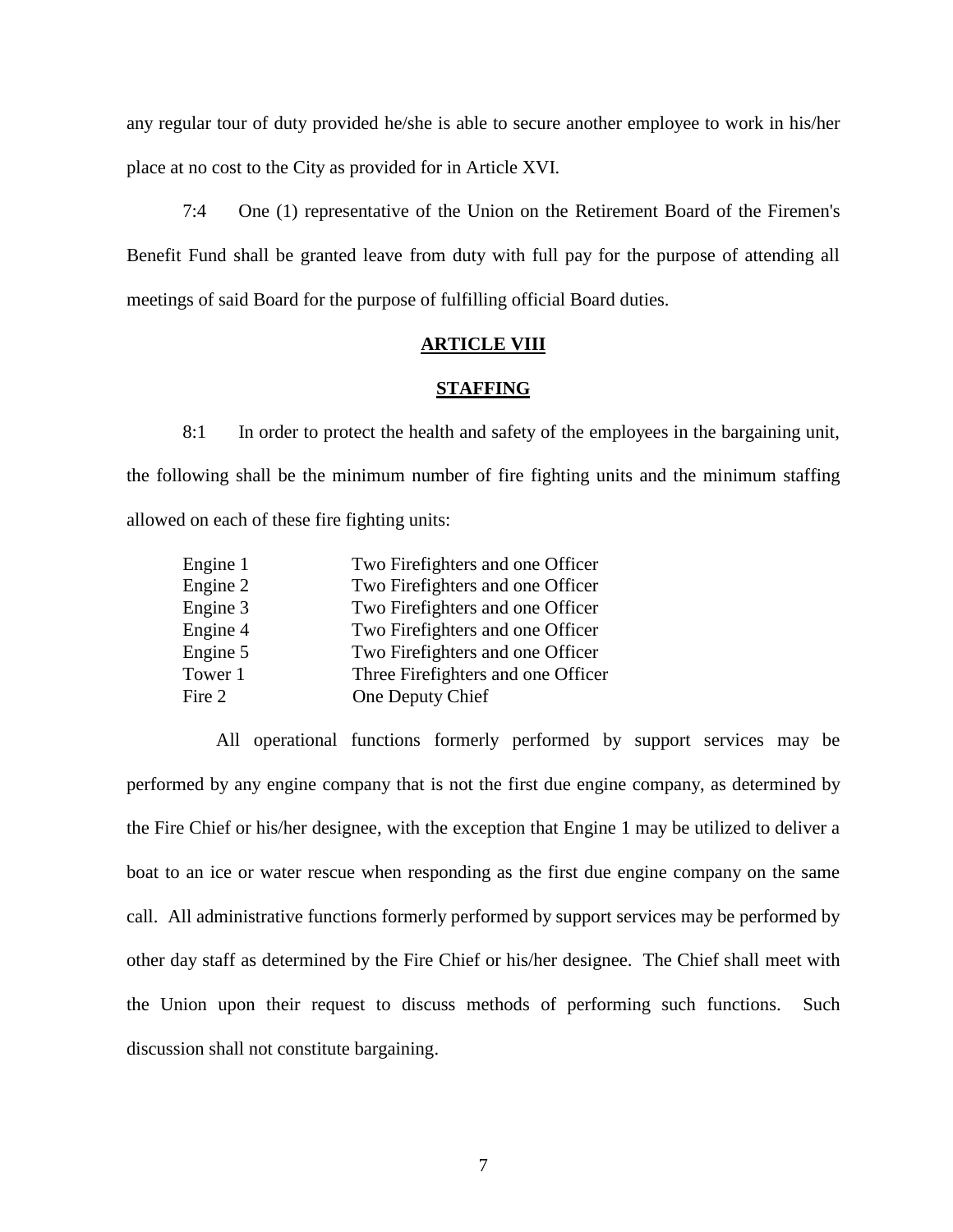8:2 The City reserves the right, acting through its Board of Fire Commissioners, to establish higher or lower company manpower requirements as changing conditions may require, provided the minimum limits established in the preceding Section are not violated.

# **ARTICLE IX**

# **HOLIDAYS**

9:1 Each employee shall receive holiday pay for each of the following legal holidays:

| New Year's Day         | Independence Day        | Day after Thanksgiving        |
|------------------------|-------------------------|-------------------------------|
| Martin Luther King Day | Labor Day               | $\frac{1}{2}$ Day December 24 |
| Presidents' Day        | Columbus Day            | Christmas Day                 |
| Good Friday            | <b>Veterans Day</b>     | $\frac{1}{2}$ Day December 31 |
| <b>Memorial Day</b>    | <b>Thanksgiving Day</b> |                               |

Holiday pay for each employee for each such holiday shall be computed by multiplying his/her hourly rate by twelve (12) hours. Holiday pay for each employee who is scheduled to work and actually works on Independence Day, Thanksgiving Day or Christmas Day shall be computed by multiplying his/her hourly rate by eighteen (18) hours.

9:2 In the event that any employee who is off duty on sick leave on a holiday, is found to be malingering, the City may impose any appropriate penalty on such employee, including but not limited to forfeiture of holiday pay for that holiday.

9:3 Employees in positions requiring a thirty-seven and one-half (37½) hour work week shall follow the City holiday schedule and shall receive holiday pay based on seven and one-half (7½) hours. Such employees shall not receive regular pay and holiday pay for the same work day unless actually worked, in which case he/she shall be paid time and one-half the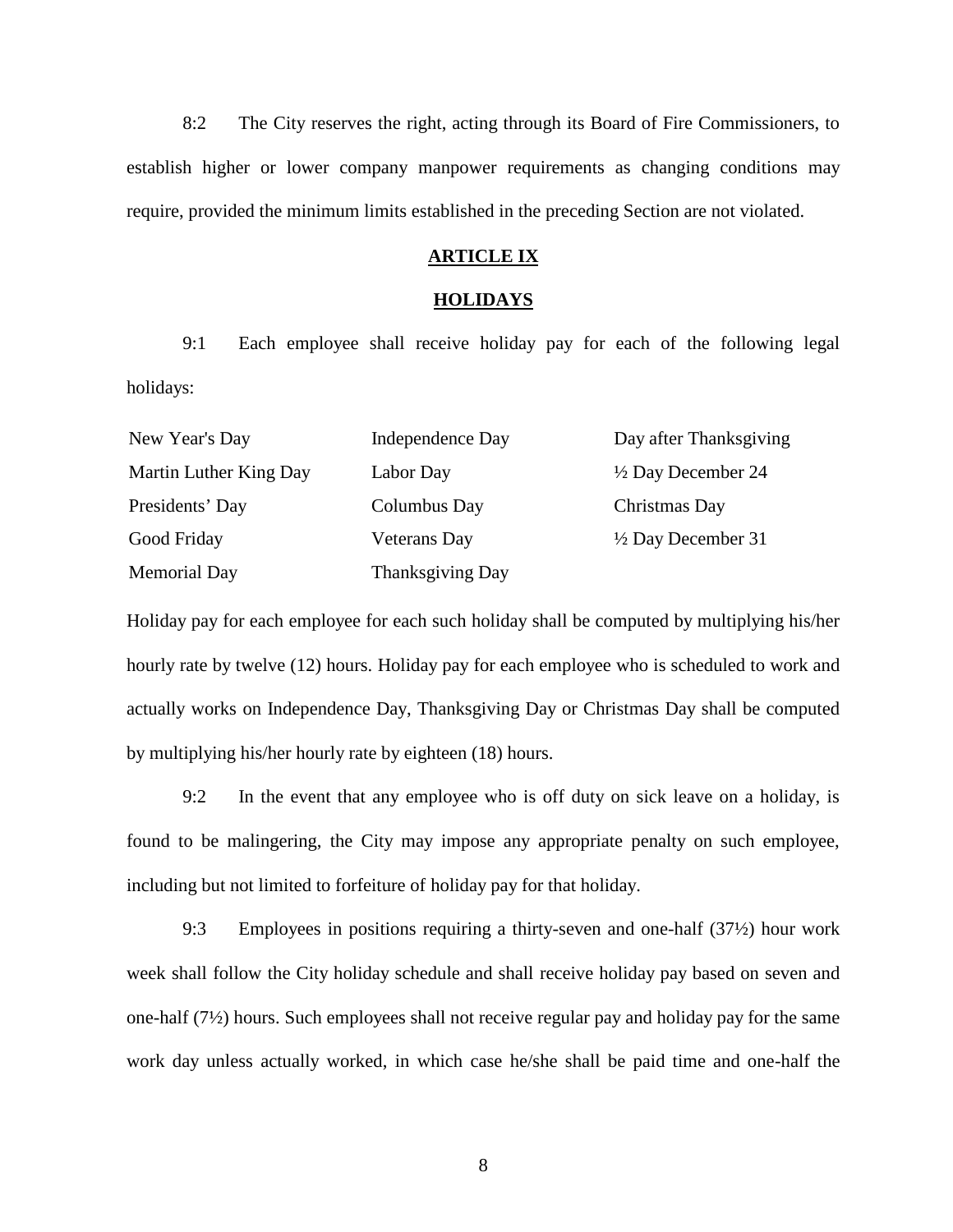hourly rate as that which he/she receives for his/her regularly assigned duty, multiplied by the number of hours of overtime work or four (4) hours, whichever is greater.

9:4 In the event that an employee is out sick and has used all his/her accumulated sick leave and the employee remains on sick leave without pay, the employee shall not receive payment for any holidays until he/she has returned to full duty status.

#### **ARTICLE X**

## **WORK WEEK**

10:1 The work week for all employees who perform fire fighting duties, shall be an average of not more than forty-two (42) hours computed over a period of one (1) fiscal year. Each day of a day tour shall be from 8:00 A.M. to 6:00 P.M. and each night of a night tour of duty shall be from 6:00 P.M. to 8:00 A.M. It is agreed and understood that the starting time and relieving time for work of the fire fighting force shall continue in accordance with current practice.

10:2 The work week of the Drillmaster, Fire Prevention Officer (retitled to Fire Marshal effective upon ratification date of August 28, 2017), Fire Equipment Technician, and Fire Prevention Inspector shall be thirty-seven and one-half (37½) hours per week, based on a five (5) day, Monday through Friday, seven and one-half (7½) hour per day schedule.

10:3 The work period covered by the bargaining unit is defined for the purpose of the Fair Labor Standards Act as any hours worked in excess of one hundred eighty-two (182) hours in a twenty-four (24) consecutive day period.

## **ARTICLE XI**

#### **OVERTIME**

11:1 Whenever any employee works in excess of his/her regularly assigned work week schedule, as provided for in Article X, in addition to any other benefits to which he/she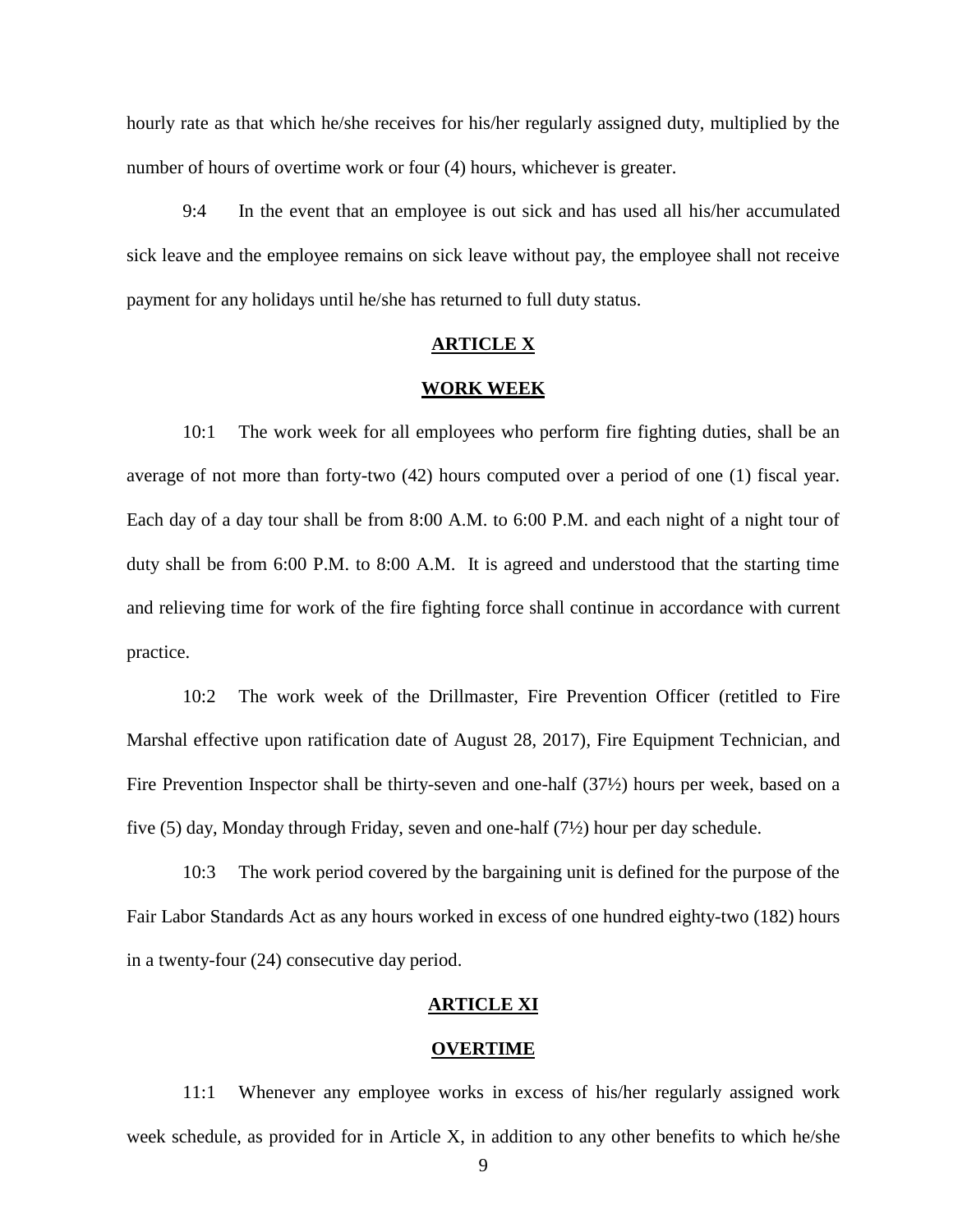may be entitled, he/she shall be paid for such overtime work at time and one-half the hourly rate as that which he/she receives for his/her regularly assigned duty, multiplied by the number of hours of overtime work except that if any employee works a fourteen (14) hour night tour or a ten (10) hour day tour of overtime duty, his/her overtime pay for such overtime work shall be computed by multiplying his/her regular hourly rate by twelve (12) hours.

11:2.1 Overtime shall be worked for the rank or classification, i.e., Firefighter or Officer, held by the employee last reporting off duty whose absence brings the company on that platoon below the minimum manpower strength allowed. Any employee who is absent on any type of paid time (ex. mutual, sick, vacation, workers' compensation, perfect attendance, bereavement) is not eligible to work an overtime assignment during that shift. In addition, any employee who is absent on sick or workers' compensation on a day shift is not eligible to work an overtime assignment on the evening shift of that calendar day.

11:2.2 The City shall establish a rotating overtime list consisting of all Firefighters. Each day or night tour of overtime work among Firefighters shall be scheduled in rotation among Firefighters on such overtime list.

11:2.3 The City shall establish a rotating overtime list consisting of all officers (Captains and Lieutenants). Each day or night tour of overtime work among officers shall be scheduled in rotation among officers on such overtime list.

11:2.4 The City shall establish a rotating overtime list consisting of all Deputy Chiefs. Each day or night tour of overtime work among Deputy Chiefs shall be scheduled in rotation among such Deputy Chiefs on such overtime list.

11:2.5 For purposes of this Section, the term "last to report off duty" shall mean and include to go off duty on vacation, sick leave, military leave, etc.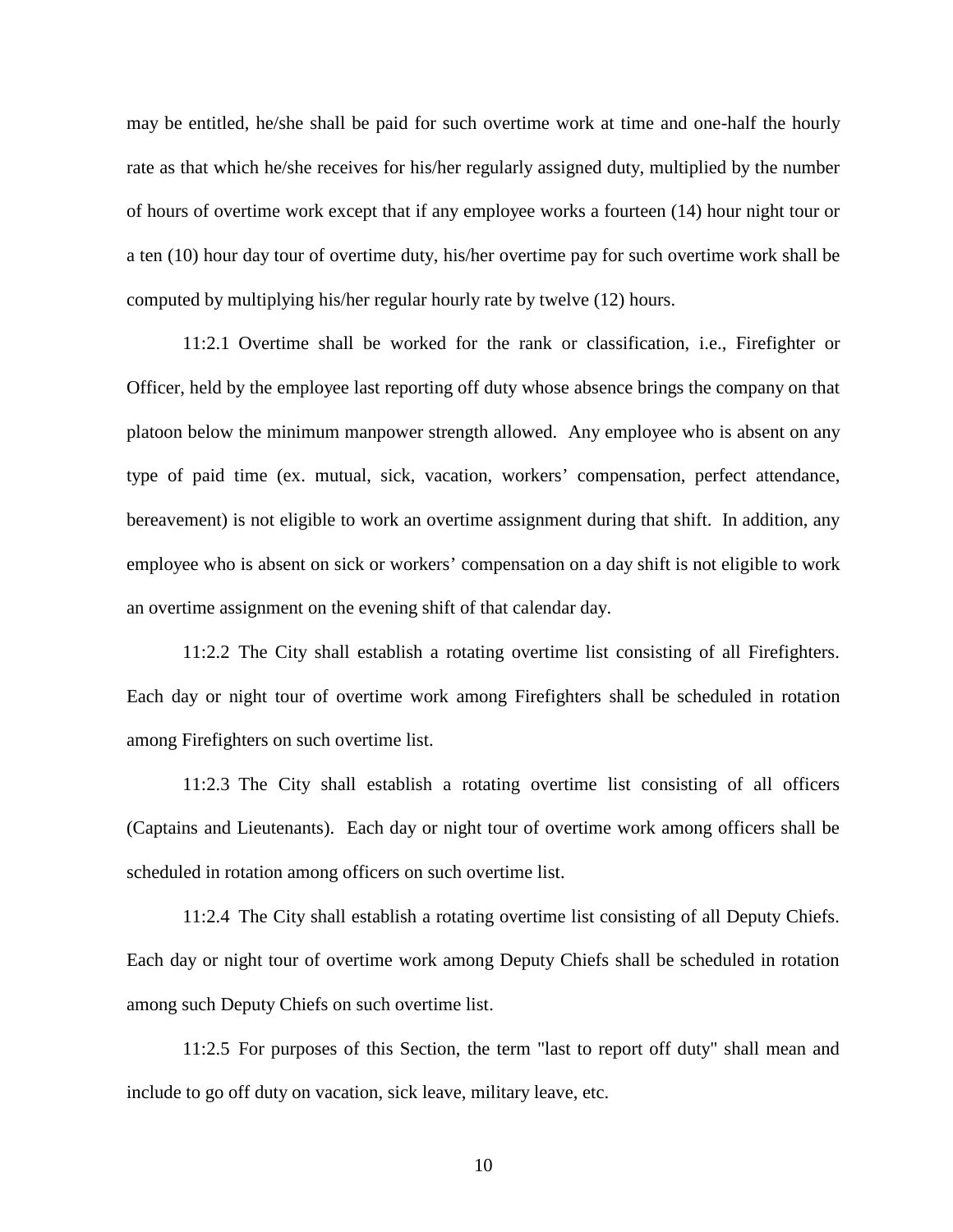11:2.6 When any employee works a tour of such overtime, such employee's name shall go to the bottom of the rotating list.

11:2.7 In the event that an employee is called back to work after leaving for the day, he/she shall be guaranteed a minimum of four (4) hours pay at the applicable regular overtime rate for such overtime work. The prior practice of paying twelve (12) hours of overtime for relief of a portion of a shift is eliminated. In the event that any off-duty employees attend department meetings as authorized by the Chief, said employees shall be paid for time worked with a guaranteed minimum of one (1) hour of pay for such overtime work at their regular overtime rate (rather than four (4) hour minimum.)

11:2.8 The rotating overtime lists referred to in sub-sections 11:2.2, 11:2.3, and 11:2.4 shall be posted in each Fire Station each Tuesday, covering overtime assignments through the previous Saturday.

11:2.9 When an employee receives a promotion to Lieutenant, Captain or above and as the result of such promotion is transferred to another shift and said transfer requires that he/she work six (6) consecutive days (shifts), said employee shall be granted two (2) days (shifts) off immediately prior to such promotion and transfer.

11:3 The parties agree to meet one (1) year following implementation of the elimination of refusals to discuss the success of such elimination. At that time, both parties reserve the right to return to the refusal system in place prior to its elimination.

#### **ARTICLE XII**

#### **ACTING OFFICERS**

12:1 Whenever any employee is required to work in a higher classification, i.e., Acting Deputy Chief, Acting Captain, Acting Lieutenant, Acting Fire Marshal, and Acting Drill Master, such employee for each day of such service shall receive the minimum of the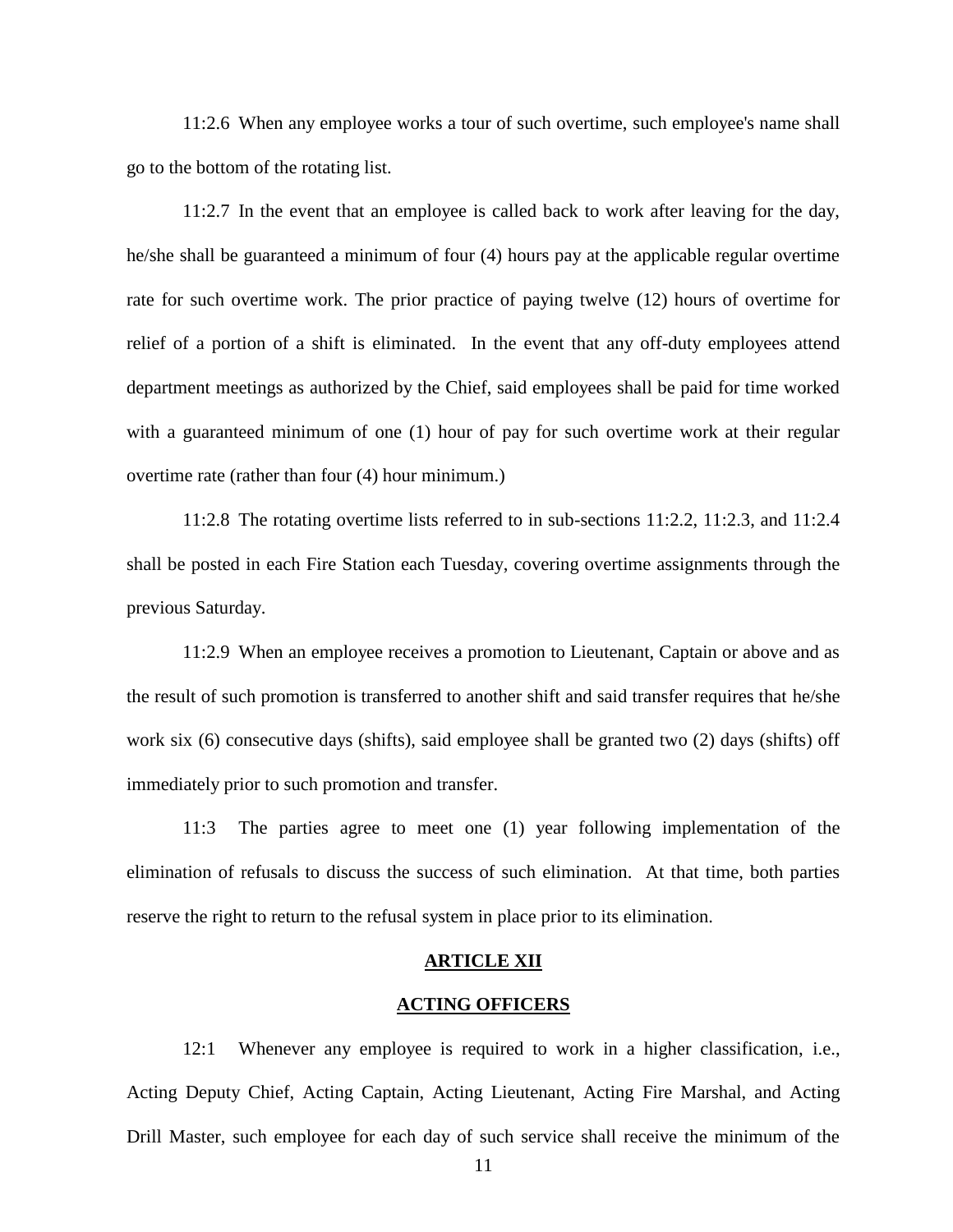classification in which he/she is performing such duties for a full tour of duty. In the event that a Fire Captain is absent from duty the Senior Lieutenant assigned to the Fire Company in which such vacancy exists, shall be considered and shall serve as Acting Captain at such Fire Company. He/she shall receive the minimum of the classification in which he/she is performing such duties beginning with the  $15<sup>th</sup>$  calendar day of each individual absence.

12:2 Acting Officer positions shall not be considered for purposes of pension contribution or pension compensation as defined in Article XXIX of this Agreement.

#### **ARTICLE XIII**

#### **VACATIONS**

13:1.1 Full time employees who have less than six (6) months of continuous employment as of June 30th of any year, shall receive one (1) week vacation with pay at their regular weekly rate.

13:1.2 Full time employees who have been continuously employed over six (6) months but less than six (6) years as of June 30th of any year shall receive two (2) weeks' vacation with pay at their regular weekly rate.

13:1.3 Full time employees who have been continuously employed for six (6) years but less than eleven (11) years as of June 30th of any year shall receive three (3) weeks' vacation with pay at their regular weekly rate.

13:1.4 Full time employees who have been continuously employed for eleven (11) years or more as of June 30th of any year shall receive four (4) weeks' vacation with pay at their regular weekly rate.

13:1.5 Such week of vacation leave will consist of four (4) working tours of duty for employees working a forty-two (42) hour schedule and five (5) days for employees working a thirty-seven and one-half (37½) hour week.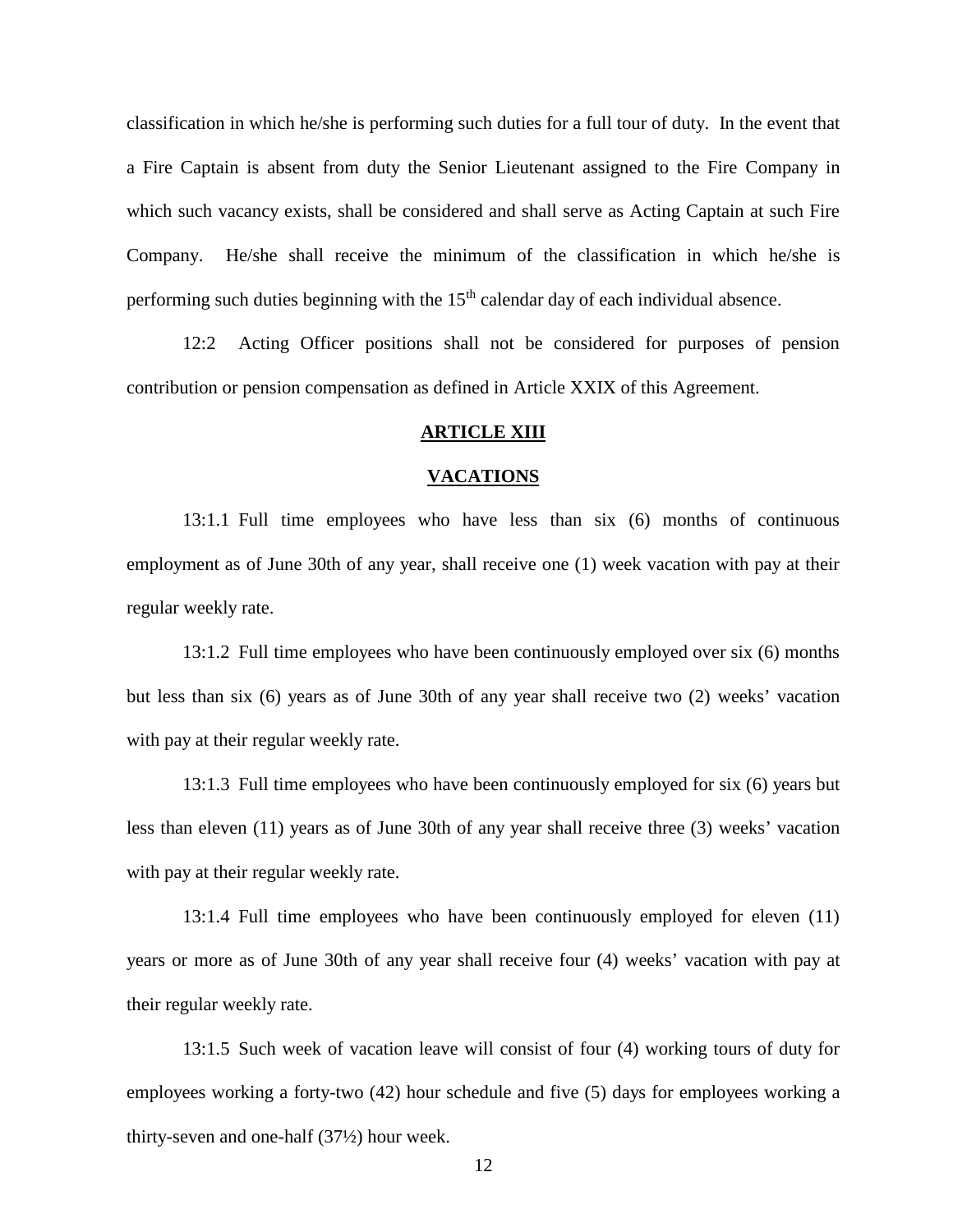13:2 Employees shall be permitted to select their vacation leave throughout the fiscal year, except that the Chief shall have the right to limit the number of employees in each company on each platoon who may be off simultaneously to one (1). Notwithstanding any provision of the preceding sentence to the contrary, no employee shall be permitted to be on vacation on the night shift of December 24, or the day or the night shift of December 25 or the night shift of December 31, if overtime work is required to cover his/her absence of such day, and he/she is unable to secure another employee to work overtime in his/her place. No employee shall be permitted to be on vacation unless he/she has selected such vacation at least two (2) weeks prior to the start of such vacation provided, however, the Chief may waive this time requirement in the case of an emergency. In the event that there is a conflict concerning a choice of vacation leave, preference shall be given on the basis of seniority, except that no employee who is entitled to more than two (2) weeks of vacation leave, shall choose such additional vacation leave until every employee who is entitled to two (2) weeks of vacation leave has chosen same. In the event that any employee goes on sick leave or injury leave prior to the time his/her vacation is scheduled to commence, and he/she is on such sick or injury leave during any part of the time during which he/she is so scheduled to be on vacation leave, such vacation leave shall be postponed. If such employee is unable to reschedule such vacation leave during the fiscal year in which it was originally scheduled, he/she shall receive one (1) weeks' vacation pay for each week of such unused vacation leave in the following fiscal year.

13:3 An employee who resigns, is terminated for any reason or is laid off shall be paid out his/her balance of unused vacation time, but shall not be eligible for payment of prorated vacation. An employee who retires shall be paid his/her balance of unused vacation time. An employee who retires shall also receive a vacation pay-out on a pro-rated basis for the next fiscal year's vacation period provided that he/she has given at least four (4) weeks advance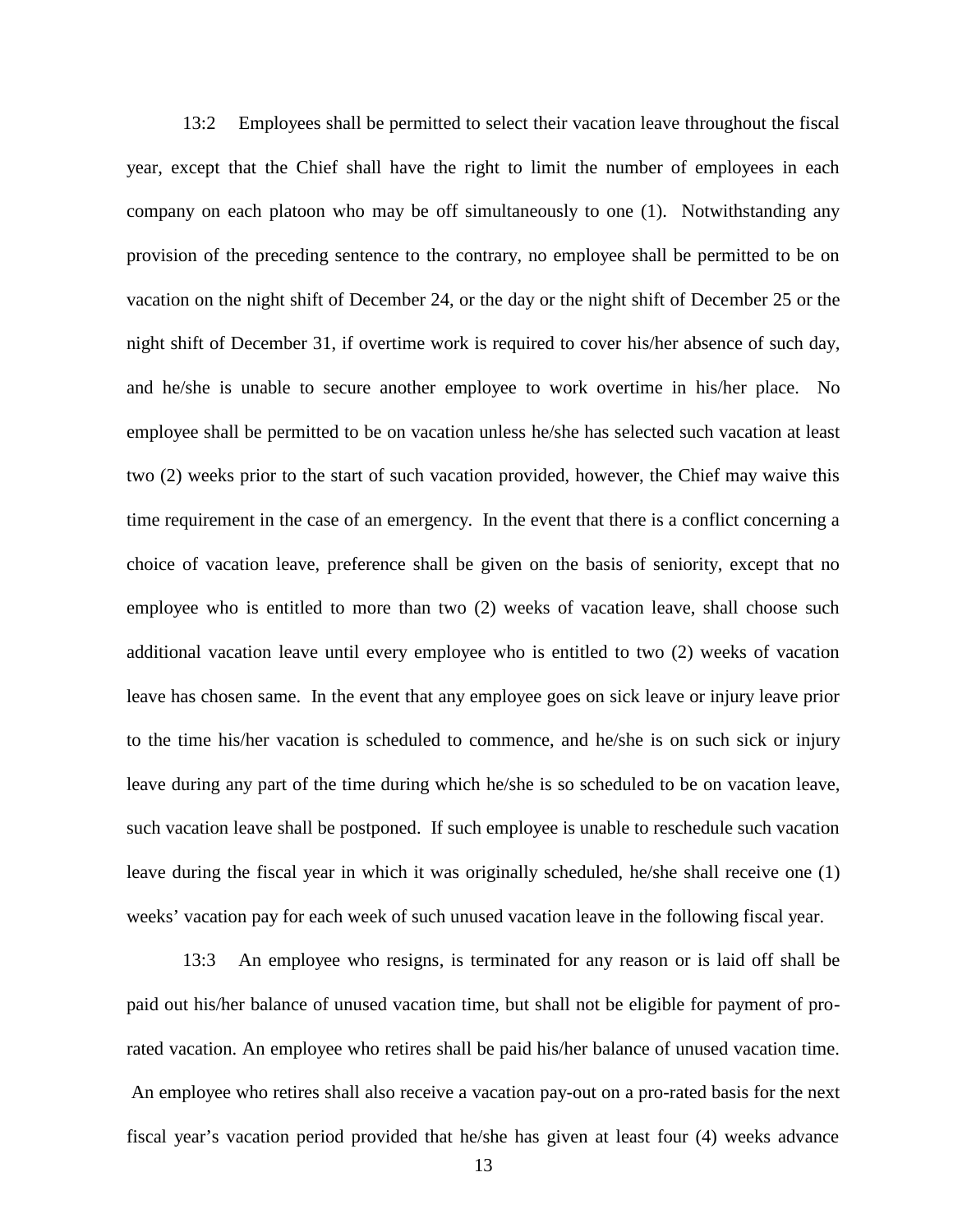written notice. Such notice requirement may be waived for special circumstances by mutual agreement. If an employee dies, pro-rated vacation and unused vacation time shall be paid to the employee's estate at the employee's rate as death benefits.

13:3.1 In the event of an employee's death, his/her pro-rated accumulated vacation pay shall be paid to his/her survivor(s).

13:4 Any employee may select his/her vacation on an individual day basis, however, no employee shall be permitted to be on vacation unless he/she has selected such vacation day or days at least seventy-two (72) hours prior to the start of such vacation. The Deputy Chief on duty may waive this time requirement if he/she feels the circumstances justify waiver, and provided a replacement is available.

13:4.1 Such days may be at the option of the employee but such selection will not be made in conflict with another employee's full week vacation, and such full week vacation will have precedence at all times.

13:5 Any employee who is regularly scheduled to work a thirty-seven and one-half (37½) hour work week may select his/her vacation on a half day basis.

13:6 Any employee who is regularly scheduled to work a forty-two (42) hour work week, may select one of his/her full vacation days, to be taken in three (3) four (4) hour increments at the beginning or end of his/her shift. Each four (4) hour leave may not be used consecutively. Any vacation balance subsequently less than a full day unit (12 hours) at the end of the fiscal year shall be paid out at the start of the following fiscal year at the prior fiscal year's pay rate.

13:7 In each fiscal year each employee shall be allowed to carry over one (1) week of current vacation and accumulate said vacation to a maximum of eight (8) weeks including current vacation.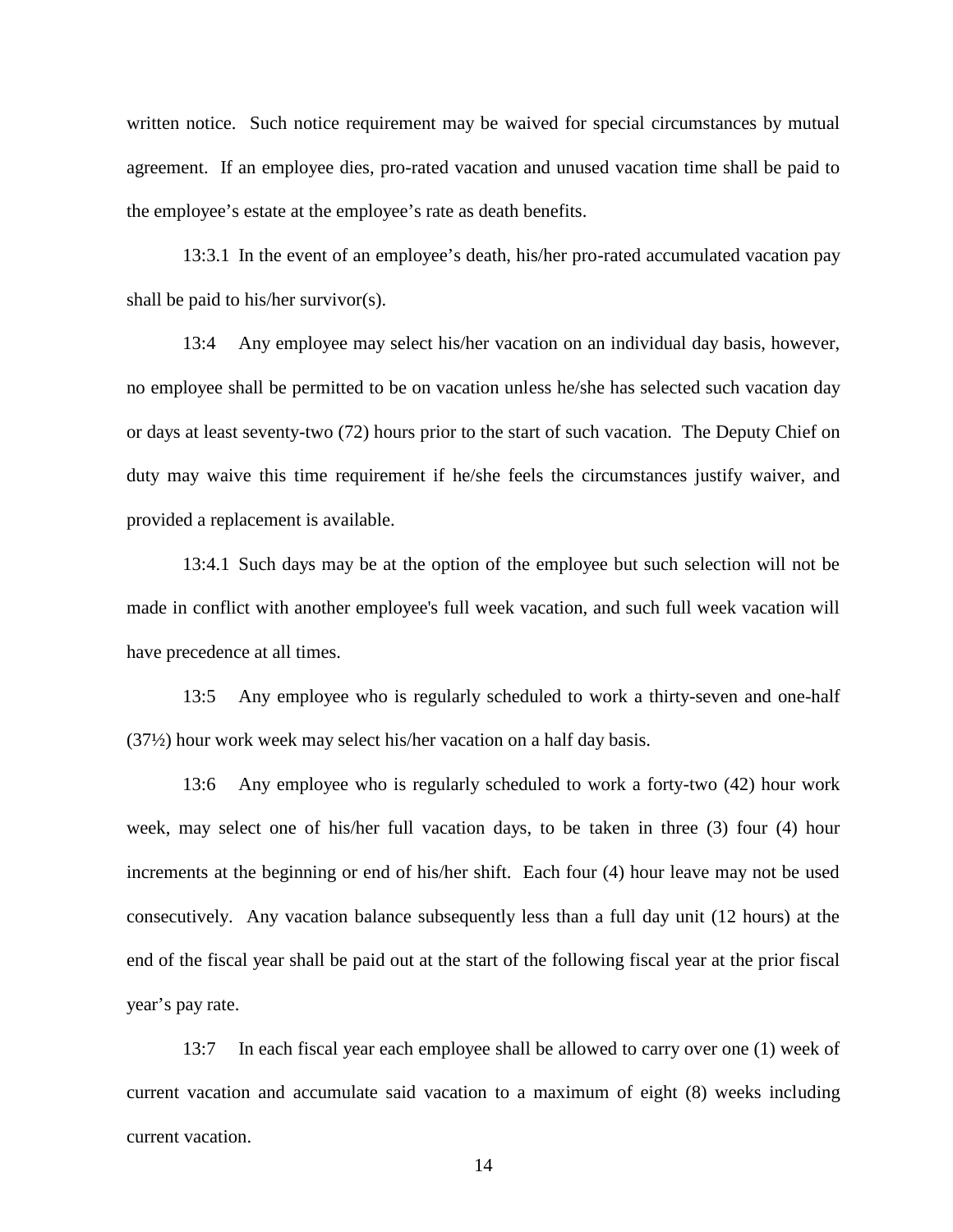#### **ARTICLE XIV**

### **SICK LEAVE**

14:1 Sick leave shall be considered an absence from duty with pay for a bona fide illness or injury which is not covered under Article XV Injury Leave, and which did not arise out of and in the course of his/her employment with an employer other than the City of Bristol.

14:2 Each employee shall earn sick leave with pay or shall be considered as having earned sick leave with pay on the basis of the following formula:

14:2.1 Each employee who has less than five (5) years Fire Department service, shall be credited with five (5) working days of sick leave with full pay upon his/her appointment to the Fire Department, provided no such employee may use such sick leave until he/she has completed six (6) months of service. Each employee who has less than five (5) years of Fire Department service shall be credited with an additional twelve (12) working days of sick leave with full pay for each year of such service.

14:2.2 Each employee who has five (5) or more years of Fire Department service but less than ten (10) years of Fire Department service, shall be credited with an additional eighteen (18) working days of sick leave with full pay for each year of such service.

14:2.3 Each employee who has ten (10) or more years of Fire Department service, shall be credited with an additional twenty-one (21) working days of sick leave with full pay for each year of service.

14:2.4 On his/her anniversary date of employment in each year, each employee shall be credited with unused sick leave plus the new accumulation as provided in Sections 14:2.1, 14:2.2 and 14:2.3 of this Article, except that in no event shall sick leave exceed two hundred (200) working days.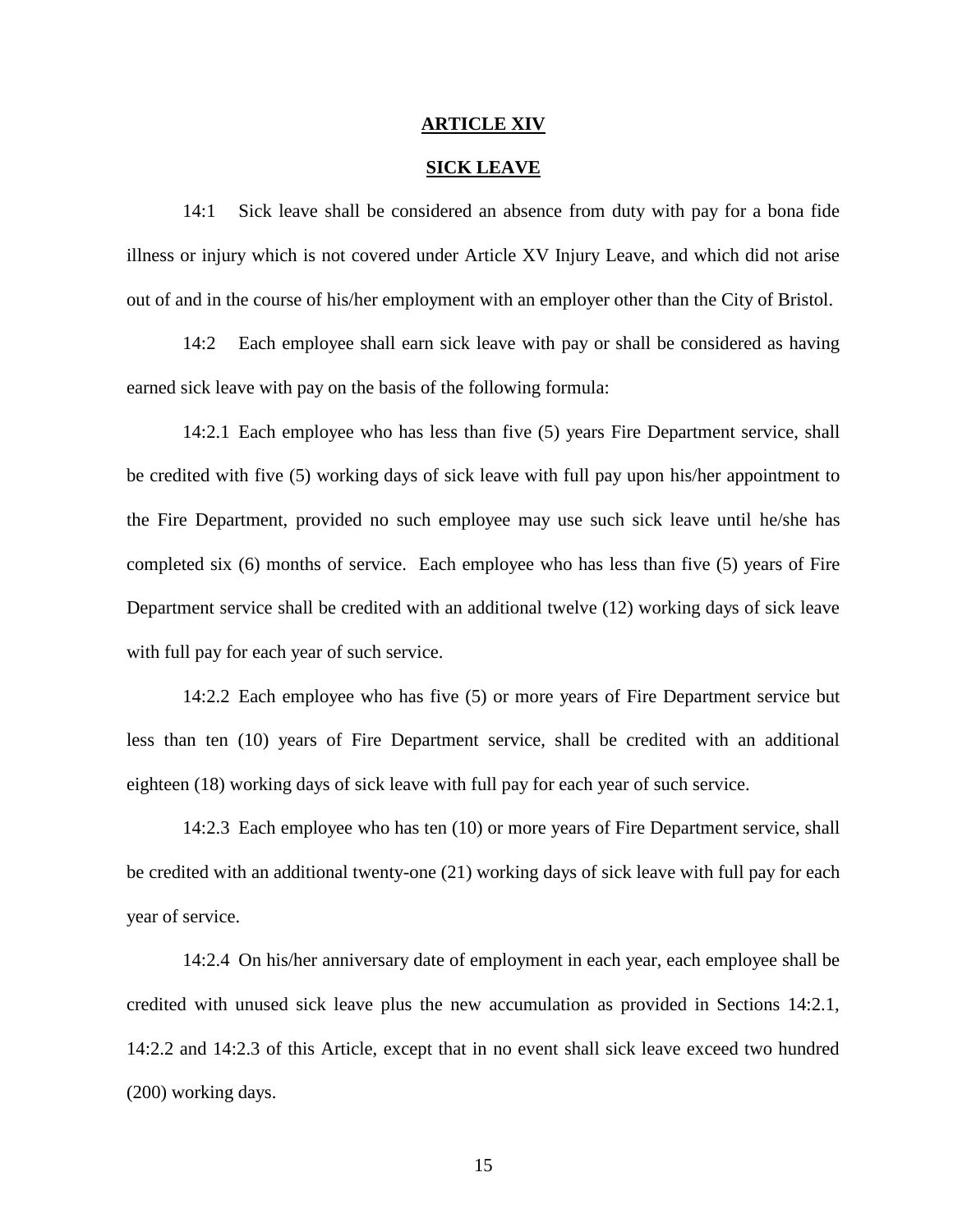14:2.5 For the purposes of this Article, service shall be as defined in Article XXI, Seniority.

14:3 If any employee is absent on sick leave for more than three (3) consecutive working days, upon returning to work he/she shall supply a statement from a physician at no cost to the City, which statement shall establish such employee's fitness to return to work and shall substantiate his/her reason for such absence. If the City has reason to believe that an employee is malingering or if the City wishes to determine whether an employee is fit to return to work, the City may send such employee to a doctor at the City's expense. Nothing contained herein shall preclude the City from investigating suspected malingering in any other reasonable manner.

14:4 Employees shall call in on or before their assigned starting time or they shall not receive sick leave pay for said day, unless the reason for tardy notification is deemed satisfactory.

14:5 In the case of extended illness or injury, a monthly statement from the employee's treating physician shall set forth the approximate time the employee's absence is expected to continue.

14:6 An employee who is absent from work due to illness or injury not covered under Article XV shall receive no pay for the first day of such absence following the fourth period of illness or injury during his/her anniversary year.

14:7 At the time of the employee's retirement or death, as the case may be, each employee or spouse shall receive forty-five percent (45%) of all unused sick leave which he/she has to his/her credit at such time. If the employee dies and is not survived by a spouse, the accrued sick leave shall be paid to the estate. Each day of sick leave pay shall be computed

16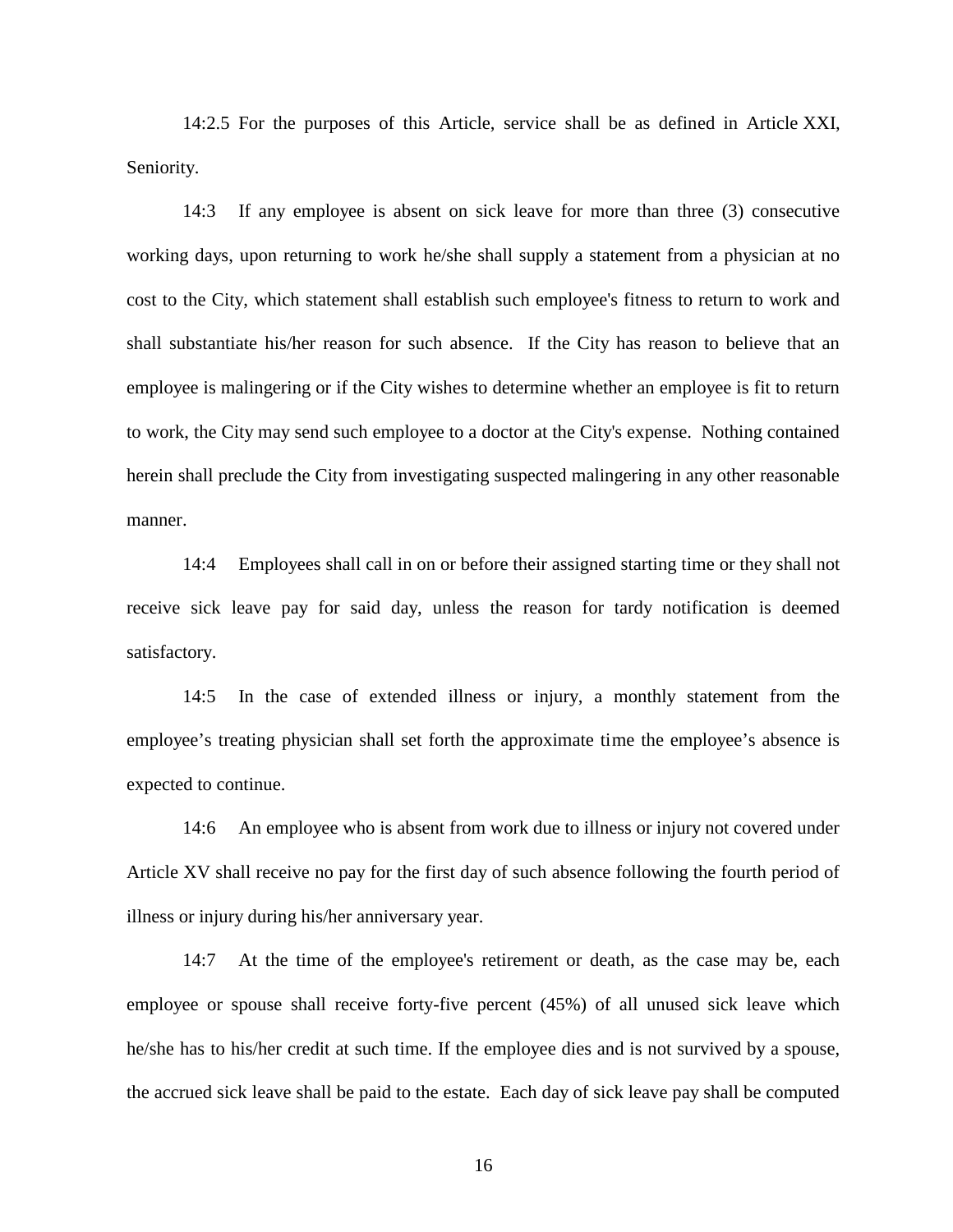by multiplying the employee's regular hourly rate at the time of retirement or death by twelve (12) hours or seven and one half (7.5) hours whichever is applicable.

14:8 After the expiration of sick leave days, employees shall be eligible to apply for benefits under the terms of the Temporary Disability Plan for up to thirteen (13) weeks.

## **ARTICLE XV**

# **INJURY LEAVE**

15:1 Each employee who is injured or disabled in the performance of his/her duties shall be entitled to injury leave with full pay from date of injury until such time as he/she is able to return to duty, reaches the point of maximum recovery, or after 78 weeks, whichever comes first. If such employee is assigned to a position allocated to a classification which is lower than that which he/she held at the time of such disability, he/she shall continue to receive the same rate of pay as that which he/she would be entitled had he/she not been so assigned. Nothing contained herein shall preclude the City from investigating absence due to illness or injury in any reasonable manner.

15:1.1 Work-related injuries and illnesses will be handled through the City's workers compensation medical care plan. Additionally, a Return to Work Program has been established for modified duty assignments when medically appropriate.

15:2 In the event that a third party action is brought by the injured employee for injury or disability in the performance of his/her duties and such action is sustained in a court of law or a settlement is reached, the employee shall reimburse the City for any and all payments made and costs incurred by the City up to the amount of the settlement or damages awarded. The employee shall reimburse the City for the injury leave, as well as replacement of personal property, uniforms or equipment, and the cost of continuing the employee's insurance benefits and pension contributions while he/she was receiving payment under this Article.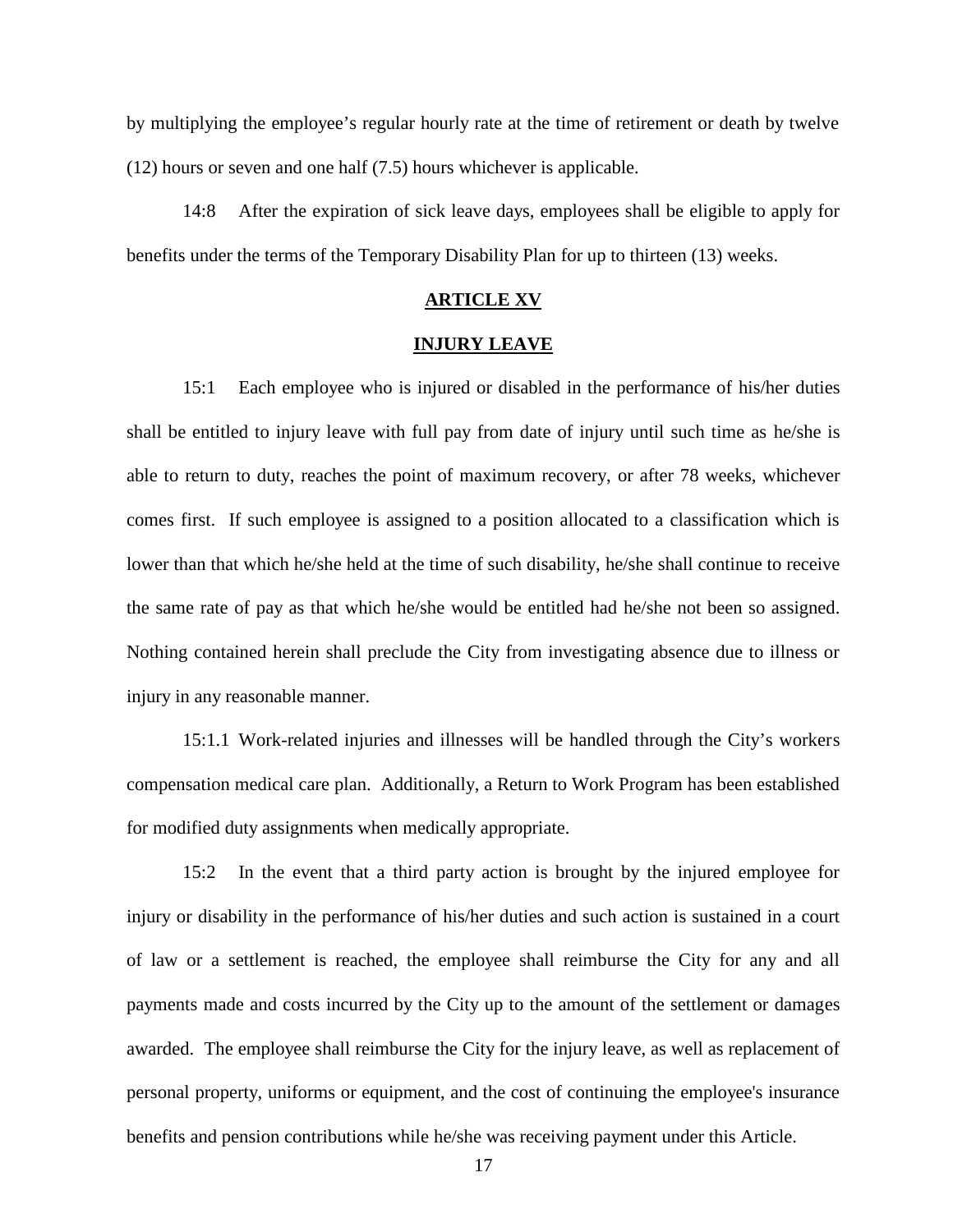#### **ARTICLE XVI**

#### **SPECIAL LEAVE**

16:1 Each employee shall be granted special leave with pay up to a maximum of thirty (30) working days per fiscal year for any day or days on which he/she is able to secure another employee to work in his/her place provided:

16:1.1 Such substitution does not impose any additional costs on the City.

16:1.2 Such substitution is within classification only and the substitute is qualified to perform the general duties of the position involved. In addition, when the regular or back up driver is not scheduled to work on the requested day of special leave, the substitute must also be qualified to perform the additional duties of driver for that particular apparatus.

16:1.3 The Deputy Chief on duty on the date of the special leave shall be notified in writing prior to the start of the shift. Such special leave shall not be in conflict with Sections 16:1.1 and 16:1.2 of this Article.

16:1.4 Neither the Department nor the City is held responsible for enforcing any agreement made between employees.

#### **ARTICLE XVII**

#### **FUNERAL LEAVE**

17:1 The City of Bristol shall grant up to a maximum of three (3) working days with pay in the event of death in the immediate family. The funeral leave days granted shall only be from the date of death through the date of the funeral, and the City may request proof of attendance. The immediate family shall include Mother, Father, Brother, Sister, Husband, Wife, Daughter, Son, Mother in Law, Father in Law, Step Son, Step Daughter, Step Mother, Step Father, Grandchild or any relative who is an actual member of the household.

18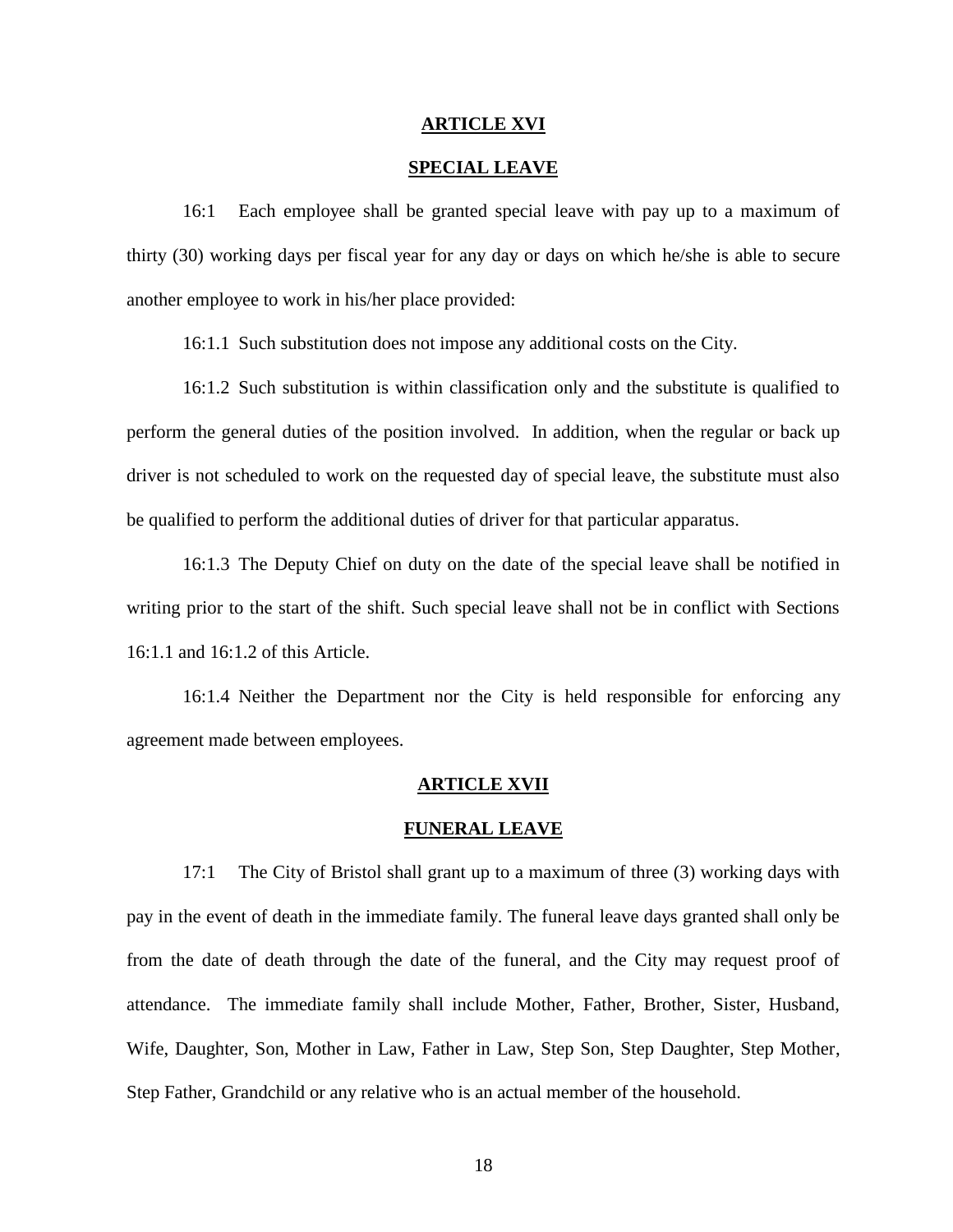17:2 In the event of a death of a Grandparent, Brother-in-law, Sister-in-law, or Aunt, Uncle, Niece, Nephew of the employee or employee's spouse, one (1) day will be allowed if necessary to permit attendance at the funeral or wake.

17:3 The Chief can allow up to an additional two (2) days leave over the days allowed in Sections 17:1 and 17:2 of this Article, should he/she deem the reason(s) unusual and worthy provided that it does not disrupt the efficient operation of the Department.

# **ARTICLE XVIII**

#### **UNIFORM ALLOWANCE**

18:1 The City shall provide each employee with his/her own dress uniform and, when necessary, it shall replace or repair same. Optional items to dress uniform listed in the Bristol Fire Department's Standard Operating Procedures on Uniforms and Grooming may be purchased with the annual clothing credit.

18:1.1 Deputy Chiefs, Fire Marshal, and Fire Prevention Inspector shall be provided uniforms annually as follows:

Four (4) white shirts Two (2) dress pants One (1) pair dress shoes or safety shoes Replacement of jacket as needed

18:2 The City shall provide each employee with his/her own protective clothing of good quality and condition. Such clothing shall consist of:

One (1) helmet One (1) protective hood One (1) pair of waist high bunker pants w/suspenders One (1) short bunker coat One (1) pair of Warrington pro high leather boots One (1) pair of protective gloves One (1) pair of form-fitted rubber boots may be substituted for the one (1) pair of high leather boots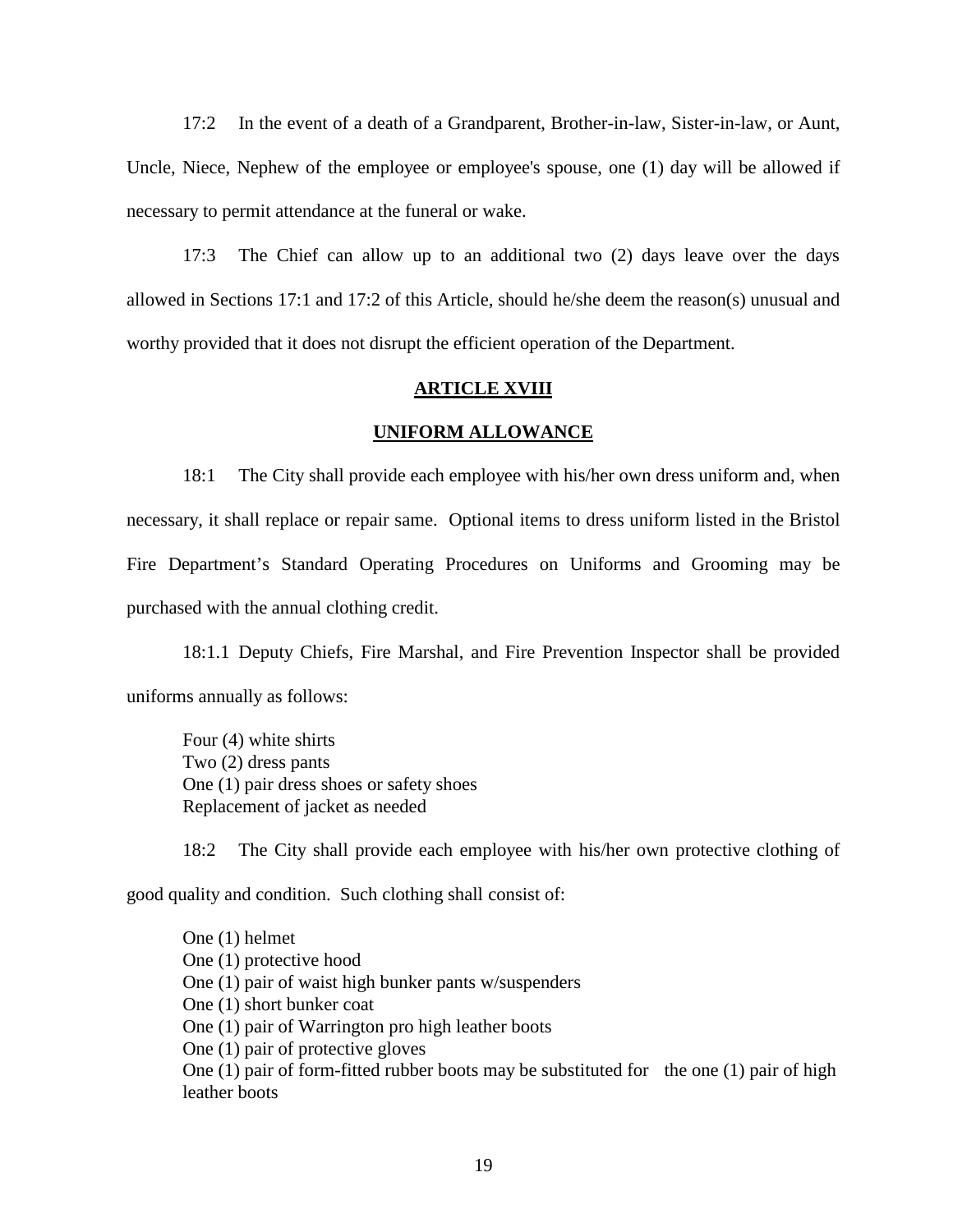18:3 The City shall maintain a voucher system by which work clothing is made available to employees of the City of Bristol. The City shall retain the exclusive authority to determine the parameters and method of record keeping for the voucher system which shall be coordinated with the private vendor(s). The City shall determine the specifications of all clothing that is made available to employees through this voucher system. All clothing obtained through the voucher system shall be kept in proper condition by the employees as stipulated by the Chief or his/her designee. Said uniforms shall be worn during all duty hours. It is understood that uniforms shall not be worn during off duty hours. The Chief and the Union shall meet as necessary for the purpose of discussing all matters related to the standardization of uniforms, the voucher system and the methods of procurement and the issuance of such uniforms.

For the first two fiscal years during which an employee works, they shall be provided with the items specified in Article XVIII, Sec. 18:4. During all successive fiscal years during which an employee works for the City (*i.e.*, beginning with the third fiscal year), employees will be credited an annual amount, subject to approval of the annual budget, which will determine the amount of annual clothing credit per employee. The City, based upon budget constraints, will attempt to ensure that the annual credit allocation amount keeps reasonable pace with the rate of inflation. Annual amounts of credit shall be based upon the City's fiscal year. Should an individual employee not exhaust his/her entire annual clothing credit allocation, the remaining balance of the clothing credit allocation shall not carry over to the following fiscal year and said balance shall be forfeited.

The clothing items provided under the voucher system during the first two fiscal years of service by employees, in addition to the annual clothing credit allocation received by employees after their first two fiscal years of service, shall be utilized solely and exclusively by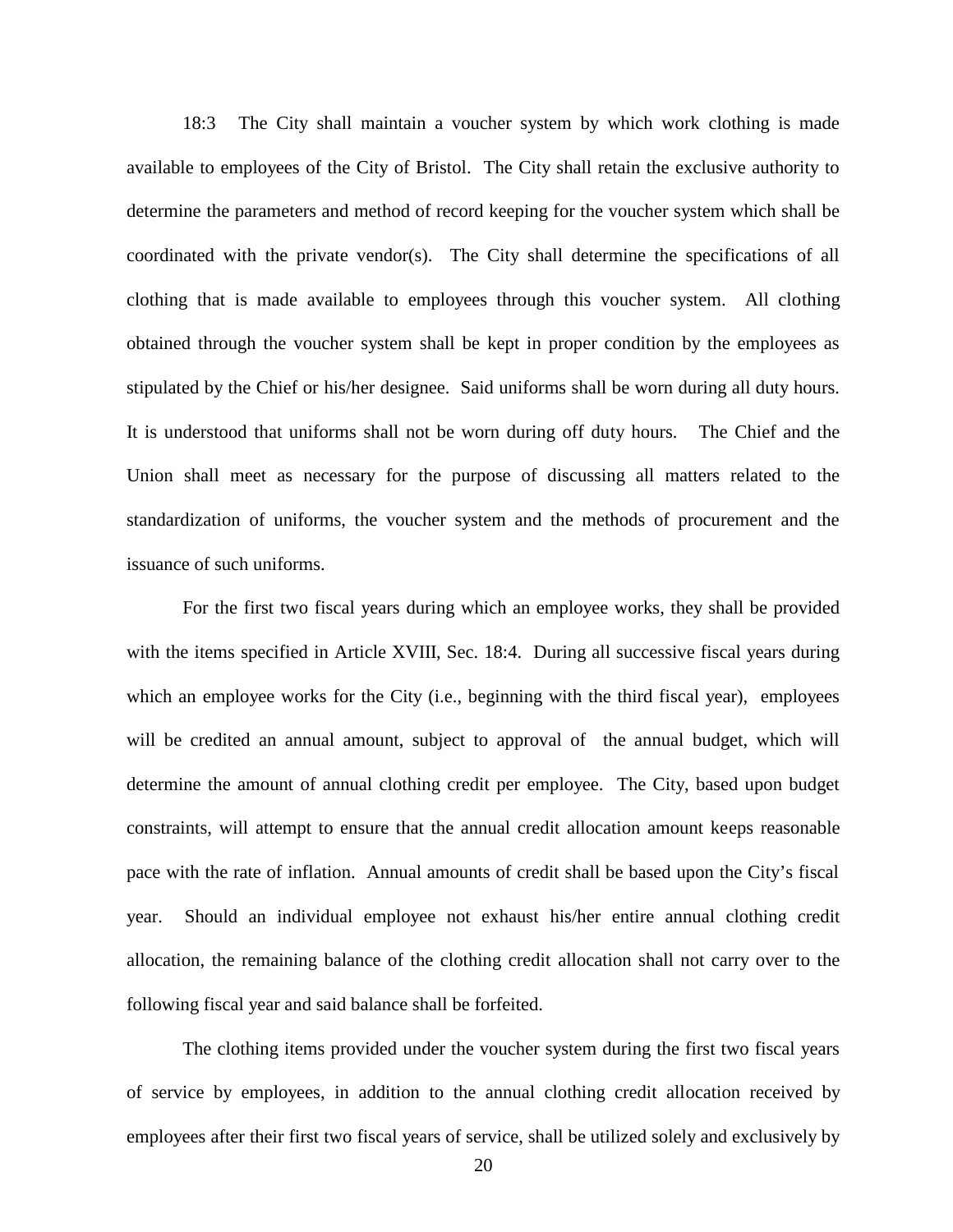the individual employee to which it is granted. As such, the clothing items obtained through the voucher system and/or the clothing credit allocations shall not be sold, traded or donated, or transferred from one employee to another, or to any non-employee, and any such conduct is strictly prohibited.

18:4 First and second year employees shall be provided with the following items through the voucher system on the basis of specifications mutually agreed upon by the City and the Union:

Three (3) pairs of work pants Three (3) work shirts long/short with patches Six (6) T-shirts One (1) pair of safety shoes or boots One (1) jacket (1st year only) One (1) sweatshirt (2nd year only) One (1) Fire Department uniform badge (1st year only)

First year employees are expected to obtain their uniform items via the voucher system prior to reporting for work. The City, through the Fire Department, is expected to notify the vendor(s) of the hiring of a new employee as soon as is practical so that the items above will be made available to new employees as soon as possible.

18:5 Under the voucher system, uniform items shall be model number specific

to ensure uniformity. Available clothing items shall be restricted to the following categories

subject to the per-person annual credit allowance:

Work shirts – Long/short sleeve Work shirt Work pants T-shirts Safety work shoes/sneakers/boots **Sweatshirts Jackets** Work Shorts (May be worn from May  $15<sup>th</sup>$  to September  $15<sup>th</sup>$  in station and under bunker wear. Pants are required for outdoor maintenance.)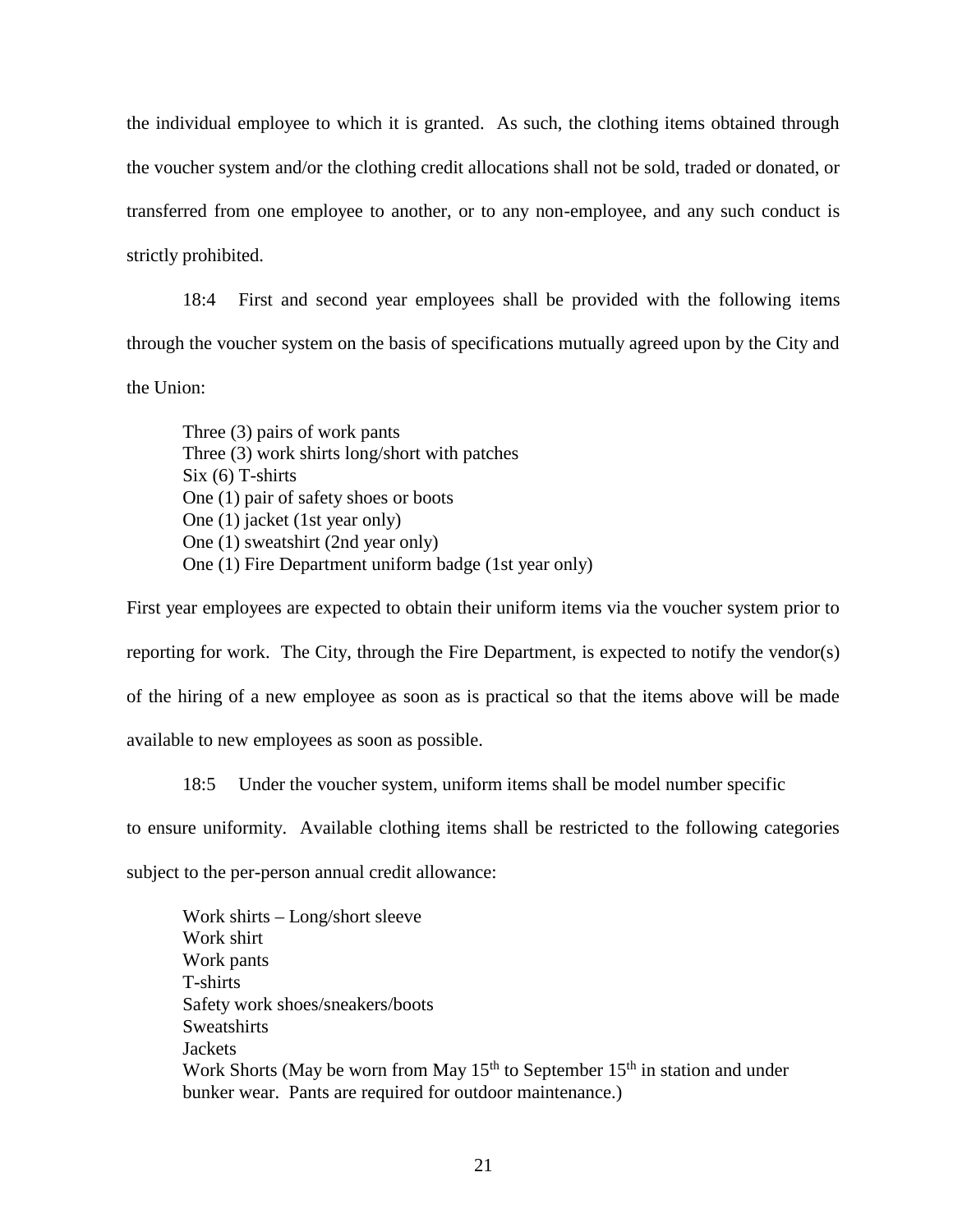18:6 The City shall be responsible for an employee's personal items, such as dentures and prescription eye glasses which are damaged or lost in the performance of his/her duties, provided the loss or damage is reported to the officer on duty before the termination of his/her tour of duty. The City shall reimburse for watches (subject to \$100 maximum) which are damaged or lost in the performance of his/her duties, provided the loss or damage is reported to the officer on duty before the termination of his/her tour of duty. The City shall not be responsible for replacing such items if such damages or loss was caused by the employee's willful or wanton negligence or by horseplay.

# **ARTICLE XIX**

# **INSURANCE**

19:1 The City shall maintain a Section 125 pretax salary deduction plan in accordance with the applicable provisions of Section 125 of the Internal Revenue Code (and in accordance with any amendments to said provisions) so long as said provisions allow for such a plan. The City shall incur no obligation to engage in any form of impact bargaining in the event that a change of law reduces or eliminates the tax exempt status of the employee insurance contributions. Increases or decreases in costs shall be in effect the first full pay period of each July thereafter.

19:1.1 Effective and retroactive to July 1, 2017, enrolled employees shall pay eighteen 18% of the cost of his/her medical and dental insurance coverage through weekly pretax payroll deduction in accordance with Section 19:1 above. Compliance with the wellness program shall be assumed.

19:1.2 Effective July 1, 2018, employee cost share shall increase to 19% except that an employee's cost share shall be increased by one and one-half percent (1.5%) if during the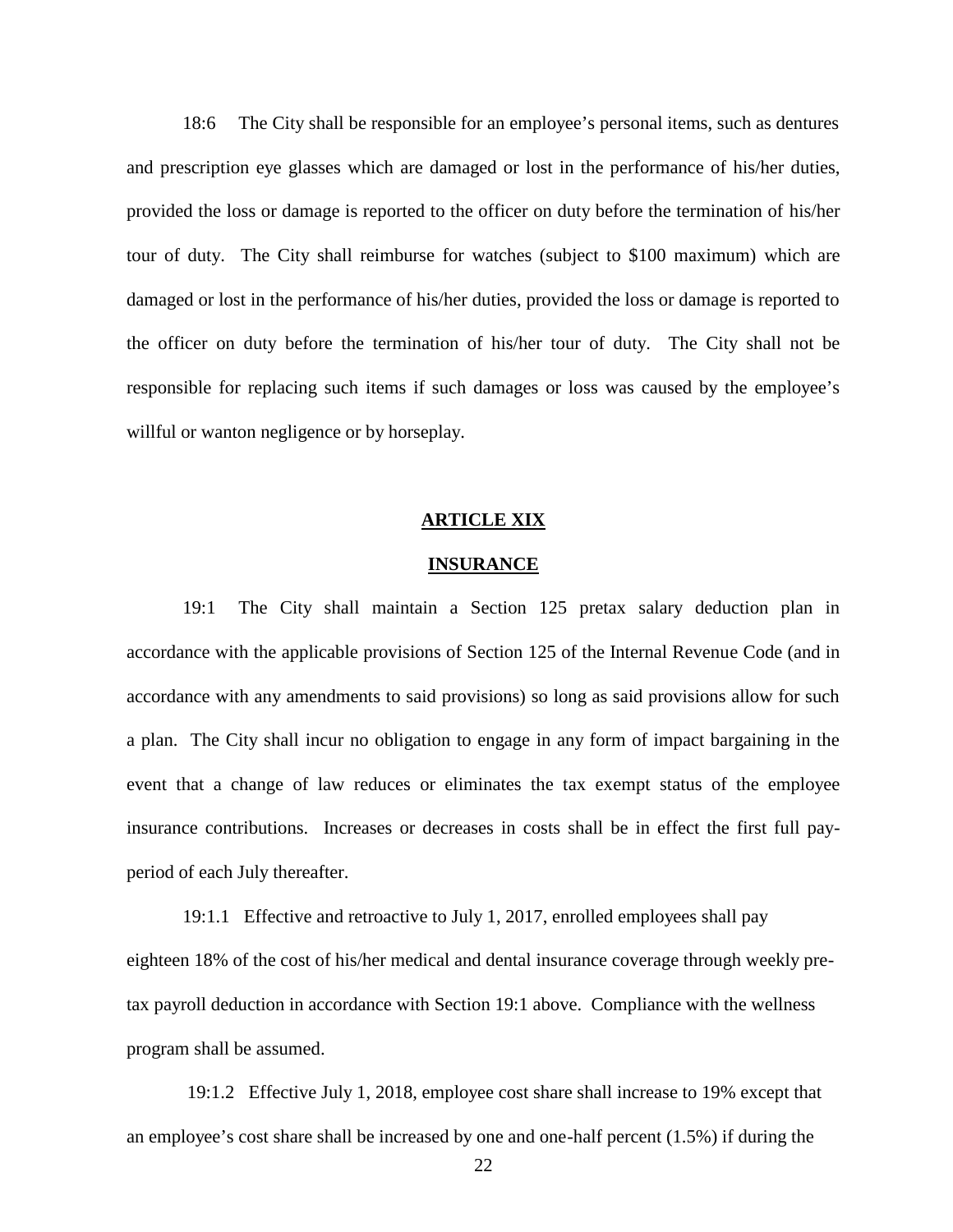preceding calendar year the employee and the employee's enrolled spouse have not participated in each of the following wellness components: 1) biometric screening; 2) health risk assessment; 3) age appropriate preventive screenings to include annual exam; 4) participation in disease management program for those with diabetes (Type 1 and 2); asthma or COPD, heart disease, heart failure, hyperlipidemia (high cholesterol) or hypertension.

19:1.3 Effective each July 1st thereafter, in lieu of a one and one-half percent (1.5%) increase for non-compliance, an additional \$14/week will be added to an employee's cost share on a pre-tax basis, if during the preceding calendar year the employee and the employee's enrolled spouse are non-compliant with the wellness program. Should the non-compliant employee and the employee's enrolled spouse provide proof of full program compliance no later than December 31st, the additional \$14 per week shall be waived as of January 1st for the remainder of the fiscal year.

19:2 The City of Bristol shall pay for all full time members of the bargaining unit and enrolled dependents, including dependent children to age 25 (currently age 26 subject to Federal Affordable Health Care Act remaining in effect) the cost of the medical insurance plan and prescription plan (subject to 19:1 through 19:1.3 above). The summary of the medical plan is set forth in Appendix D and E which is attached hereto. Appendix D and E are for reference purposes only, with the group summary plan being on file in the City's Personnel Office.

19:3 The City shall provide members of the bargaining unit and enrolled dependents, including dependent children to age 25, the Blue Cross Co-Pay Dental Plan with Riders A, B, C, D and Dependent Child Rider (subject to 19:1 through 19:1.3 above).

19:4 The City reserves the right to substitute at any time during the term of this contract any benefit plan which provides equal or better benefits than any existing plan.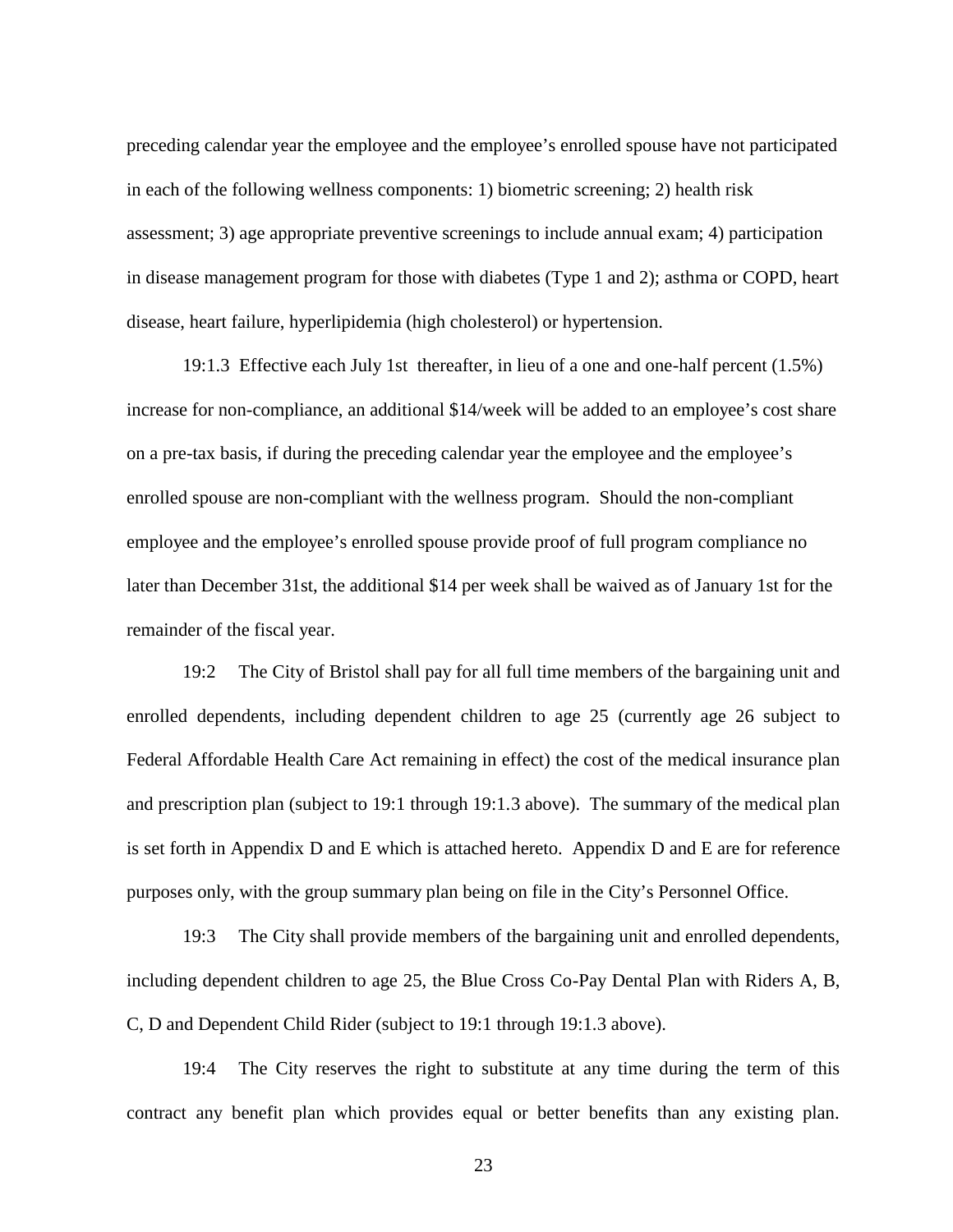19:5 The City of Bristol shall provide and pay for each full-time employee term life insurance coverage in the amount of \$100,000.

19:6 For employees who retire on or after January 1, 1998, the City will pay the full cost of the health insurance coverage cited in Section 19:2, hereinabove, for the retiree and spouse for the first ten (10) years after the date of retirement, subject to the conditions set forth in Section 19:6.1, Section 19:6.2 and Section 19:6.3 below.

19:6.0 Any retiring employee shall be subject to the same employee cost share for health insurance that is offered to active employees, as that health insurance and cost share may change from time to time.

19:6.1 Any retiree who wishes to enroll additional dependents, and any retiree (or spouse or dependent of a deceased retiree) who wishes to remain enrolled beyond ten (10) years following the date of retirement, may do so at their own expense, carrier permitting.

19:6.2 The retiree must be eligible for and must be collecting regular or disability retirement benefits under the City's pension plan, and must not be eligible for comparable group health insurance coverage through any other employer.

19:6.3 The City will presume all retirees 65 or over are recipients or participants in Medicare Part A and B. The City will designate Medicare as the primary insurer. Any retiree who is not eligible for Medicare Part A and B must present documentation to the City from: U.S. Health & Human Services Department of Social Security Administration and when such documentation has been validated the City will not designate Medicare as primary insurer.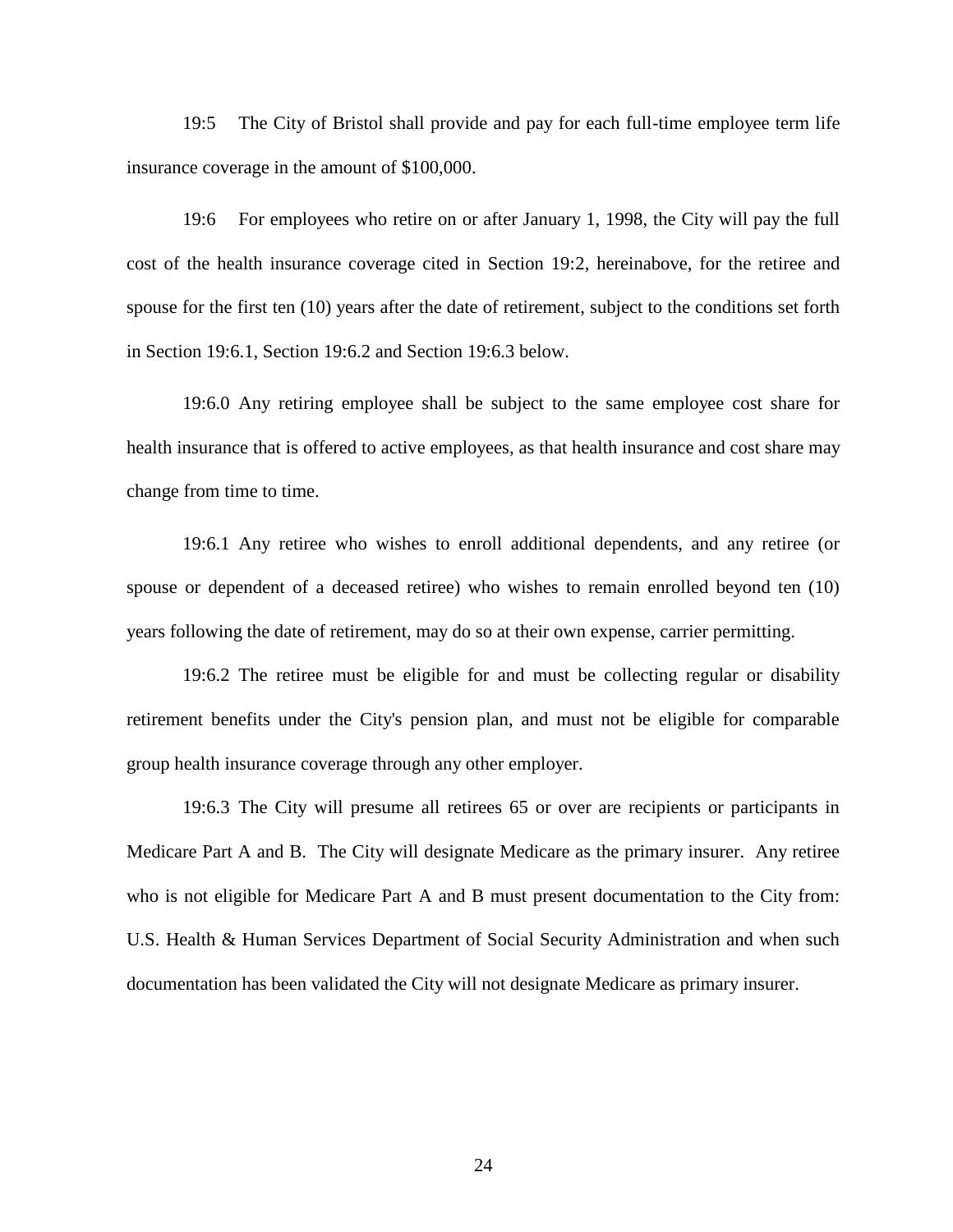#### **ARTICLE XX**

#### **LEAVE OF ABSENCE WITHOUT PAY**

20:1 A leave of absence without pay for good cause may be granted not to exceed one (1) year. A request for leave of absence must be made in writing by the employee with the explanation of reasons therefore and showing dates from and to on the request and presented to the Chief. If approved, the Chief will so indicate by signing the employee's request. The request for leave shall be then sent for final approval to the Director of Personnel. It is understood that leaves of absence will not be granted to specifically pursue other full time paid employment.

20:2 A properly authorized leave of absence shall have no effect on the employee's length of service, or any other benefit based on length of service, except that no additional leave time or other benefits shall continue to accrue after thirty (30) days of such leave. Any employee who wishes to retain group insurance coverage after thirty (30) days of such leave must do so at his/her own expense. Upon the return to work of the employee, he/she shall be required to pass a physical examination prior to his/her return from such leave, and the Chief shall notify the Personnel Department giving all necessary information to effectuate the employee's return to work.

# **ARTICLE XXI**

#### **SENIORITY**

21:1 Seniority shall consist of the relative length of accumulated service of each employee in the Fire Department. An employee's length of service shall not be reduced by time lost due to sick or injury leave. Notwithstanding the provision of the first sentence of this Article to the contrary, in the event an employee resigns from the Bristol Fire Department, or an employee is discharged for just cause from said Department on or after such date which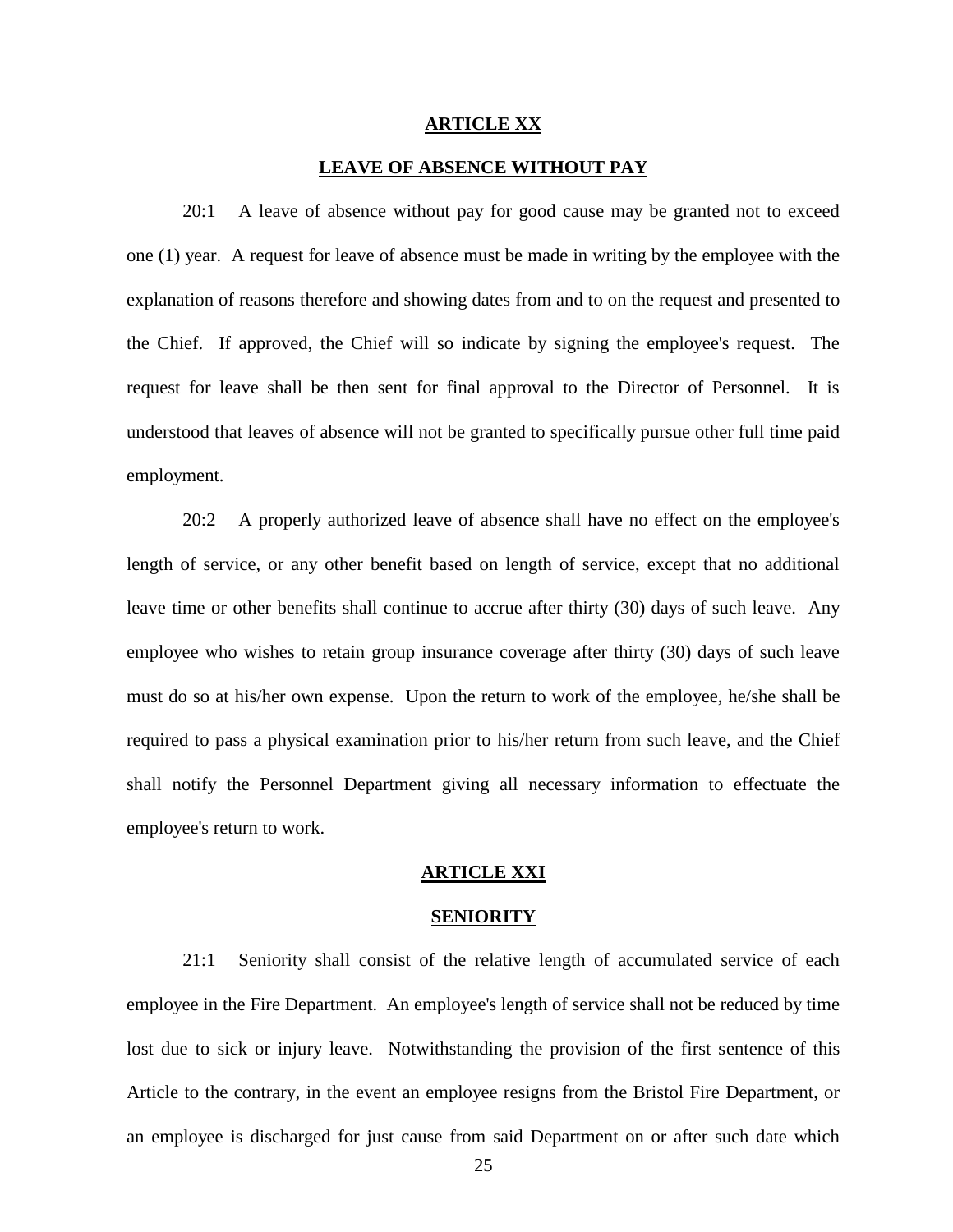discharge is not rescinded and such terminated employee is re-employed, his/her service prior to such interruption of service shall not be included when computing his/her seniority, unless his/her absence during such interruption was for a period of two (2) weeks or less.

21:2 On or before thirty (30) days after this Contract is executed and on or before May 15th of each calendar year thereafter, the City shall furnish the Union with a copy of the seniority list. The City and the Union will have thirty (30) days in which to make any corrections and signify their approval thereof.

21:3 Unless the context requires otherwise, seniority shall mean rank seniority which shall be based on the relative length of accumulated service of each employee with the Bristol Fire Department in his/her particular rank and position. For the purposes of this Article, rank shall mean and include the following: Firefighter, Fire Lieutenant, Fire Captain, Fire Prevention Inspector, Fire Equipment Technician, Fire Marshal, Drill Master, Deputy Chief.

21:4 If it becomes necessary to reduce the manpower of the department or reduce the manpower within a particular rank, the order of layoff shall be determined in accordance with the following procedure. The City shall give a twelve (12) working day notice of layoff. If the need to reduce the manpower within any rank above Firefighter arises, an officer holding said rank shall be demoted rather than laid off. The officer with the least rank seniority shall be the first employee demoted. When this occurs, the demoted officer shall become the senior employee in the next lower rank, at the top pay step, and shall be entitled to bump the employee with the least rank seniority in such lower rank. Any officer who is bumped by this process may avail himself/herself of the same process as against a lower ranking officer, in order that the affected officer may be demoted rather than laid off. When the demotion bumping process is completed and the firefighting rank is attained, then the employee with the least rank seniority as a firefighter will be laid off. Provided however, firefighters in their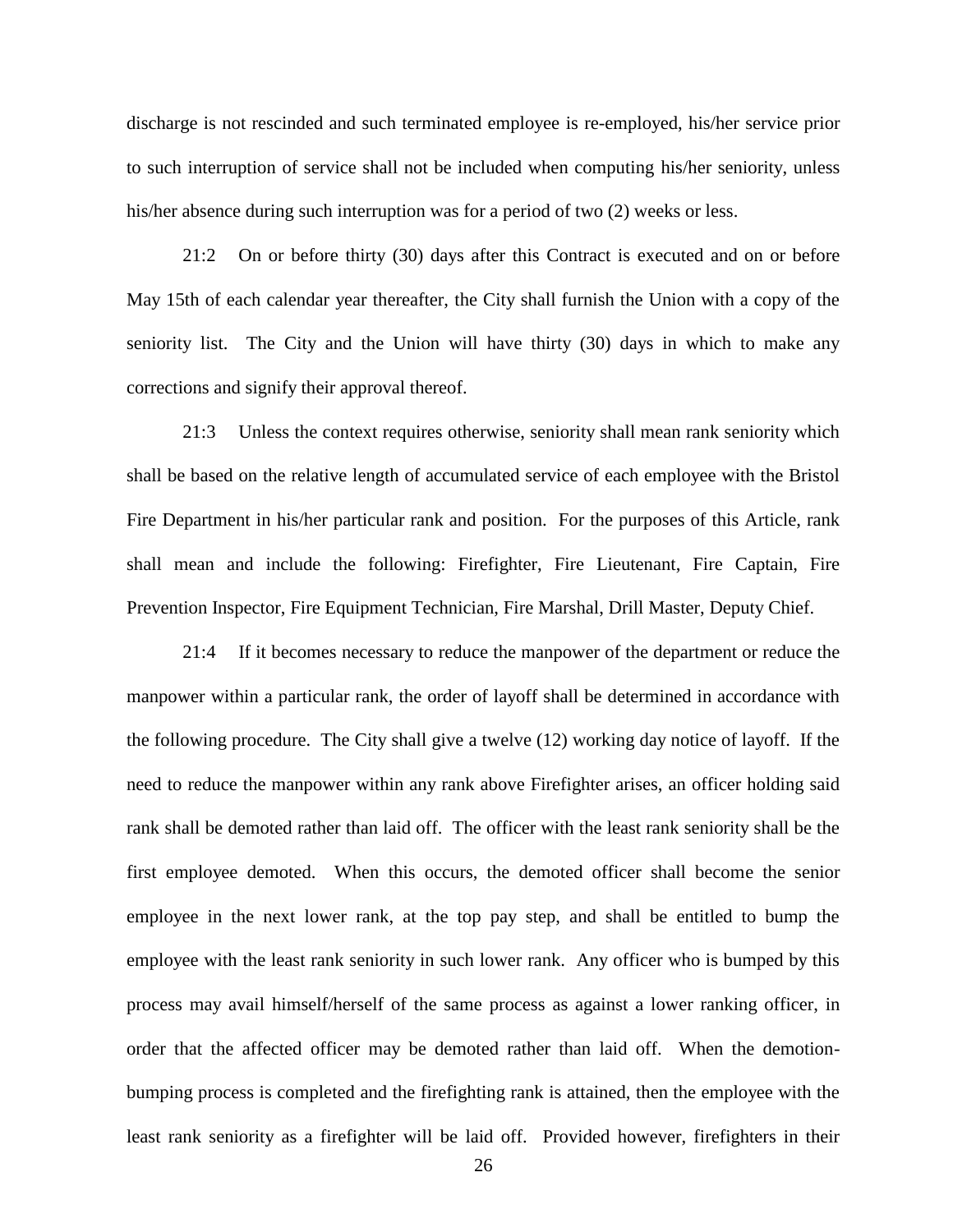probationary period may be discharged or laid off at the sole discretion of the City. If laid off and recalled, such employee will be required to complete the stipulated period of probation. Notwithstanding the foregoing provisions of this section, when the demotion of an officer holding the rank of Fire Prevention Inspector, Fire Equipment Technician, Fire Marshal or Drill Master becomes necessary, demotions from these ranks shall be accomplished by the return of the officer to the highest rank previously held by said officer if applicable.

21:5 When an employee has been laid off or an officer has been demoted, the name of such employee shall be placed on a re-employment list for the appropriate rank. In filling any vacancy in any rank, the re-employment list shall have priority over any other list. All names shall remain on any re-employment list until each laid off employee is offered the opportunity for rehire or such demoted officer is offered the opportunity for restoration to his/her former rank. When a laid off employee is rehired, or when a demoted officer is restored to his/her former rank, he/she shall regain the rank seniority held prior to layoff or demotion. Laid off or demoted employees shall be notified of their rehiring, or restoration, at the last address on file with the fire department and/or the personnel department. Any such employee shall forfeit his/her right to rehire or restoration if he/she does not report in writing his/her willingness to return to work to the Fire Chief within fifteen (15) calendar days after written notification of such right; but must return within twenty (20) calendar days or lose his/her recall rights.

21:6 Any officer who has been reduced in rank during his/her period of probation will be required to complete the stipulated period of probation if he/she is reappointed to his/her former rank. Notwithstanding the foregoing provisions of this section, employees laid off shall only retain recall rights for three years from the date of the layoff.

27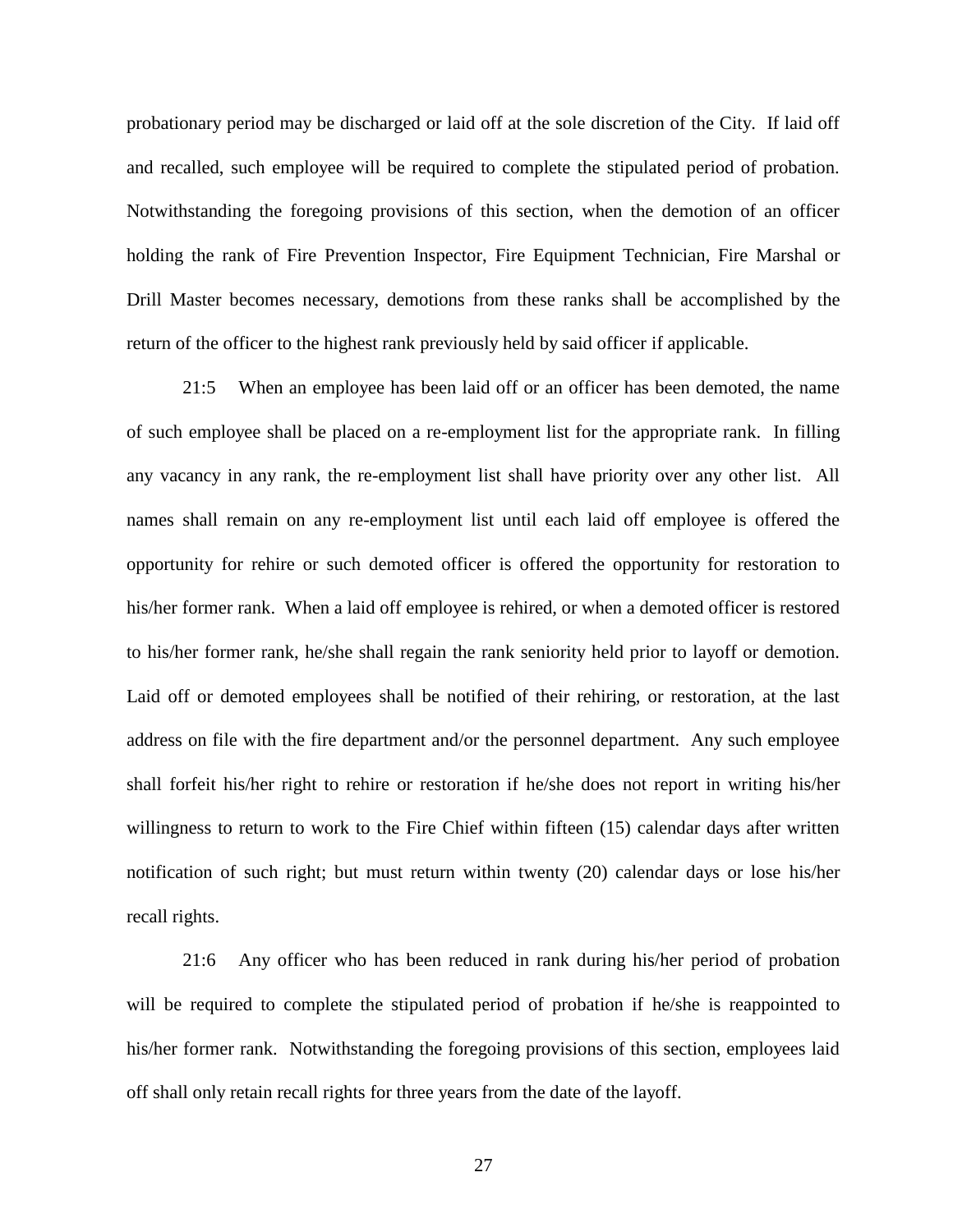In the event of layoff, seniority shall not continue to accumulate, but in the event an employee returns to work within the period of his/her recall rights, he/she shall be accredited at the time of recall with the same seniority he/she had as of the date of his/her layoff.

21:7 Any employee laid off and who is subsequently recalled to duty may be required to take and pass a physical in order to be recalled. Such physical shall be done at the sole discretion of the City and at the City's expense.

# **ARTICLE XXII**

#### **UNION ACTIVITY PROTECTED**

22:1 Except for the right to strike or to withhold services which are hereby prohibited, all other Union activities are protected. Nothing shall abridge the right of any duly authorized representative of the Union to present the views of the Union to citizens on issues which affect the welfare of its members.

# **ARTICLE XXIII**

#### **PROBATIONARY PERIOD**

23:1 To enable the Board of Fire Commissioners to exercise sound discretion in filling of positions within the Fire Department, no appointment or employment as a regular Firefighter shall be deemed final and permanent until after the expiration of a period of eighteen (18) months probationary service and the successful completion of Recruit Firefighter Training at the Connecticut Fire Academy or, at the discretion of the City, equivalent out of state, full time, recruit firefighter training program. Firefighters will be considered manpower upon successful completion of the program. Said Training Program shall be scheduled as soon as possible after employment by the Drill Master. Any Firefighter who has successfully completed the Recruit Firefighter Training Program at the Connecticut Fire Academy, or at an out of state, full time firefighter training program that is acceptable to the City, shall not be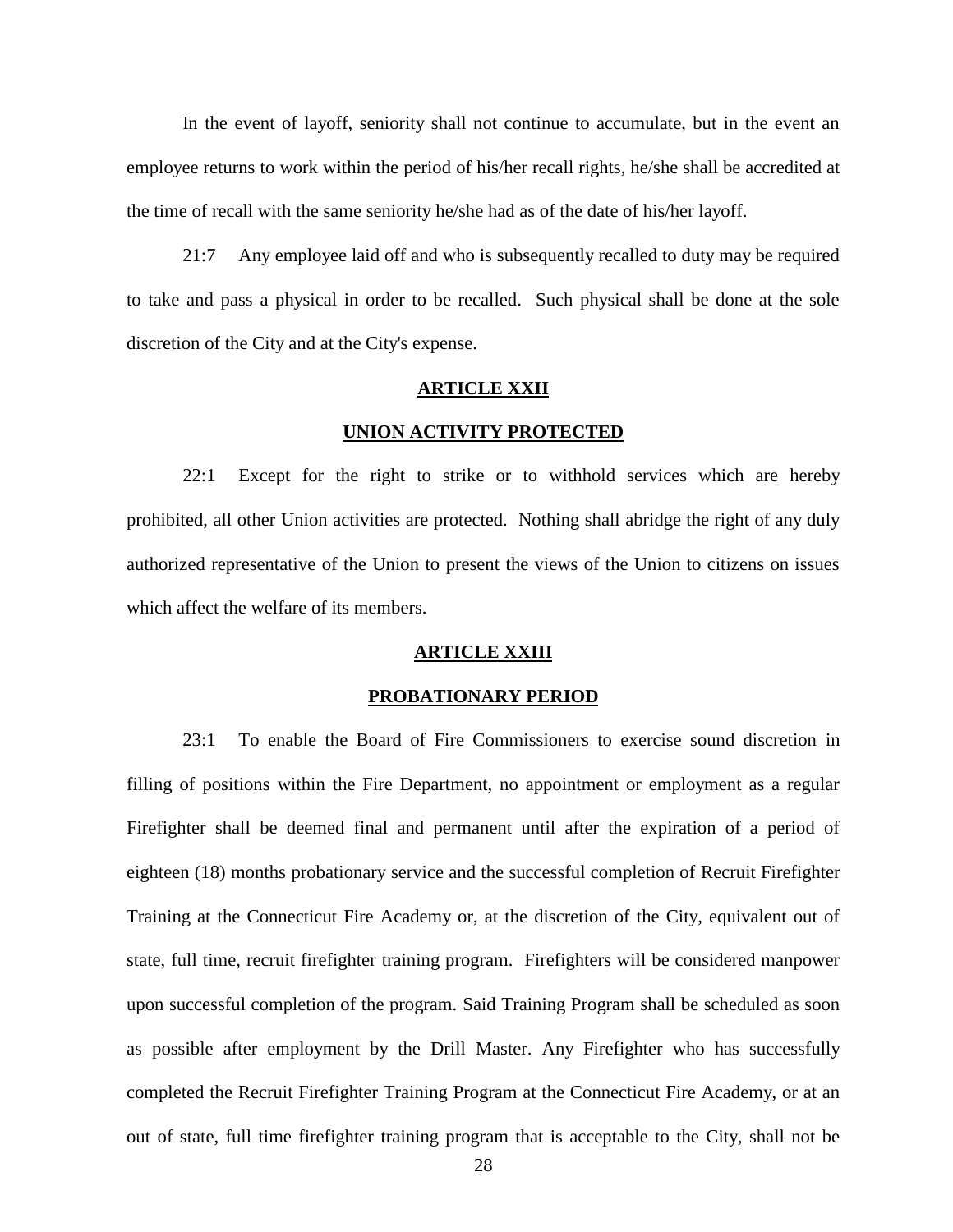required to repeat the program. Successful completion of the Recruit Firefighter Training Program does not apply to the position of Fire Equipment Technician or to a Fire Inspector hired from outside the department.

23:2 The probationary period for promotional classifications shall be six (6) months.

23:3 During the probationary period of any employee, the Board of Fire Commissioners may terminate the employment of a new employee or return a promoted employee to his/her former classification, if during this period upon observation and consideration of his/her performance of duty, they shall deem him/her unfit for such appointment.

23:4 Nothing contained herein shall be used to deny any employee of any rights or any benefits to which he/she may be entitled under the pension provisions of the City Charter covering employees of the Fire Department.

23:5 During the probationary period, all probationary employees may be discharged or disciplined without recourse to the grievance procedure. This section does not apply to promotions.

#### **ARTICLE XXIV**

## **MISCELLANEOUS**

24:1 The officer in charge shall apportion all work among subordinates as equitably as practicable.

24:2 The designated smoking areas in each fire station shall be eliminated. If state law changes regarding smoking in the workplace in the future, the parties shall meet to discuss smoking options. In no event shall the City be required to make any expenditures or structural changes to create a smoking area.

29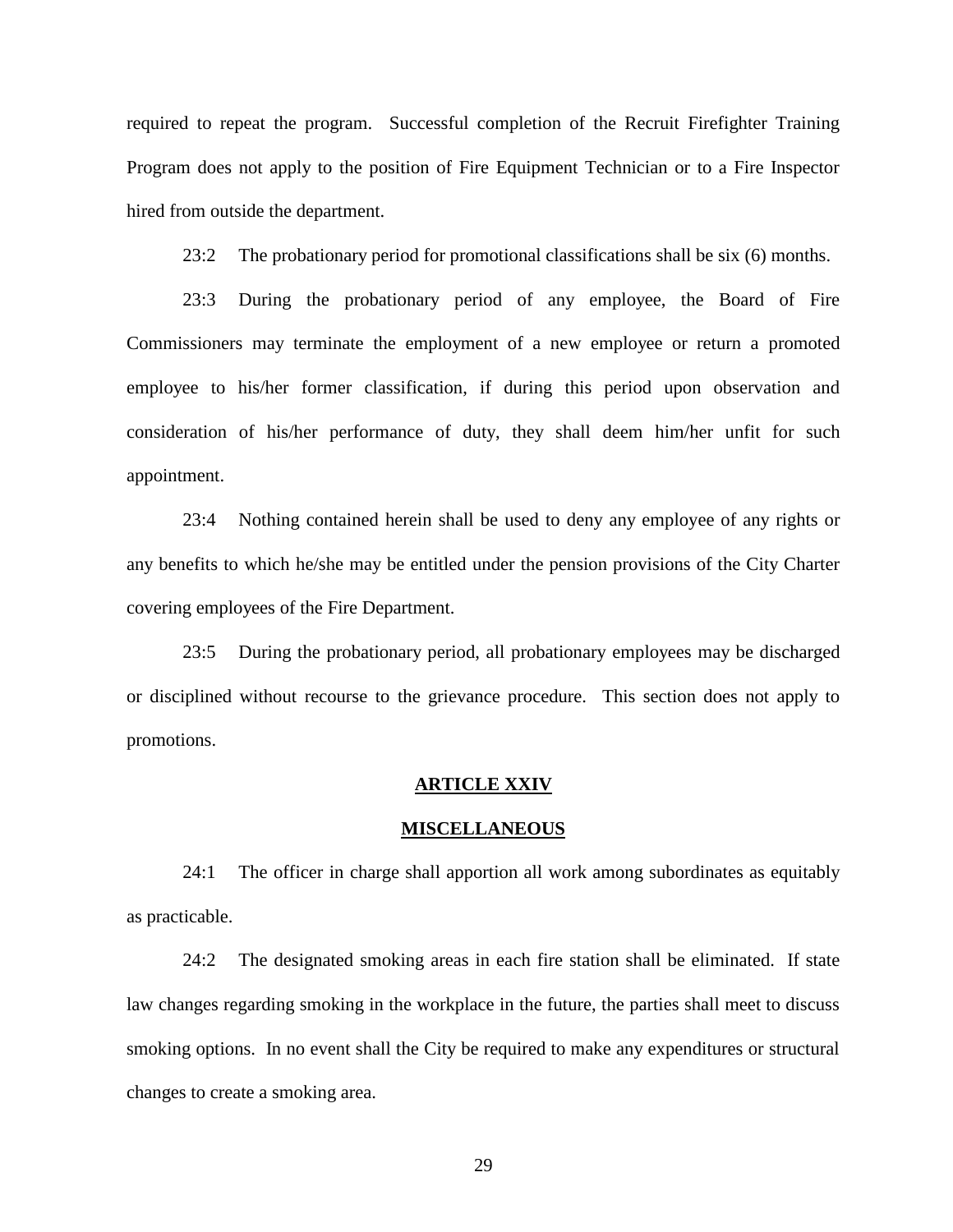24:3 Employees hired after the expiration date of the City's current firefighter eligibility list shall reside within twenty (20) miles of Central Fire Headquarters. An employee shall be in compliance with the residence requirement provided he/she resides within a town, any part of which falls within a twenty (20) mile radius of Central Fire Headquarters.

24:4 The Memorandum of Understanding regarding the use of respirators (S.C.B.A.) signed December 9, 1991 shall be immediately eliminated.

24:5 The City reserves the right to implement bi-weekly pay periods and will provide ninety (90) days' notice prior to implementation. Should bi-weekly pay be implemented, employee insurance costs in Article XIX shall also be bi-weekly.

# **ARTICLE XXV**

### **SAVINGS CLAUSE**

25:1 The City recognizes its obligations under the Municipal Employees Relations Act and shall not make unilateral changes in any substantial conditions of employment without prior negotiations upon request of the Union.

#### **ARTICLE XXVI**

#### **WAGES**

26:1 Effective and retroactive to July 1, 2017, the salaries at all Classifications and steps on the salary schedule in effect on June 30, 2017 shall be increased by 2.75%. Effective July 1, 2018, the salaries at all Classifications and steps on the salary schedule in effect on June 30, 2018 shall be increased by 2.8%. Effective upon ratification (August 28, 2017), \$2,500 shall be added to Step 3 of the Fire Prevention Inspector salary schedule and \$3,000 will be added to Step 3 of the Fire Prevention Officer (which shall be retitled Fire Marshal) salary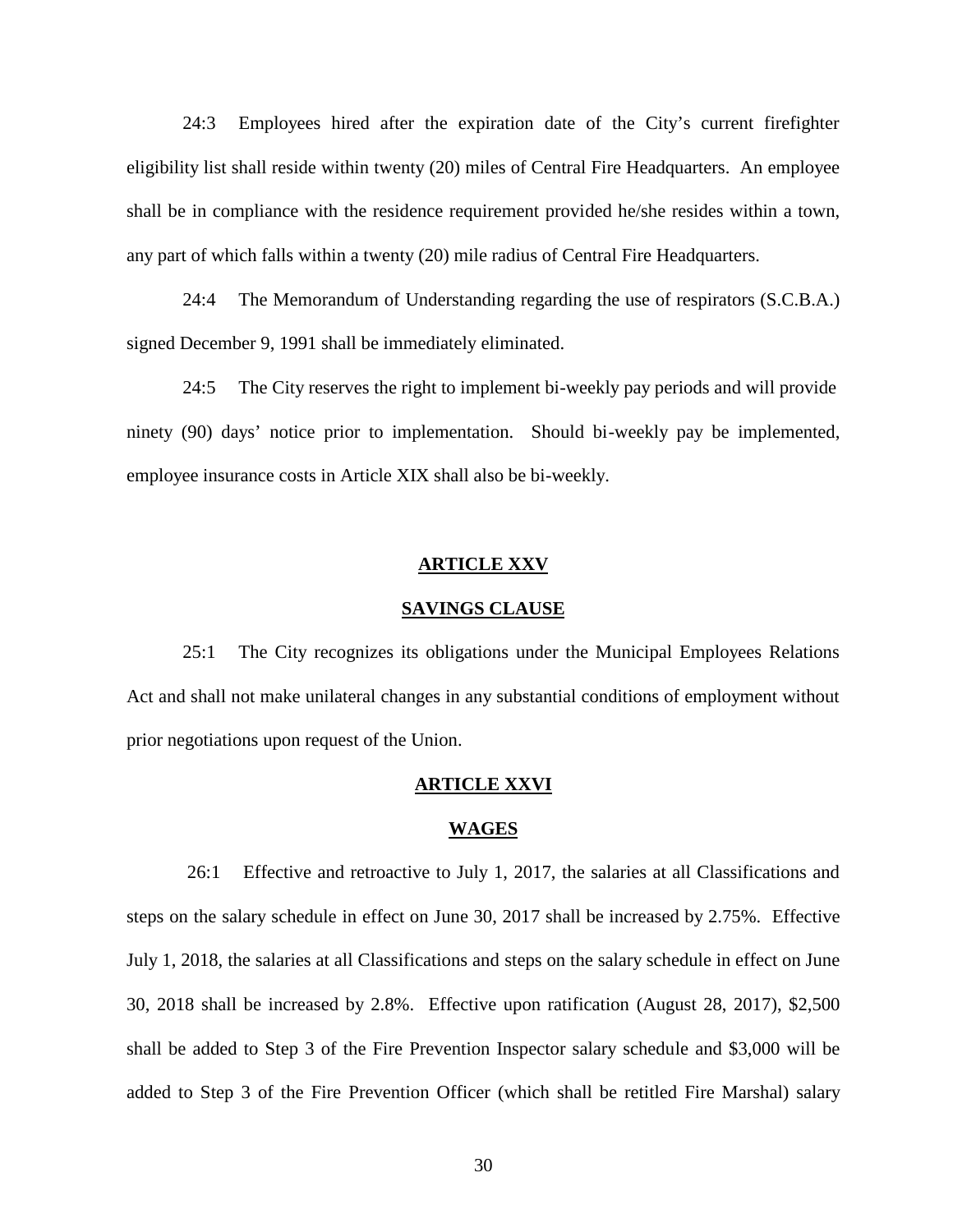schedule. The wages for all employees shall be as set forth in Appendices A and B attached hereto.

### **ARTICLE XXVII**

## **MILITARY LEAVE**

27:1 An employee departing for military service shall, upon written request, receive payment for unused vacation time accrued to his credit and such employee's seniority rights shall not be impaired during his period of military duty.

27:2 An employee who reports to the City following his honorable release from military service in compliance with USERRA regulations, shall be returned to a position as required by USERRA.

27:3 Military leave for members actively participating in military reserve activities, including the National Guard, shall be granted an amount specified by Connecticut Statute, or thirty (30) working days, whichever is greater. Pay for such military leave shall be the difference between their current military pay for that training period and normal straight time City pay, if any. Proof of the above must be furnished.

#### **ARTICLE XXVIII**

## **FIRE WATCH DUTY**

28:1 Whenever any private person or organization is required to or shall seek the services of the employees of the Fire Department for fire watch duty, such work shall be rotated by the Chief of the Fire Department among those employees who volunteer for such work during their off duty hours. The rate of pay for such work shall be one and one-half  $(1\frac{1}{2})$ the employee's regular hourly rate, except when said watch is performed for the City of Bristol, the rate shall be the employee's regular hourly rate for the first four (4) hours and one and one half (1<sup>1</sup>/<sub>2</sub>) the employee's regular rate thereafter, however, should other City employees be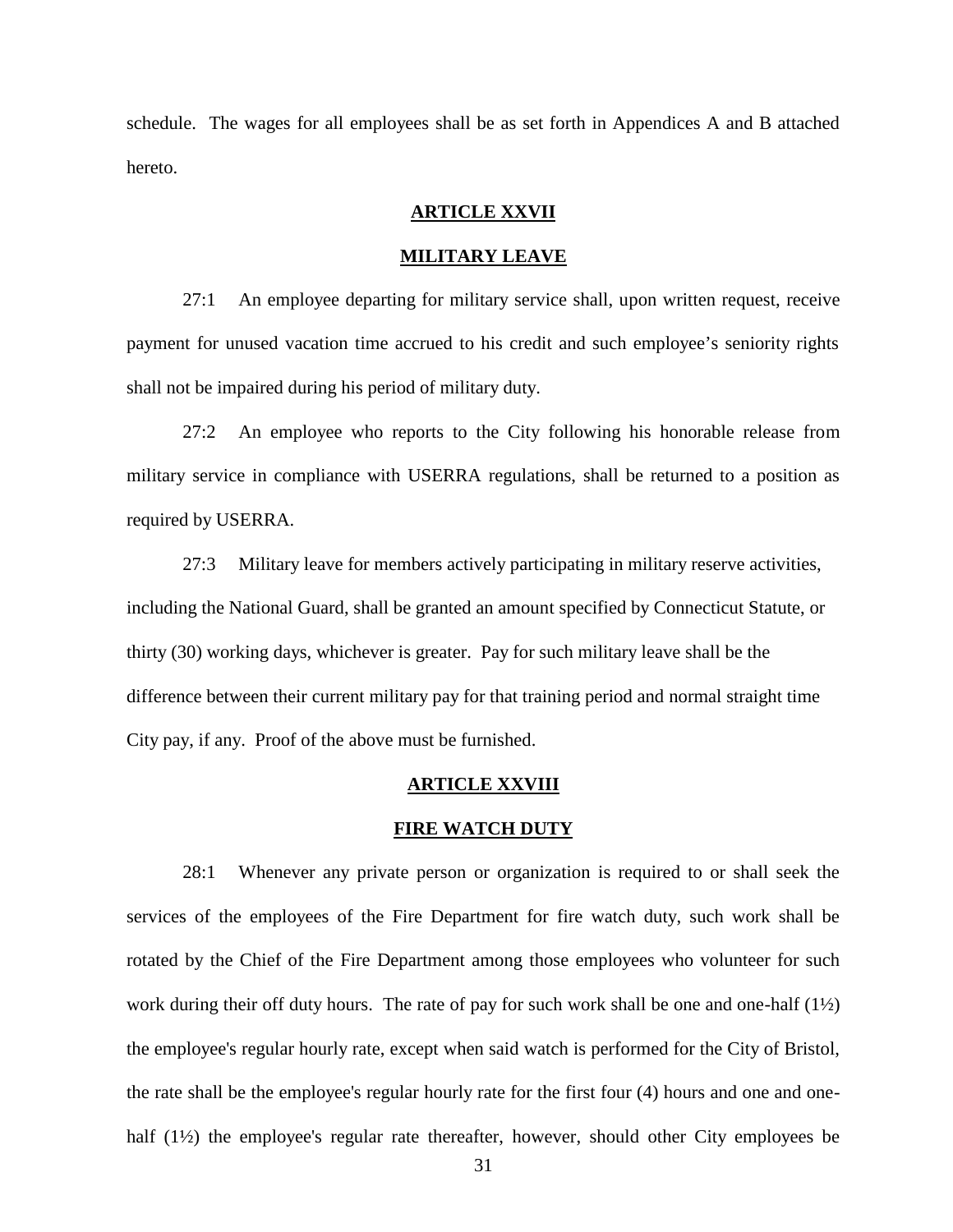receiving premium pay for said fire watch then Firefighters shall also be paid at one and one half  $(1\frac{1}{2})$  their regular hourly rate.

## **ARTICLE XXIX**

#### **PENSION**

29:1.1 There shall be in the City of Bristol, a fund to be known as the "Fire Fighters' Benefit Fund". Six percent (6%) thereof shall be collected from employees as deductions from pay and transmitted immediately to the trustees of said fund. Effective with the first full pay period following ratification, such deduction shall be reduced to five percent (5%), one and one-quarter percent (1.25%) of which shall be applied to the firefighter retiree health account. In the event that the City's pension actuary annual report reflects a pension fund funding ratio of less than 175%, employee contributions shall revert back to six percent (6%) with no employee contribution to the firefighter retiree health account. Upon any subsequent return of the pension fund's funding ratio to 175% or more, as reflected in the City's pension actuary annual report, employee contributions shall return to five percent (5%) with one and one quarter percent (1.25%) of such contributions applied to the firefighter retiree health account. Employee contributions towards the firefighter retiree health account shall be irrevocable and non-refundable. Such pension contribution payroll deductions will be made in accordance with IRS Code Section 414(h)(2) on a pre-tax benefit basis. The deductions referred to herein shall cease upon the completion of twenty-five years of service. If any member of the fire department resigns from said department or if any member of the fire department is discharged from the fire department, for any cause, such member, upon making application to the Board of Trustees of said reserve fund, shall be entitled to draw from said reserve fund a sum equal to the assessments such member has paid into said reserve fund. If any such member dies either before or after the date of retirement, there shall be paid to his/her legal representative the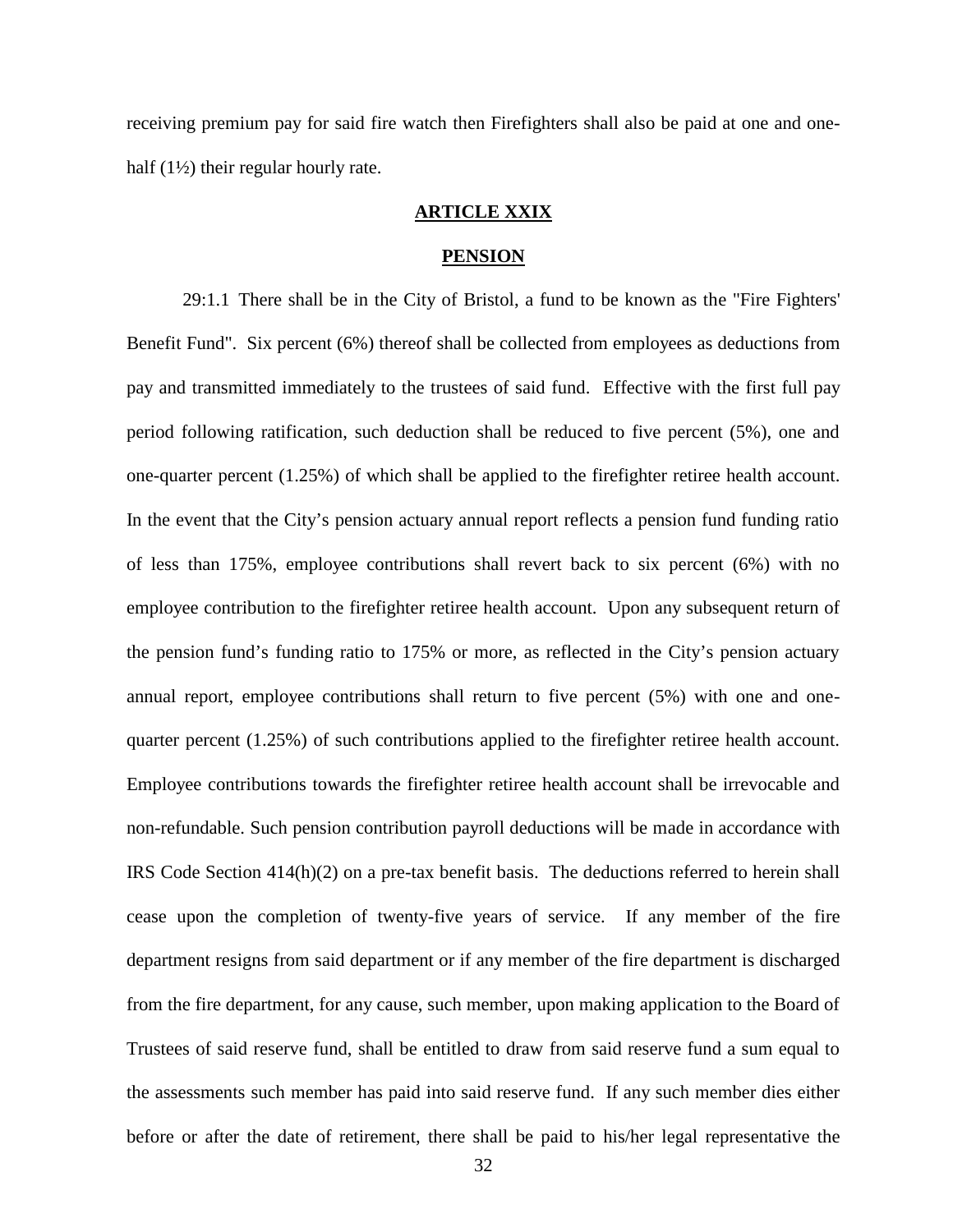excess, if any, of the total amount of his/her assessments hereunder over any benefit payments made to him/her; provided this provision shall be effective only in case no benefits are otherwise payable from the Fire Fighters Benefit Fund on account of the death of such member.

29:1.1.2 Effective July 1, 2003, employees shall be fully vested after ten (10) years of continuous service in the department as a regular firefighter. The term "fully vested" shall mean that upon separation from employment with the Bristol Fire Department such employee may elect not to withdraw the assessments paid into the fund and instead upon reaching the age when he/she would have been eligible for a normal pension collect a retirement allowance based on two and eight tenths percent (2.8%) of compensation per year of continuous service completed prior to separation from employment. Such percentage shall be applied against the rate of base compensation at the time of separation from employment and the resulting allowance shall not be increased thereafter for any reason. Compensation shall be defined to mean the annual rate of the base salary for the employee's rank and step, as set forth in the applicable collective bargaining agreement (if any). This section shall not apply in the case of a discharge for just cause which is not reversed upon appeal or a resignation by an employee who has been informed he/she is under investigation for an offense which constitutes just cause for discharge and from which he/she is not exonerated. For purposes of this section, compensation excludes sick leave payout as it is not applicable.

29:1.2 The Mayor, the City Treasurer, the members of the Board of Fire Commissioners and a regular member of the Fire Department of said City shall be a Retirement Board of the Firefighters Benefit Fund of said City, and the Treasurer of the City of Bristol shall be the treasurer thereof. Such regular member of the Fire Department shall be nominated by the regular members of the Fire Department of said City and appointed by the City Council of said City at its regular meeting in January for a term of two (2) years and until his/her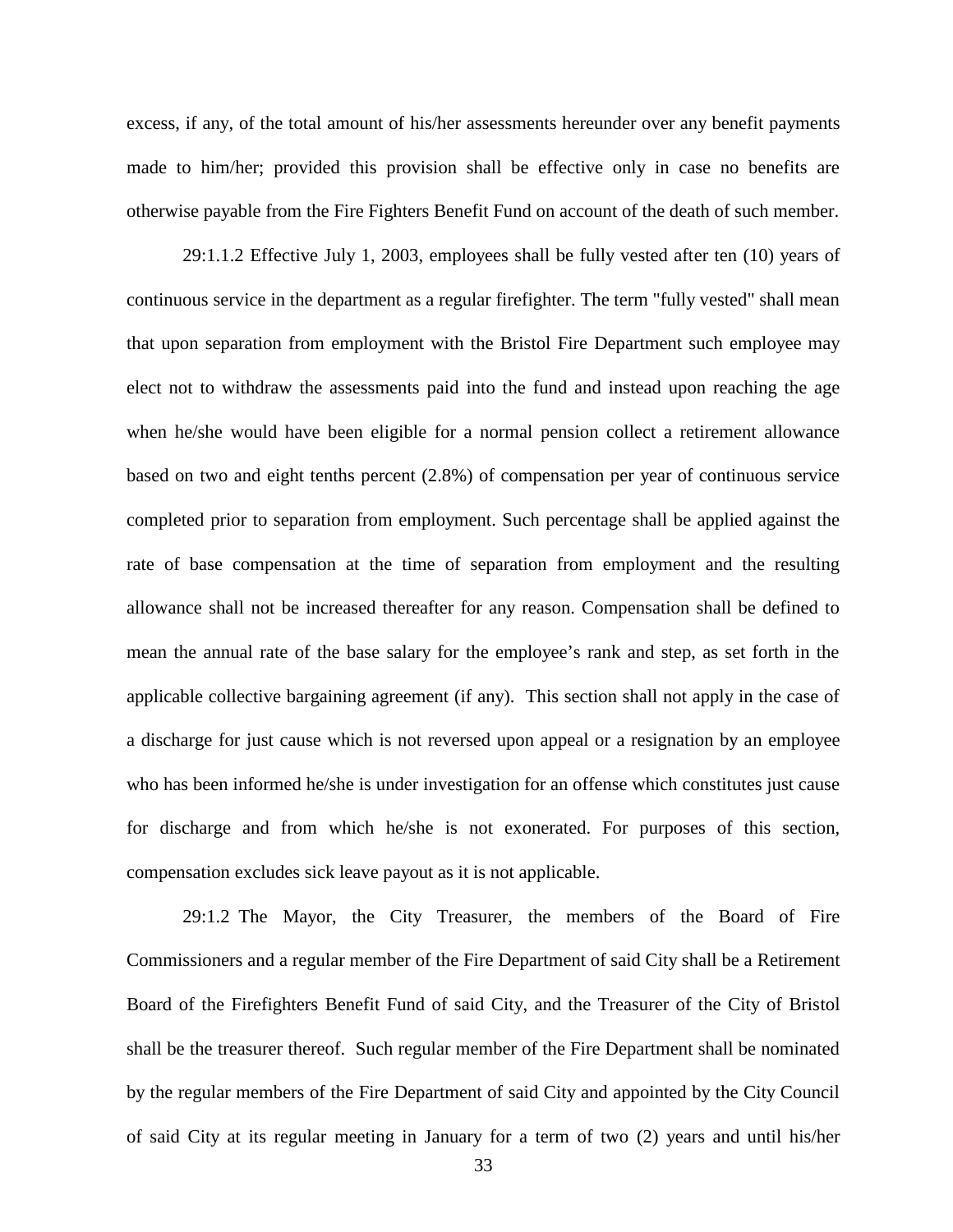successor shall be appointed and shall have qualified. The Chairman of the Board of Fire Commissioners shall be the Chairman of the Retirement Board and shall draw all orders upon said fund, which orders shall be countersigned by the secretary of said Retirement Board, who shall be chosen by said Board. The secretary shall keep a record of the proceedings of said Board and all actions taken by it in regard to said fund; and said board may direct the treasurer to invest any portion of said fund in any securities in which trust funds may be invested under the provisions of the General Statutes or to deposit the same, or any portion thereof, in any of the banks of the State.

29:1.3 Said Board shall report to the Board of Finance yearly the condition of said fund, with all items of receipts and disbursements on account thereof. If the income of the Firefighters Benefit Fund shall be found at any time insufficient to meet the requirements upon it, the Board of Finance, upon the application of said Board, shall make an appropriation to make good such deficiency, and any prospective deficiency in the income of said fund.

29:1.4 In addition to the regular Firefighters of the City of Bristol, there shall be an honorary grade known as the "Veteran Reserve", to which the Board of the Firefighters Benefit Fund for said City may transfer any member of the Fire Department who shall, through age or physical disabilities incurred in the discharge of his/her duties, become permanently disqualified for the active duties of the Fire Department, but such transfer may be revoked at any time if the disability shall be removed and the member shall thereupon be returned to active duty in the Fire Department. Effective July 1, 2003, the pay of a member of the Veteran Reserve shall be at the rate of seventy percent (70%) of base pay (including 1/4 of an employee's unused sick leave paid out at the time of transfer if applicable) he/she was receiving at the time of his/her transfer, but the Board of Fire Commissioners may call upon any member of the Veteran Reserve for such temporary services as he/she may be fitted to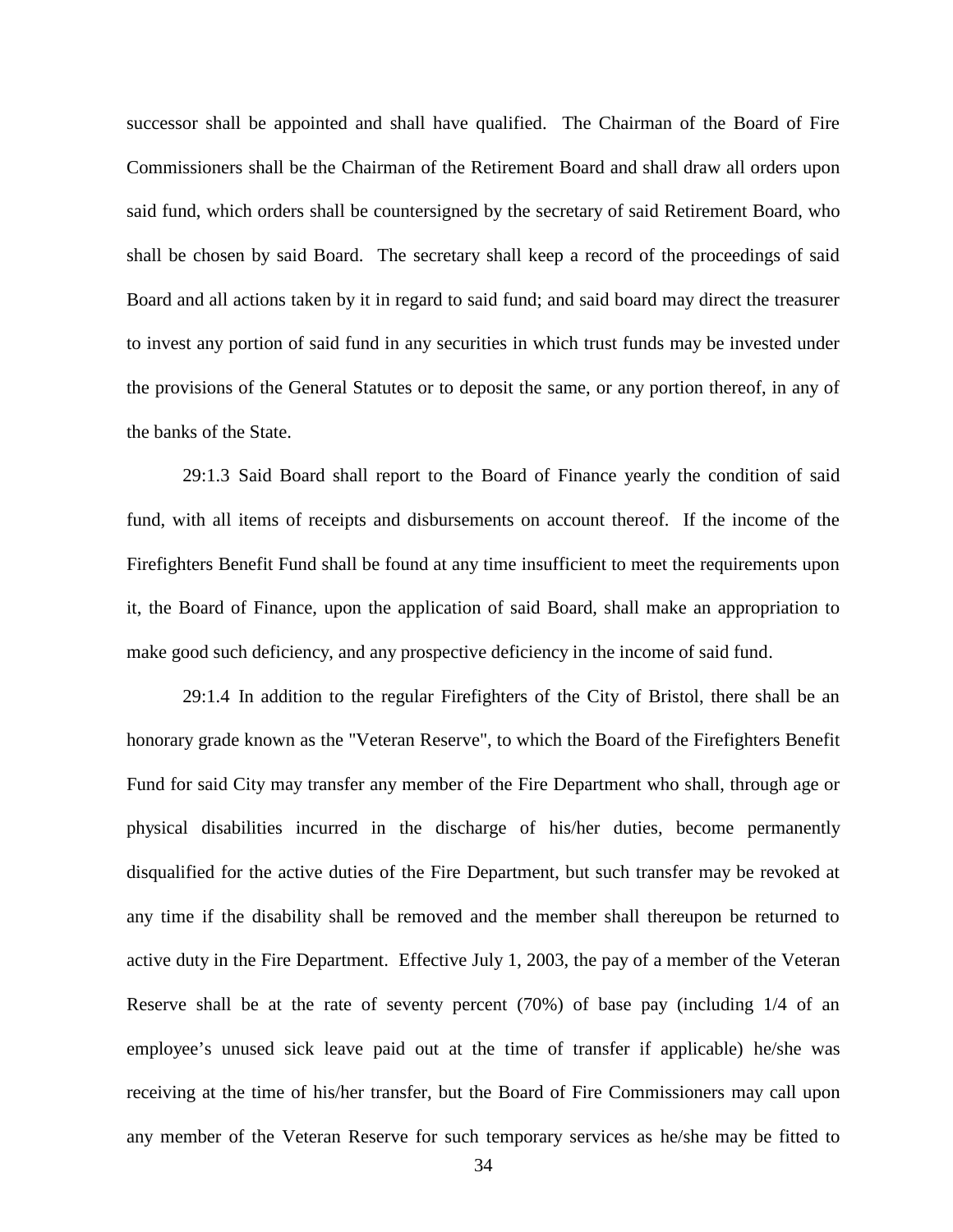perform, and, during such service, he/she shall receive the full pay of a regular member of the Fire Department of the same grade.

29:1.5 Effective July 1, 2003, the Board of the Firefighters Benefit Fund shall permanently retire at the rate of seventy percent (70%) of base pay (including 1/4 of an employee's unused sick leave paid out at the time of retirement if applicable) any member of the regular or Veteran Reserve force who shall have become permanently disqualified from performing any duty upon a certificate of a physician or physicians appointed by said Board of Fire Commissioners showing that such member is permanently disqualified for the performance of all fire duty, and that such disqualification is caused by the natural infirmities of old age, or by some injury received, disease contracted or exposure endured while performing the duties of his/her service, without fault on his/her part.

29:1.6 All members of the regular Fire Department shall be retired on the day following attainment of age sixty-five (65).

29:1.7 Effective July 1, 2003, the Board of the Firefighters Benefit Fund shall permanently retire at the rate of seventy percent (70%) of base pay (including 1/4 of an employee's unused sick leave paid out at the time of retirement) any qualified member of the Fire Department, upon his/her written request, when such member shall have completed twenty-five (25) years of continuous service in the Fire Department as a regular Firefighter. Said payments shall be paid in bi-weekly installments.

29:1.8 Effective July 1, 2003, any regular member of the Fire Department who shall have completed twenty (20) years of continuous service and who shall have attained the age of sixty-five (65) years, shall, upon his/her written request to the Board of Fire Commissioners, be permanently retired from the Fire Department and shall receive from said fund during his/her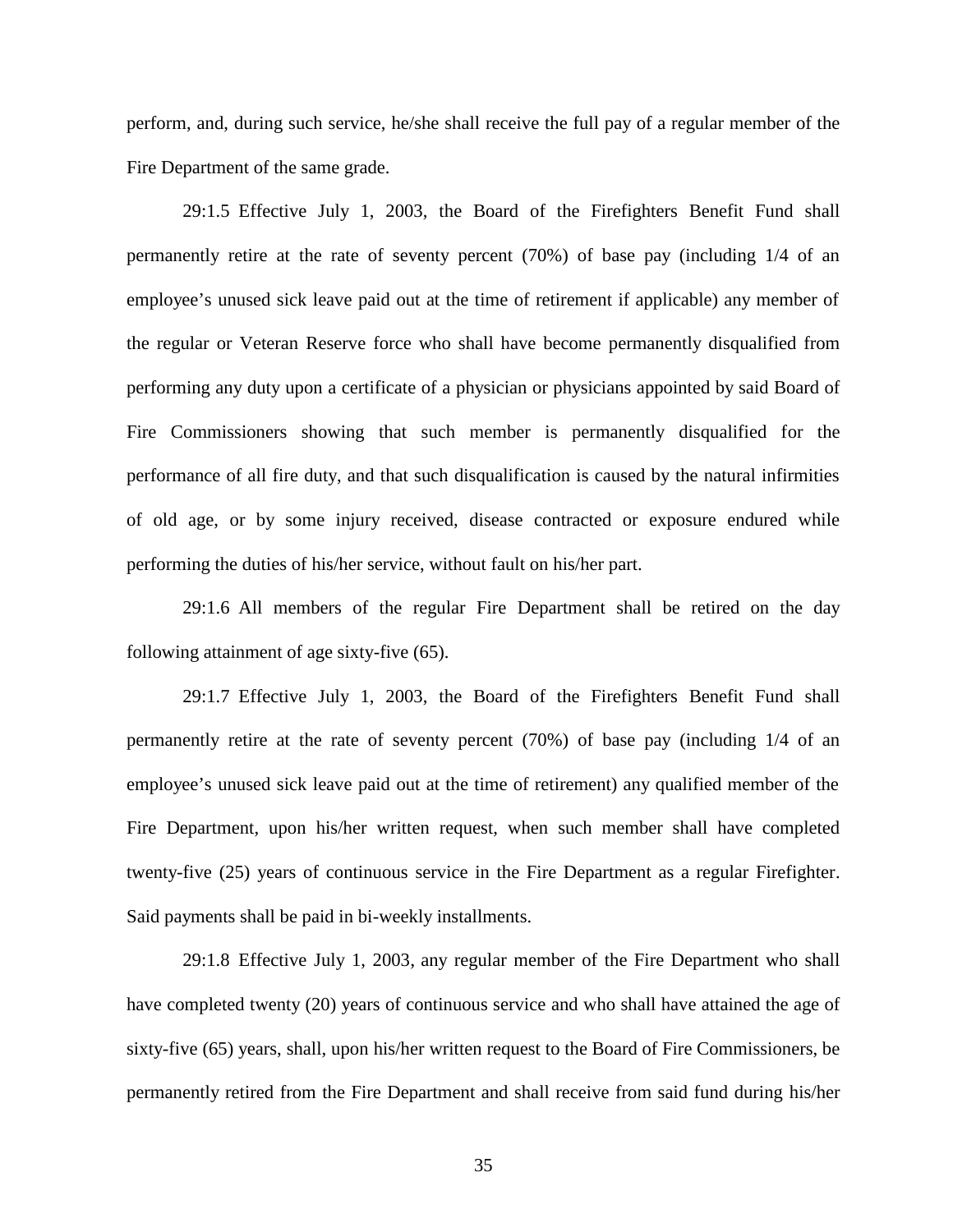lifetime, seventy percent (70%) of base pay (including 1/4 of an employee's unused sick leave paid out at the time of retirement) in bi-weekly installments.

29:1.9 Effective July 1, 2003, when any qualified member of said regular Fire Department shall have been killed while in the actual performance of duty, or shall have died from the effects of any injury received while in the actual discharge of his/her duties, a sum not exceeding seventy percent  $(70%)$  of base pay (including  $1/4$  of an employee's unused sick leave paid out if applicable) of such member shall be paid bi-weekly from said fund to the widow/widower of such Firefighter; or if he/she has no widow/widower to his/her child or children under eighteen (18) years of age, and to his/her child or children under eighteen (18) years of age after the death or marriage of his/her widow/widower; provided such bi-weekly payment to any such widow/widower shall cease upon his/her remarriage, and such bi-weekly payment to any such child shall cease when such child shall attain the age of eighteen (18) years; and if there be more than one (1) child under eighteen (18) years of age entitled to receive payments, the payments shall be equally divided between them. Payments due to such child or children shall be made to their legal guardian or to such other person to expend for them. If there be no other widow/widower or child such payment shall be made to any dependent.

29:1.10 When any qualified member of said department who shall have been in the service of the City as a regular Firefighter for ten (10) years or any member of said Fire Department who shall have been permanently retired or placed on the Veteran Reserve list shall die, the widow/widower of such deceased member shall receive annually one-half the amount of money that would be paid such retired member at the time of his/her death. Such annual payments to such widow/widower shall cease upon her/his marriage.

36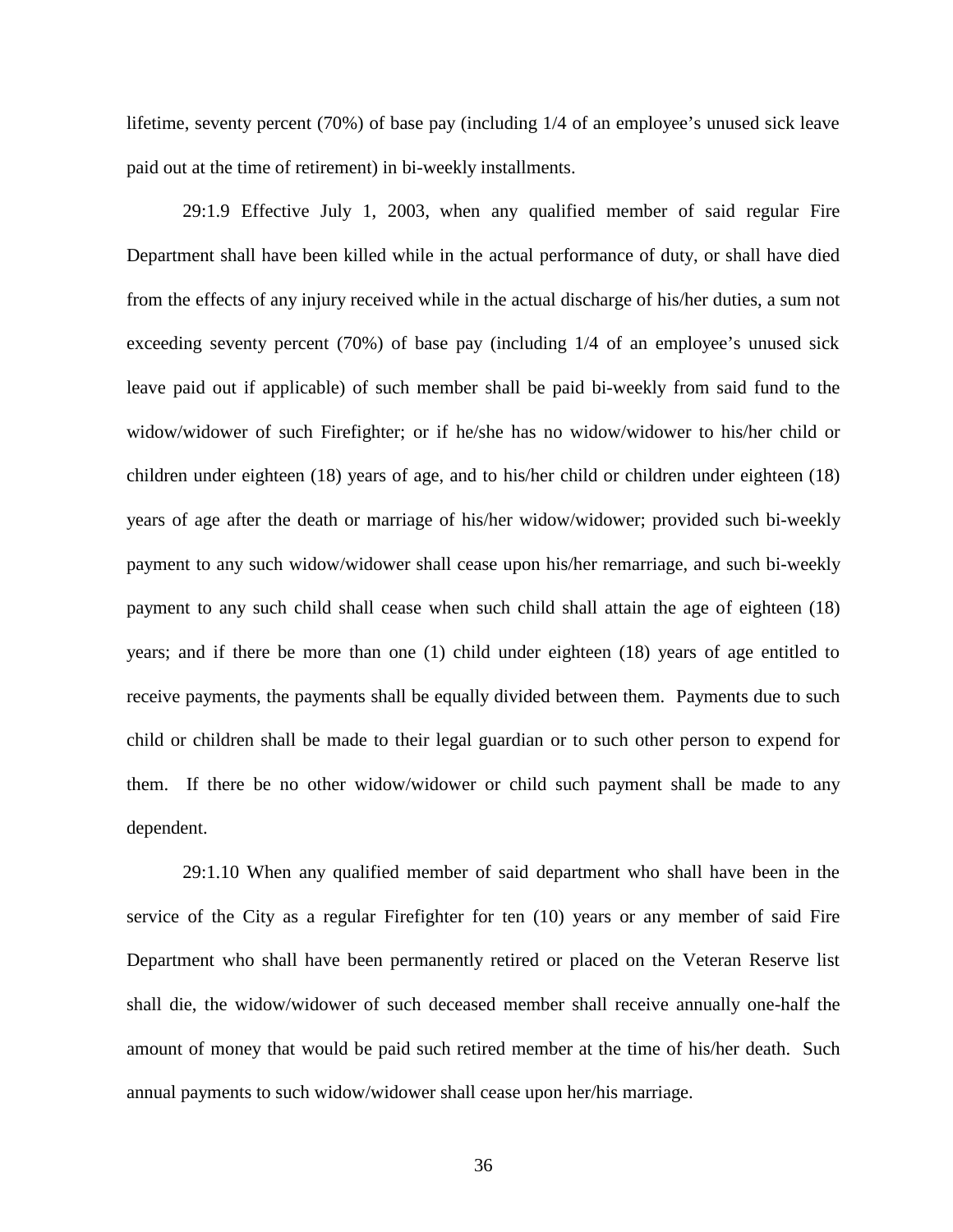29:1.11 When any member of the regular Fire Department who shall have been in the service of the City as a regular Firefighter for ten (10) years or more and who shall have become permanently disqualified from performing any duty upon a certificate of a physician or physicians appointed by said Board of Fire Commissioners and such disqualification was not endured in the performance of duties he/she shall be retired at a rate equal to twenty-eight percent (28%) of compensation for the first ten (10) years of service and an additional two and eight-tenths percent (2.8%) of compensation for each additional year for each year thereafter to a maximum of seventy percent (70%) of compensation.

29:1.12 All regular members of the department, whether or not on the payroll as of January 1, 1972, will be covered by the escalator. Effective July 1, 2003, such escalator shall be capped at 2.25% per year based on salary increases provided to active bargaining unit members at the same rank and step as the retiree held at the time of retirement.

# **ARTICLE XXX**

#### **EDUCATION**

30:1 The City shall pay for the complete cost of tuition (which is understood to include other per credit fees), up to the highest of all state college tuition rates for accredited courses which are part of an undergraduate degree program in Fire Service, for each employee participating in such courses who has successfully completed his/her entry-level probationary period, upon satisfactory completion of each course. Satisfactory completion for college level courses shall be a grade of C or better. Prior approval of the Fire Chief is required except if registered prior to June 11, 2013.

30:2 Employees in the classification included in the bargaining unit shall receive additional compensation for education attainments in accordance with the following schedule: Such additional compensation shall not be processed until the required documentation for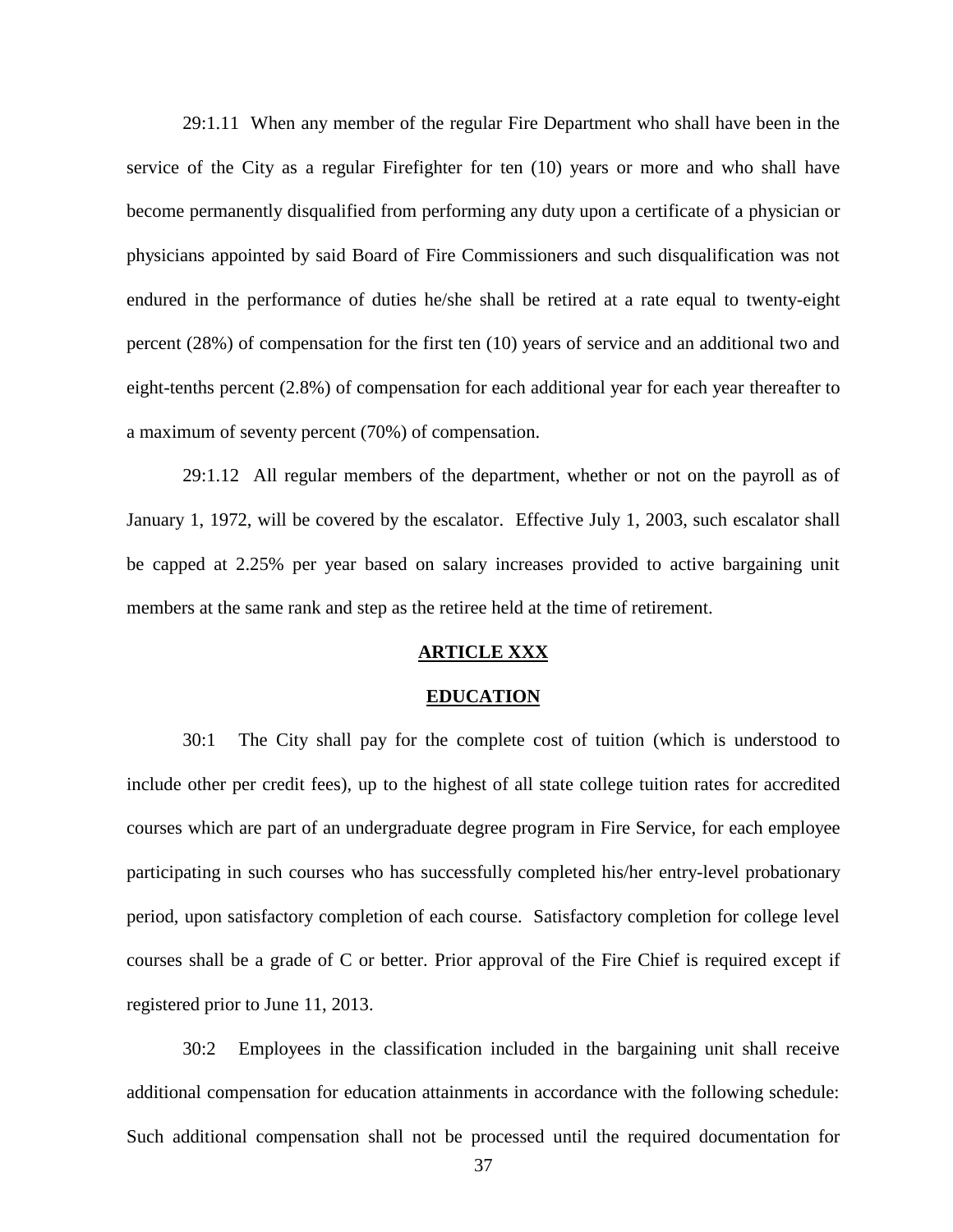coursework is received by the Fire Chief. The City is not obligated to process any additional compensation retroactively.

30:2.1 Employees receiving additional compensation of seven dollars (\$7.00) per week or nine dollars (\$9.00) per week as of July 1, 2004 for a partial Associate's degree shall continue to do so. No other employees shall be eligible.

30:2.2 Upon receipt of a diploma for an Associate degree in Fire Service from an accredited college or university OR satisfactory completion at a grade C or better of one-half (1/2) of a Bachelor's degree in Fire Service from an accredited college or university, employees shall earn an additional fourteen dollars (\$14.00) per week. Upon receipt of a diploma for a Bachelor's degree in Fire Service from an accredited college or university, employees shall earn an additional twenty dollars (\$20.00) per week.

30:2.3 The City shall pay complete course fees for State Fire Academy courses, with prior approval of the Fire Chief, upon satisfactory completion of each course. Satisfactory completion shall mean certification or recognition of completion, as applicable. Books purchased by the City shall be returned to the City upon completion of the course. The City will pay for EMT, MRT or Paramedic certification or recertification with prior vendor approval of the Chief.

38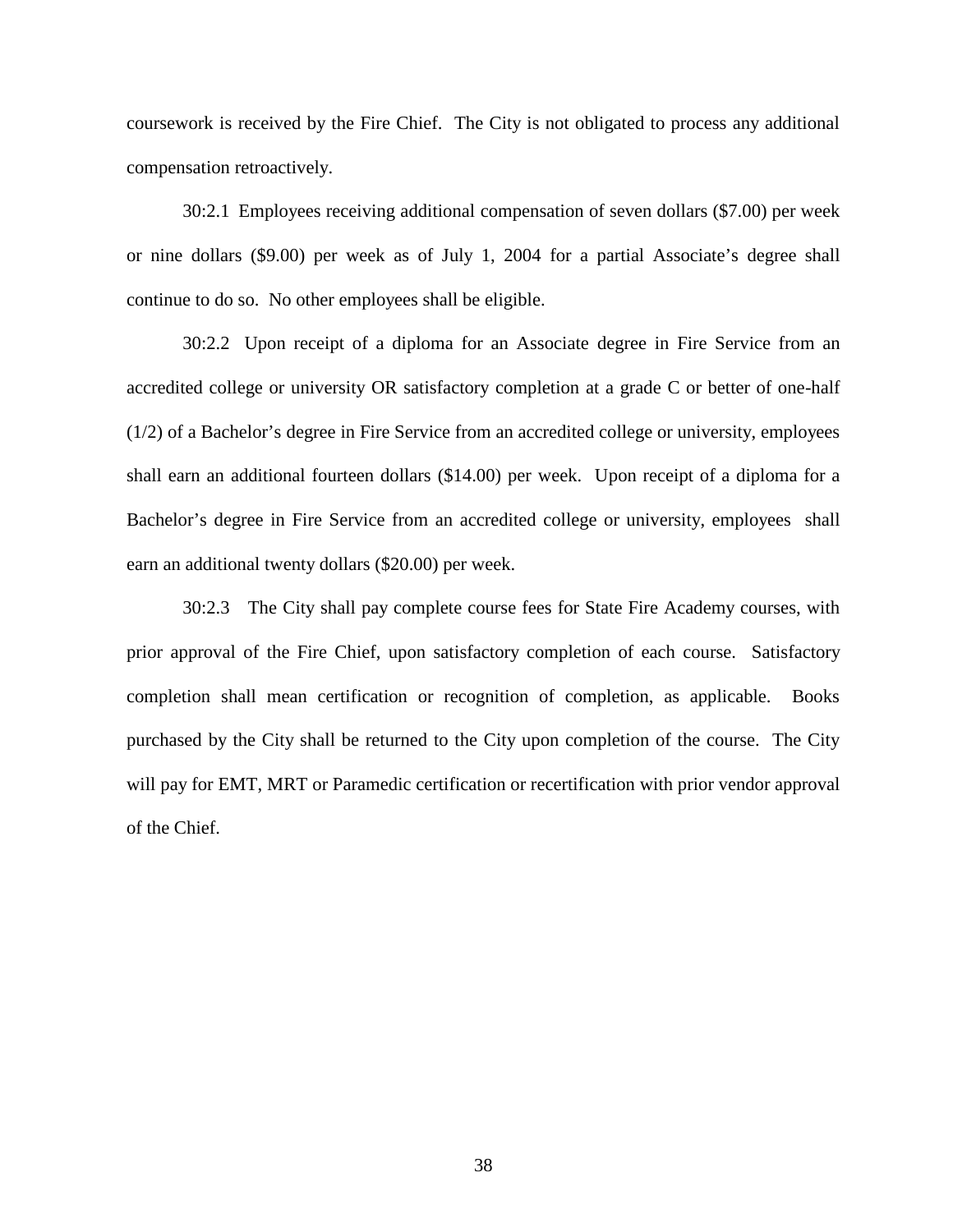#### **ARTICLE XXXI**

#### **PRINTING OF CONTRACT**

31:1 The City and the Union shall equally share three hundred (300) copies of this Contract and shall equally share the cost of printing.

# **ARTICLE XXXII**

# **NONDISCRIMINATION**

32:1 Both parties agree to continue their policies of not discriminating against any employee on the basis of race, color, religion, age, sex, national origin, marital status, sexual orientation or physical disability which is unrelated to the ability of the employee to perform a particular job. As used in this Agreement, masculine or feminine pronouns shall include reference to either sex

# **ARTICLE XXXIII**

# **PHYSICAL FITNESS**

33:1 The City and the Union agree it is the responsibility of each employee to achieve and maintain a reasonable level of physical fitness and general good health.

33:2 There shall be no restriction on the right of the City to impose physical and psychological testing requirements on new recruits.

33:3 All employees shall be required not to exceed the maximum acceptable weight standards as set forth below which is the official weight chart for all employees within the Bristol Firefighters Bargaining Unit.

33:4 The chart specifies the maximum acceptable weight by height.

33:5 The maximum acceptable weight shall represent the maximum permissible weight for any new employee within the Firefighters Bargaining Unit.

39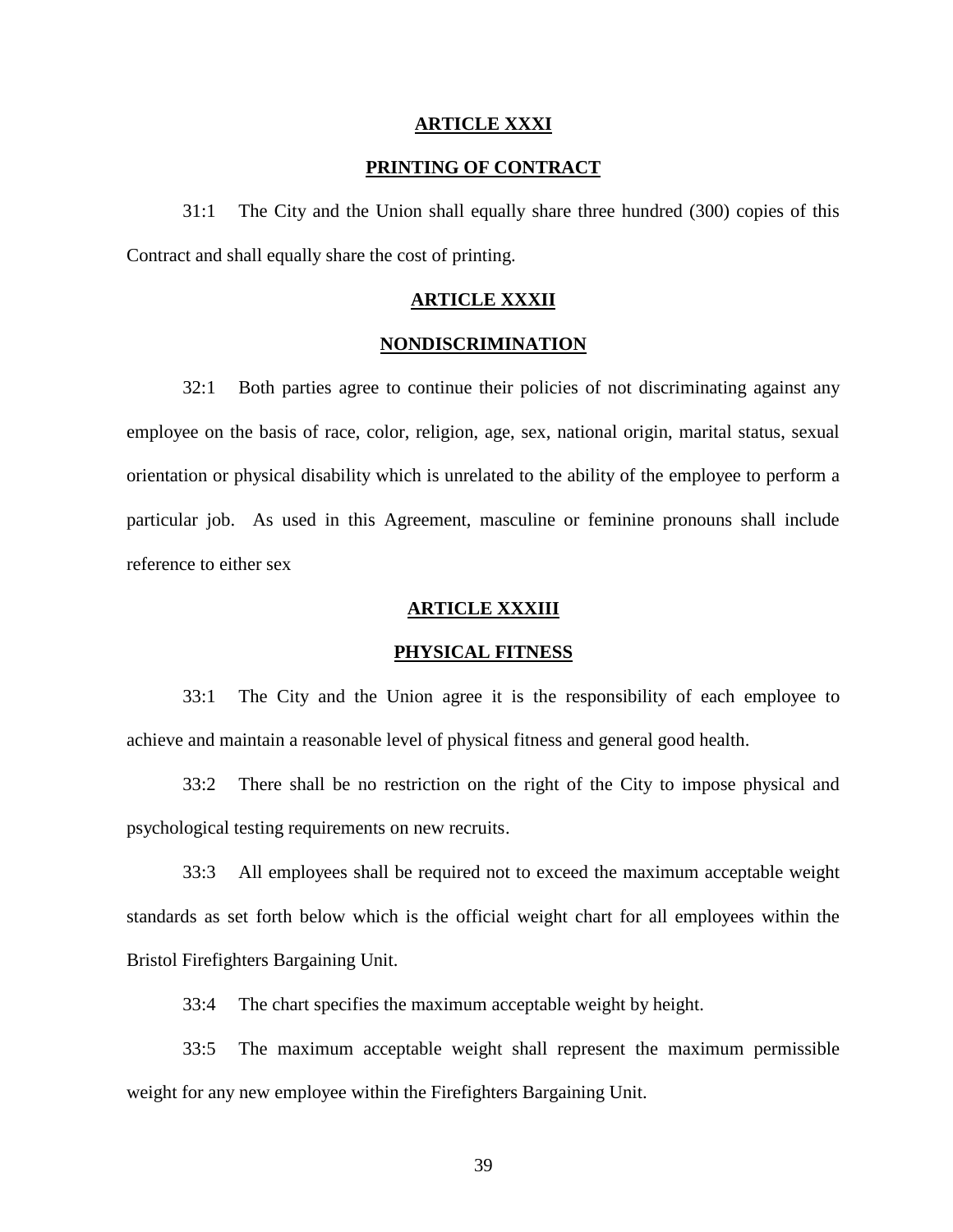33:6 All members of the Bargaining Unit shall be weighed during July or as soon thereafter as practical to complete all such weigh ins.

33:7 The scale to be utilized for measuring height and weight shall be located in the Fire Department.

33:8 All employees to be weighed shall be allowed to wear customary underwear, trousers and shirt. The column designated Maximum Weight includes an additional four (4) pounds to compensate for the clothing referred to herein.

33:9 Height is to be measured without shoes.

33:10 All employees of the Bargaining Unit are not to exceed the level of maximum permissible weight on each subsequent annual weigh-in. Failure on the part of any new employee to remain within the allowable weight shall be cause for appropriate disciplinary action by the Fire Chief.

33:10.1 Not withstanding Section 33:5, any employee whose body structure is such that his/her normal weight exceeds that which is required by the height and weight charts in Section 33:13, (as established by a requested weigh-in prior to, and conducted in the same manner as the July weigh-in) he/she may request prior to the July weigh-in, to be examined by a health care provider as determined by the City, at no cost to the employee, for percentage of body fat. Failure by the employee to make such request shall result in the height and weight chart standard being used for that employee. To successfully pass the body fat exam, the employee must not exceed the percent body fat standard as set forth below:

> Male employees- 23% Female employees- 29%

33:11 Any employee who receives a letter of reprimand or a suspension in accordance with Section 33:10 herein above, shall have such reprimand or suspension removed from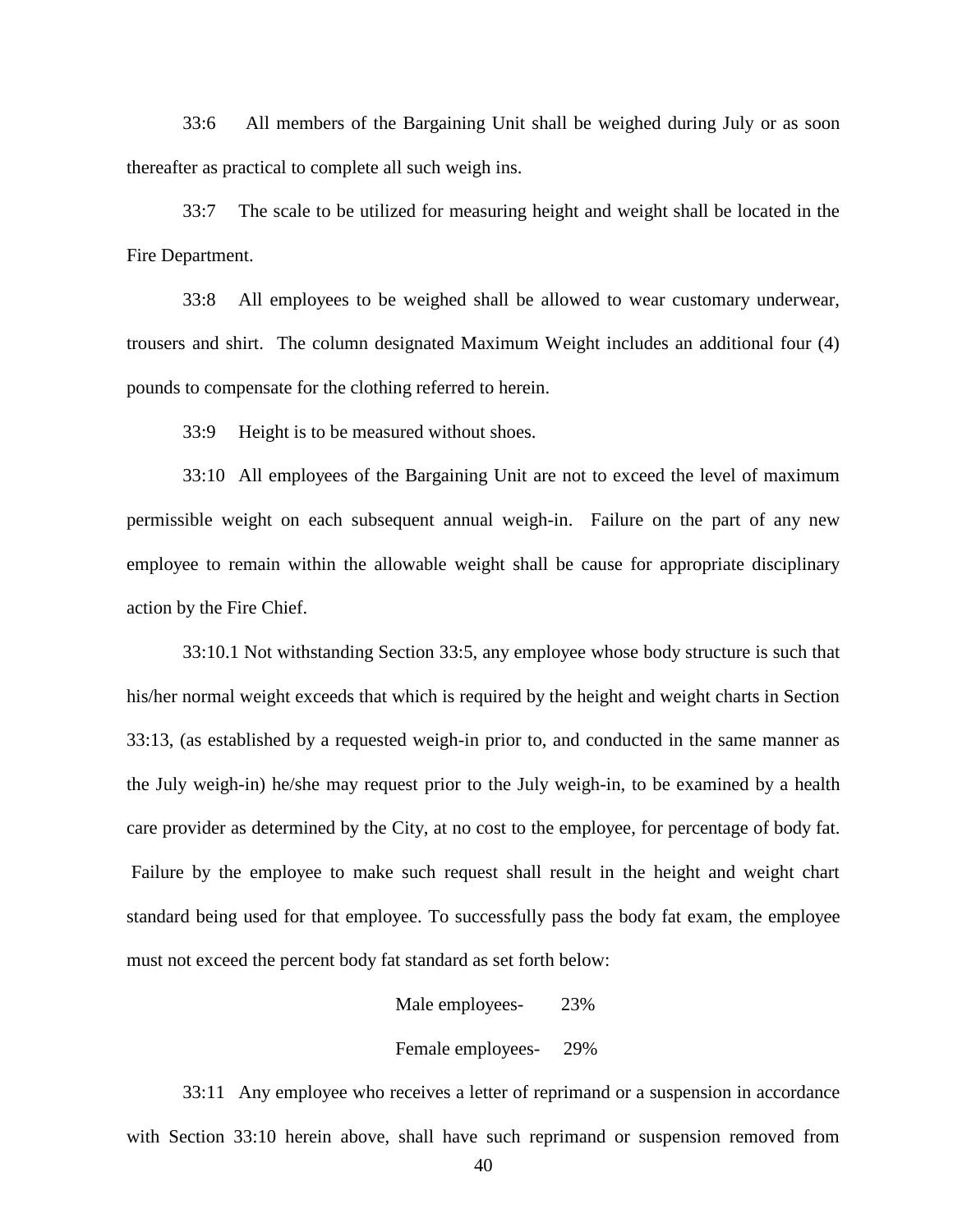his/her personnel file provided such new employee reaches the level of maximum permissible weight at the next July weigh-in. Any employee who fails to remain within the allowable weight for more than two (2) consecutive on or about July 1 weigh-ins, shall be subject to discharge.

33:12 All such weigh-ins may be conducted by the Chief or his/her designated subordinate and shall occur during the work shift. Weigh-ins shall be conducted so as to cause a minimum of inconvenience to the individual employee and to the operation of the Fire Department. During weigh-ins one (1) Union Official shall be allowed to be present.

|                                          | <b>MALE</b>       |                            | <b>FEMALE</b>     |
|------------------------------------------|-------------------|----------------------------|-------------------|
|                                          | Maximum           |                            | Maximum           |
| Height                                   | Acceptable Weight | <b>Height</b>              | Acceptable Weight |
| 5 ft. 0 in.                              | 158               | 4 ft. 8 in.                | 140               |
| $\mbox{\bf 6}$ $\mbox{\bf 6}$<br>$1$ in. | 162               | $\zeta$ $\zeta$<br>9 in.   | 143               |
| 66<br>$2$ in.                            | 166               | $\zeta$ $\zeta$<br>10 in.  | 145               |
| $\zeta$ $\zeta$<br>$3$ in.               | 170               | $\zeta$ $\zeta$<br>11 in.  | 147               |
| $\zeta$ $\zeta$<br>$4$ in.               | 174               | 5 ft. 0 in.                | 151               |
| $\mbox{4}$ $\mbox{4}$<br>5 in.           | 178               | $\zeta$ $\zeta$<br>$1$ in. | 155               |
| $\zeta$ $\zeta$<br>6 in.                 | 183               | 66<br>$2$ in.              | 158               |
| $\,6\,6\,$<br>$7$ in.                    | 189               | $\zeta$ $\zeta$<br>$3$ in. | 162               |
| $\zeta$ $\zeta$<br>8 in.                 | 193               | $\zeta$ $\zeta$<br>4 in.   | 165               |
| 9 in.                                    | 197               | $\zeta$ $\zeta$<br>5 in.   | 169               |
| $\zeta$ $\zeta$<br>10 in.                | 203               | $\zeta$ $\zeta$<br>6 in.   | 174               |
| $\zeta$ $\zeta$<br>11 in.                | 207               | $\zeta$ $\zeta$<br>7 in.   | 177               |
| 6 ft. 0 in.                              | 222               | $\zeta$ $\zeta$<br>8 in.   | 182               |
| $\zeta$ $\zeta$<br>$1$ in.               | 226               | $\zeta$ $\zeta$<br>9 in.   | 187               |
| $\zeta$ $\zeta$<br>$2$ in.               | 232               | $\zeta$ $\zeta$<br>10 in.  | 192               |
| $\zeta$ $\zeta$<br>3 in.                 | 238               | $\zeta$ $\zeta$<br>11 in.  | 198               |
| 66<br>$4$ in.                            | 245               | 6 ft. 0 in.                | 204               |
| $5$ in.                                  | 251               |                            |                   |
| $\zeta$ $\zeta$<br>6 in.                 | 258               |                            |                   |

33:13 The following is the Bristol Fire Department Official Height and Weight Chart: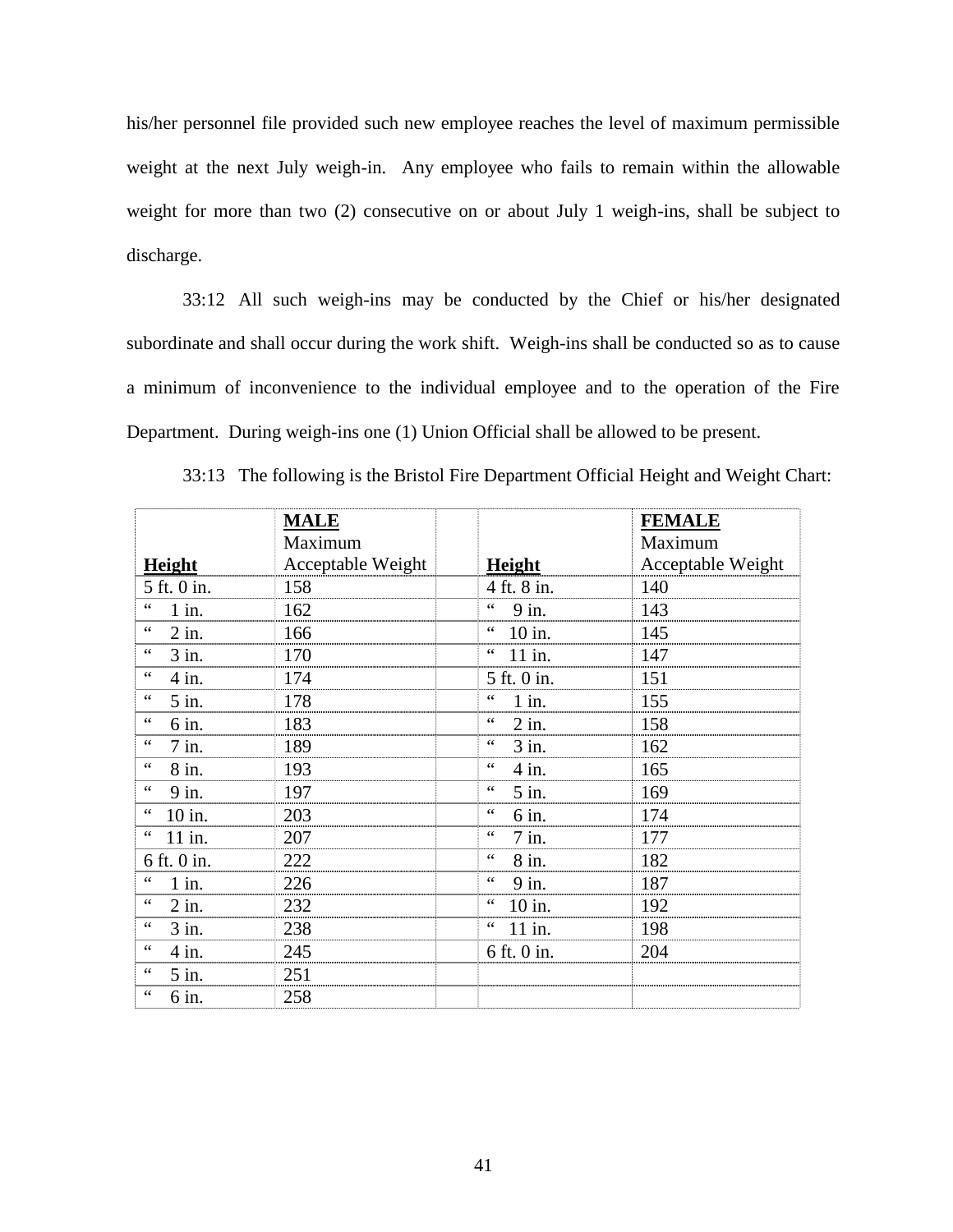33:14 Any employee not exceeding the maximum acceptable weight as set forth in Section 33:13 or the body fat percentage standard as set forth in Section 33:10.1, having attained the following years of service as of July  $1<sup>st</sup>$ , shall receive yearly during the month of July:

> 10 years of service - \$100 15 years of service - \$150 20 or more years of service - \$200

# **ARTICLE XXXIV**

### **PERFECT ATTENDANCE DAYS**

34:0 Leave time shall be granted for perfect attendance under the following conditions:

34:1 An employee shall earn one (1) day leave with pay for each calendar quarter of perfect attendance to be taken within one year from the time earned beginning with time earned April 1, 2004. Perfect attendance time not taken within one year from the time earned shall be forfeited. The calendar quarters shall begin January 1, April 1, July 1, and October 1 of each year.

34:2 Any accumulated lost time shall constitute a break in continuity of perfect attendance unless it is allowable time off as covered in Section 34:3. The regularly scheduled work day for employees working both ten (10) and fourteen (14) hour shifts shall be considered to be twelve (12) hours.

- 34:3 The following leave time shall be considered earned toward perfect attendance:
	- 34:3.1 Earned Vacation
	- 34:3.2 Perfect Attendance Leave
	- 34:3.3 Allowable Union Business Leave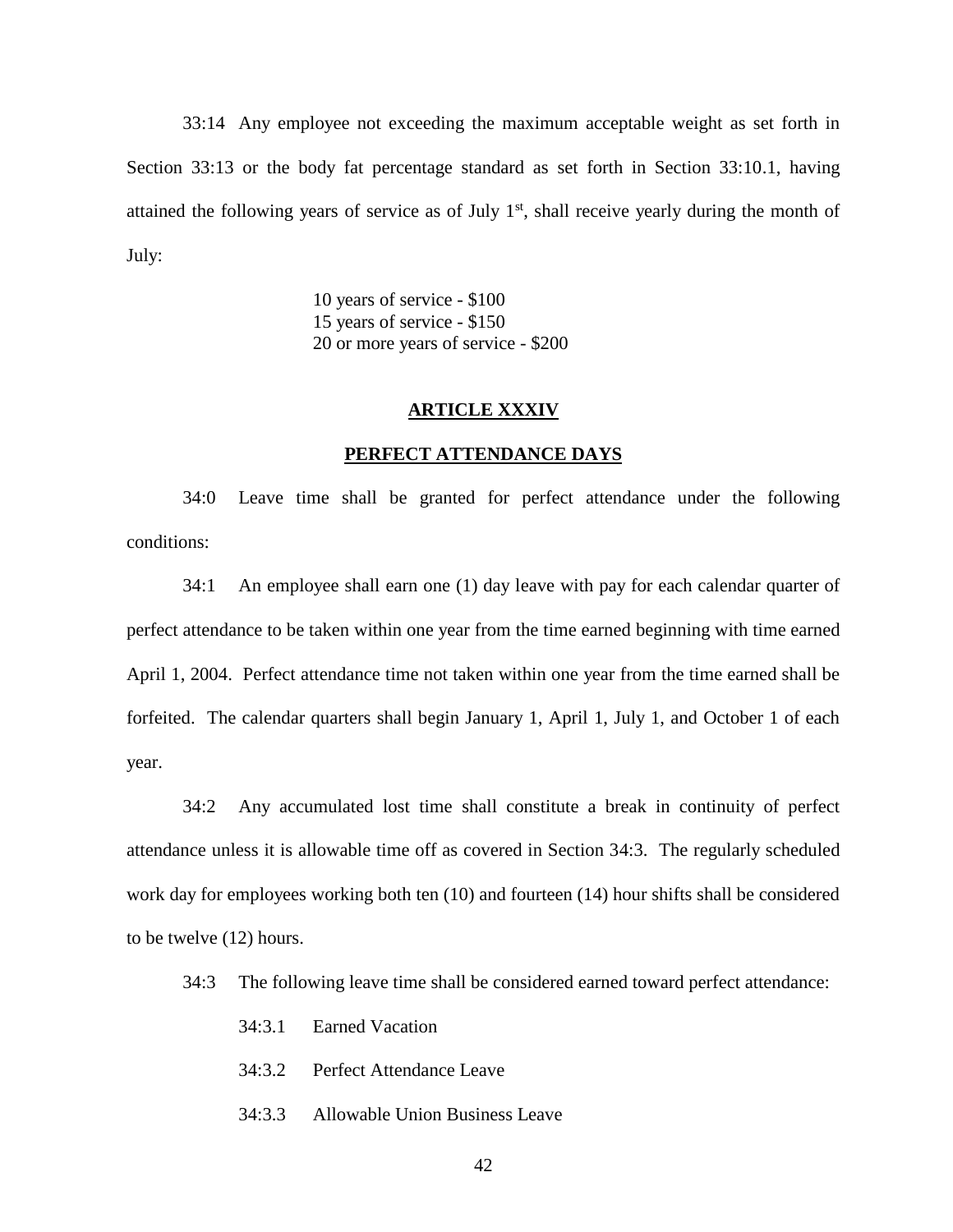- 34:3.4 Injury on Duty (for initial period of absence only, and subject to a limitation of thirty (30) calendar days)
- 34:3.5 Special Leave
- 34:3.6 Funeral Leave

34:4 Perfect attendance leave shall be scheduled by mutual agreement between the employee and the Chief in the same manner as vacation leave is scheduled.

# **ARTICLE XXXV**

#### **JURY DUTY**

35:1 The City shall pay the difference between an employee's regular straight time pay and payment received for demanded service on any State or Federal Jury. Employees serving on said juries must file proof of Jury Duty tenure and all necessary monetary statements to the Chief before payment can be processed for the employee.

35:2 When employees who are serving on Jury Duty are not required to serve a full day, he/she shall report back to work. Failure of the employee to return to work shall result in the employee receiving payment for such Jury Duty from the Court only. If the employee is excused from Jury Duty not later than three (3) hours prior to the end of his/her shift, the employee shall return to work.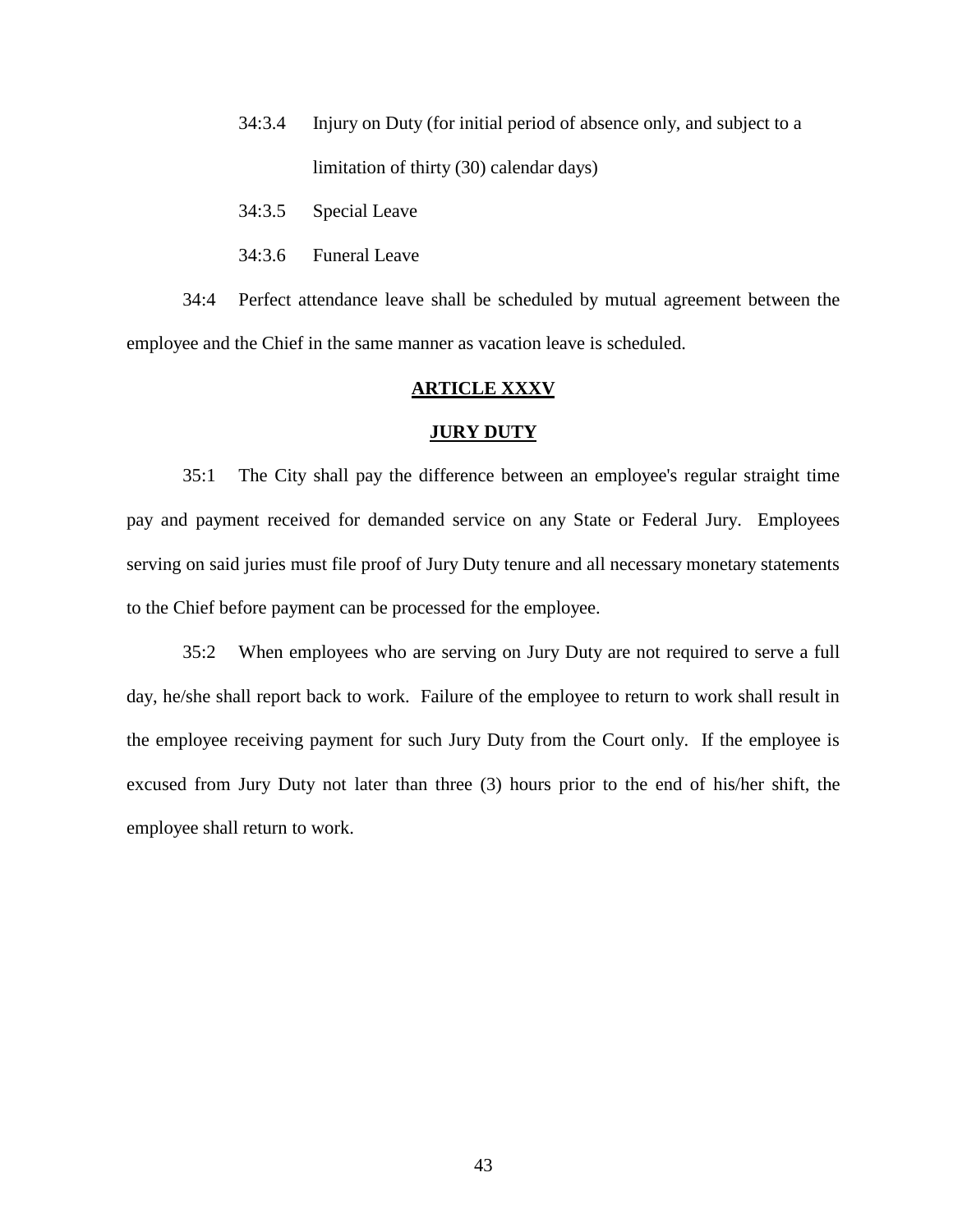#### **ARTICLE XXXVI**

#### **PROMOTIONS PROCESS - GENERAL**

For testing processes beginning after January 12, 2016, the following sections of the City Charter shall be read as follows:

36:1 Section 42(a) of the City Charter shall read as follows: Tests for promotion in the Bristol Fire Department shall be open only to those persons who have been employed as regular members of said department for five years or more prior to the last date upon which applications will be accepted for participation in the examination for promotion to the rank of lieutenant; two years in the rank of lieutenant or fire inspector in the case of examination for promotion to the rank of fire marshal, two years in the rank of lieutenant for captain or training captain, must hold rank of a non-probationary captain in the case of examination for promotion to the rank of deputy chief. The incumbent Training Captain as of the contract ratification date (December 4, 2012) shall be grandfathered for eligibility to participate in the examination for deputy chief.

36.2 The fourth sentence of Section 42(c) shall be read as follows: The purpose of such oral and written examinations is to establish an eligibility list for such classification from which appointments shall be made based upon the following factors and weights:

> Written exam ……... 40% Oral exam ………… 40% Credit for Service .... 20% 100%

36:3 The fourth sentence of Section 42(d) shall read as follows: Only those candidates who have achieved a mark of seventy percent or better on the written exam shall be

44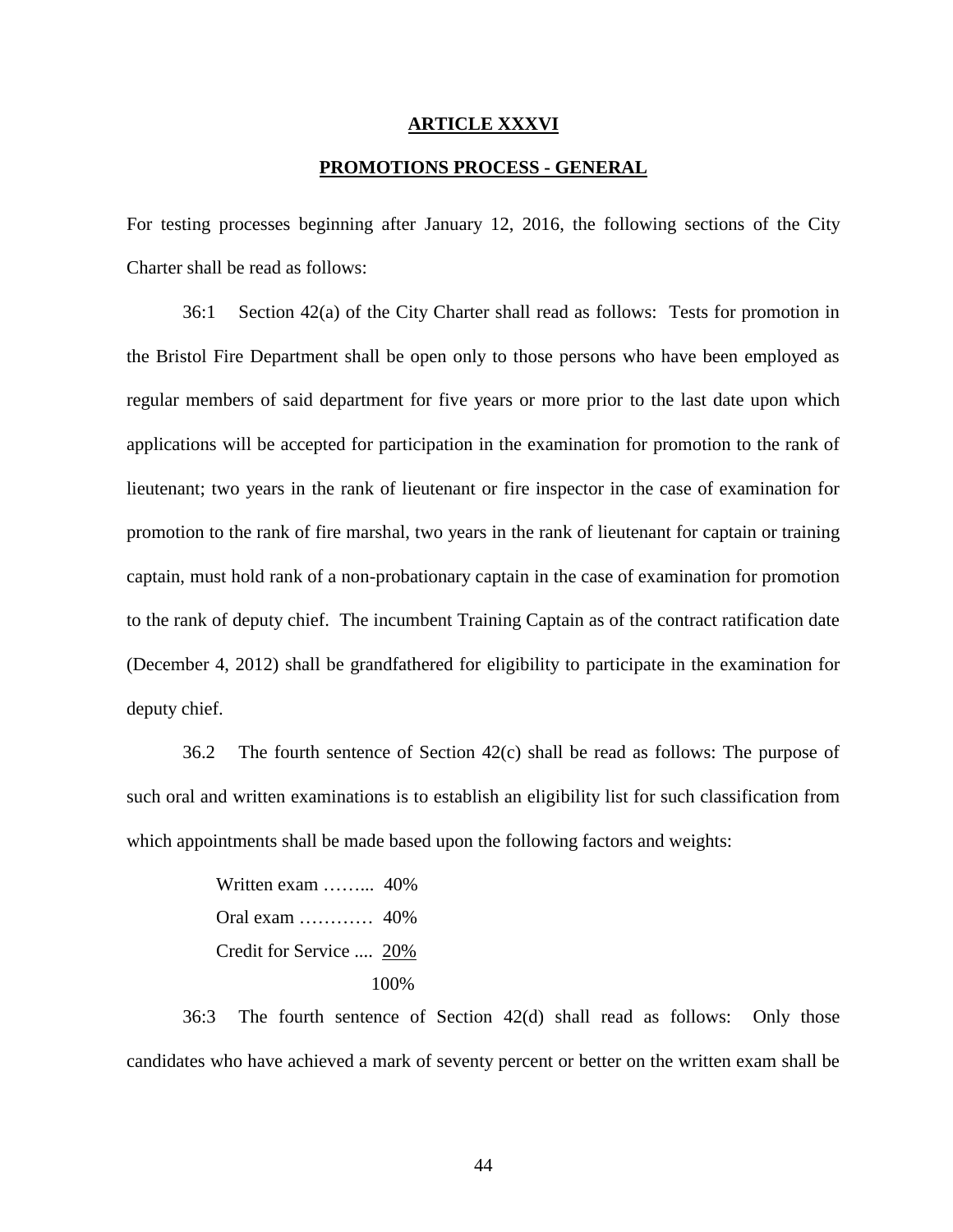allowed to take the oral examination; only those candidates who have achieved a mark of seventy percent or better on the oral exam shall be placed on the final eligibility list.

36:4 The final sentence of Section 42(e) shall read as follows: If a tie should occur, the candidate with the highest rank seniority shall be appointed.

36:5 In the case of promotion of any uncertified employee to the rank of Fire Prevention Inspector or Fire Marshal, Charter Section 42(f) shall be interpreted that in lieu of the thirty day requirement to fill such vacancy or new position, the vacancy or new position shall be filled by the Board of Fire Commissioners within one hundred-twenty days or prior to the expiration of any affected promotional lists, should they be in place, whichever is sooner.

### **ARTICLE XXXVII**

# **DURATION**

37:1 In the event that any Article or Section of this Agreement is declared invalid, all other Articles and Sections or portions thereof not so invalidated shall remain in full force and effect.

37:2 Unless otherwise expressly provided herein, this Agreement shall become effective upon ratification by both parties. It shall remain in full force and effect through June 30, 2019, and from year to year thereafter unless modified as provided herein.

37:3 On or about March 1, 2019, or any March 1 thereafter, either party may give written notice to the other party that it wishes to negotiate a successor Agreement to be effective not earlier than July 1 of the same year. If no successor Agreement is reached by such date, this Contract will hold over and remain in force until such new Agreement becomes effective.

45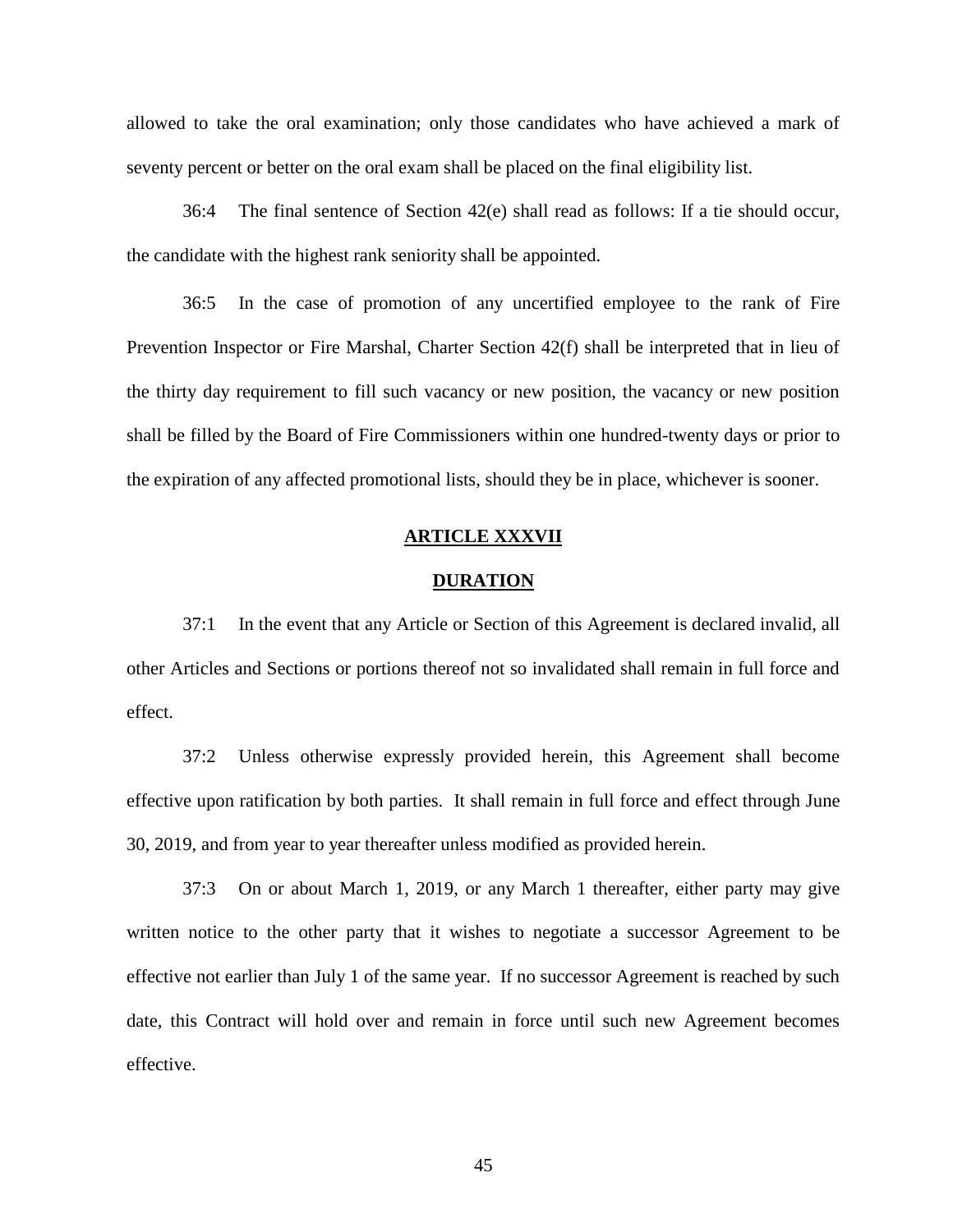# **ARTICLE XXXVIII**

# **SIGNATURE PAGE**

IN WITNESS WHEREOF, the parties have caused their names to be signed on this

 $25$  day of  $\frac{\alpha n \nu \alpha \nu \beta}{\beta}$ , 2018.

FOR THE CITY OF BRISTOL

12100 Ellen Zoppo-Sassu

Mayor

duques

Diane Ferguson Personnel Director

 $A\mathcal{N}$ 

Linda J. Milia **Assistant Personnel Director** 

ATTEST:

Therese Pac, Town and City Clerk

As per vote of the City Council on August 28, 2017.

FOR BRISTOL FIRE UNION, LOCAL #773 INTERNATIONAL ASSOCIATION OF **FIREFIGHTERS** 

Sean Lennon President, Loeal #773

Max Corvo Secretary, Local #773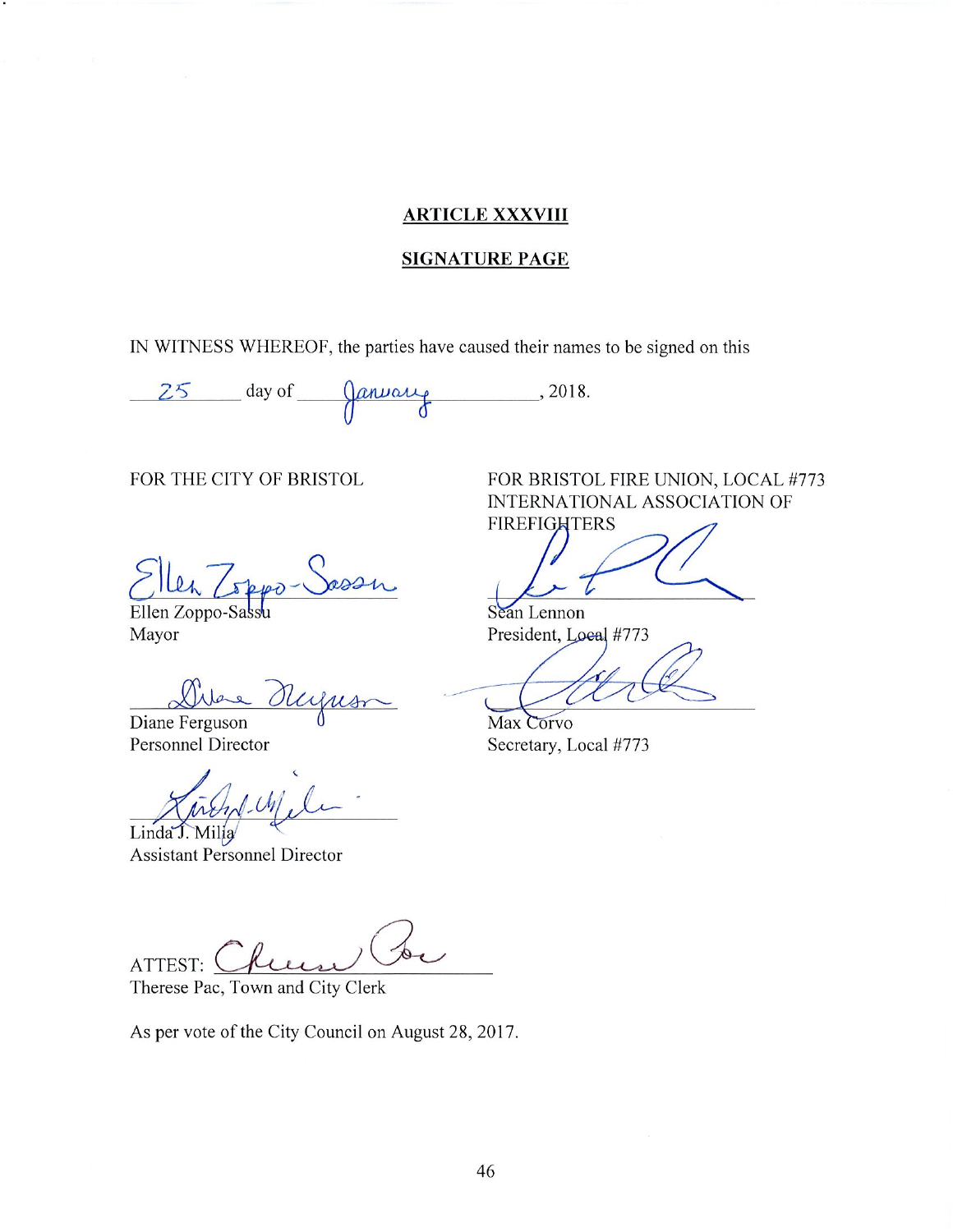# **APPENDIX A**

# **SALARY SCHEDULE FROM JULY 1, 2017**

Effective and retroactive to July 1, 2017, the salaries at all Classifications and steps on the salary schedule in effect on June 30, 2017 shall be increased by 2.75%.

| <b>CLASSIFICATION</b>                                                                     | <b>STEP1</b>            | <b>STEP 2</b> | <b>STEP 3</b> | <b>STEP4</b> |
|-------------------------------------------------------------------------------------------|-------------------------|---------------|---------------|--------------|
| Firefighter                                                                               | \$54,802<br>See Note #2 | \$58,595      | \$62,591      | \$65,042     |
| Fire Equipment Technician                                                                 | \$67,101                | \$70,429      |               |              |
| Fire Lieutenant                                                                           | \$67,101                | \$70,429      | \$71,726      |              |
| Fire Prevention Inspector                                                                 | \$67,101                | \$70,429      | \$71,726      |              |
| (Plus \$2,500 on step 3 effective upon<br>ratification-8/28/17)                           |                         |               | \$74,226      |              |
| Fire Captain                                                                              | \$75,010                | \$78,736      | \$80,234      |              |
| Drill Master                                                                              | \$76,624                | \$80,234      | \$81,585      |              |
| <b>Fire Prevention Officer</b>                                                            | \$76,624                | \$80,234      | \$81,585      |              |
| Fire Marshal (Title change plus \$3,000 on<br>step 3 effective upon ratification-8/28/17) |                         |               | \$84,585      |              |
| Deputy Chief                                                                              | \$83,864                | \$88,038      | \$89,715      |              |

Note #1: Any employee with less than one (1) year of service in his/her Classification shall be paid Step 1 of the salary range of his/her Classification. Any employee with one (1) but less than two (2) years of service shall be paid at Step 2 of the salary range of his/her classification. Any employee with two (2) or more years of service in his/her Classification shall be paid Step 3 of the salary range of his/her Classification. Where applicable, any employee with three (3) or more years of service in his/her Classification shall be paid Step 4 of the salary range of his/her Classification.

Note #2: Notwithstanding the provisions of Note #1, any firefighter hired prior to successfully completing a recruit firefighter training program as per Article 23:1 shall be paid an annual salary of \$47,802 upon hire, \$51,302 at six (6) months of service, and Step 1 at one (1) year service. Beginning with two (2) years of service and thereafter, step advancement is in accordance with Note 1.

Note #3: Notwithstanding the provisions of Note #1, any Fire Captain who is appointed as a Drill Master shall be paid Step 3 of the salary range of the Drill Master Classification.

Note #4: All rates set forth in Appendices are fixed as stipulated.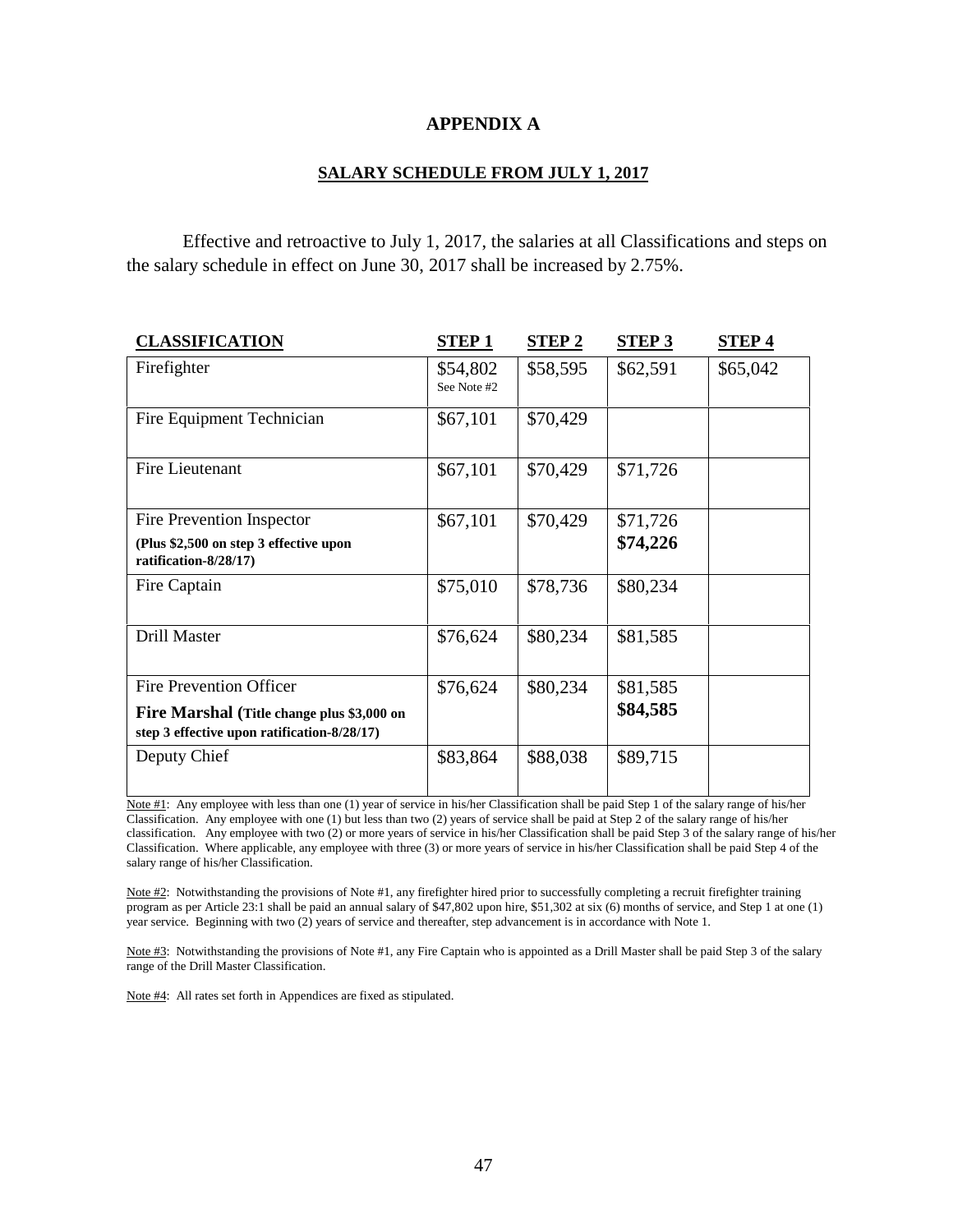# **APPENDIX B**

# **SALARY SCHEDULE FROM JULY 1, 2018**

Effective July 1, 2018, the salaries at all Classifications and steps on the salary schedule in effect on June 30, 2018 shall be increased by 2.8%

| <b>CLASSIFICATION</b>     | <b>STEP1</b>            | <b>STEP 2</b> | <b>STEP 3</b> | <b>STEP4</b> |
|---------------------------|-------------------------|---------------|---------------|--------------|
| Firefighter               | \$56,336<br>See Note #2 | \$60,236      | \$64,344      | \$66,863     |
| Fire Equipment Technician | \$68,980                | \$72,401      |               |              |
| Fire Lieutenant           | \$68,980                | \$72,401      | \$73,734      |              |
| Fire Prevention Inspector | \$68,980                | \$72,401      | \$76,304      |              |
| Fire Captain              | \$77,110                | \$80,941      | \$82,481      |              |
| Drill Master              | \$78,769                | \$82,481      | \$83,869      |              |
| Fire Marshal              | \$78,769                | \$82,481      | \$86,953      |              |
| Deputy Chief              | \$86,212                | \$90,503      | \$92,227      |              |
|                           |                         |               |               |              |

Note #1: Any employee with less than one (1) year of service in his/her Classification shall be paid Step 1 of the salary range of his/her Classification. Any employee with one (1) but less than two (2) years of service shall be paid at Step 2 of the salary range of his/her classification. Any employee with two (2) or more years of service in his/her Classification shall be paid Step 3 of the salary range of his/her Classification. Where applicable, any employee with three (3) or more years of service in his/her Classification shall be paid Step 4 of the salary range of his/her Classification.

Note #2: Notwithstanding the provisions of Note #1, any firefighter hired prior to successfully completing a recruit firefighter training program as per Article 23:1 shall be paid an annual salary of \$49,336 upon hire, \$52,836 at six (6) months of service, and Step 1 at one (1) year service. Beginning with two (2) years of service and thereafter, step advancement is in accordance with Note 1.

Note #3: Notwithstanding the provisions of Note #1, any Fire Captain who is appointed as a Drill Master shall be paid Step 3 of the salary range of the Drill Master Classification.

Note #4: All rates set forth in Appendices are fixed as stipulated.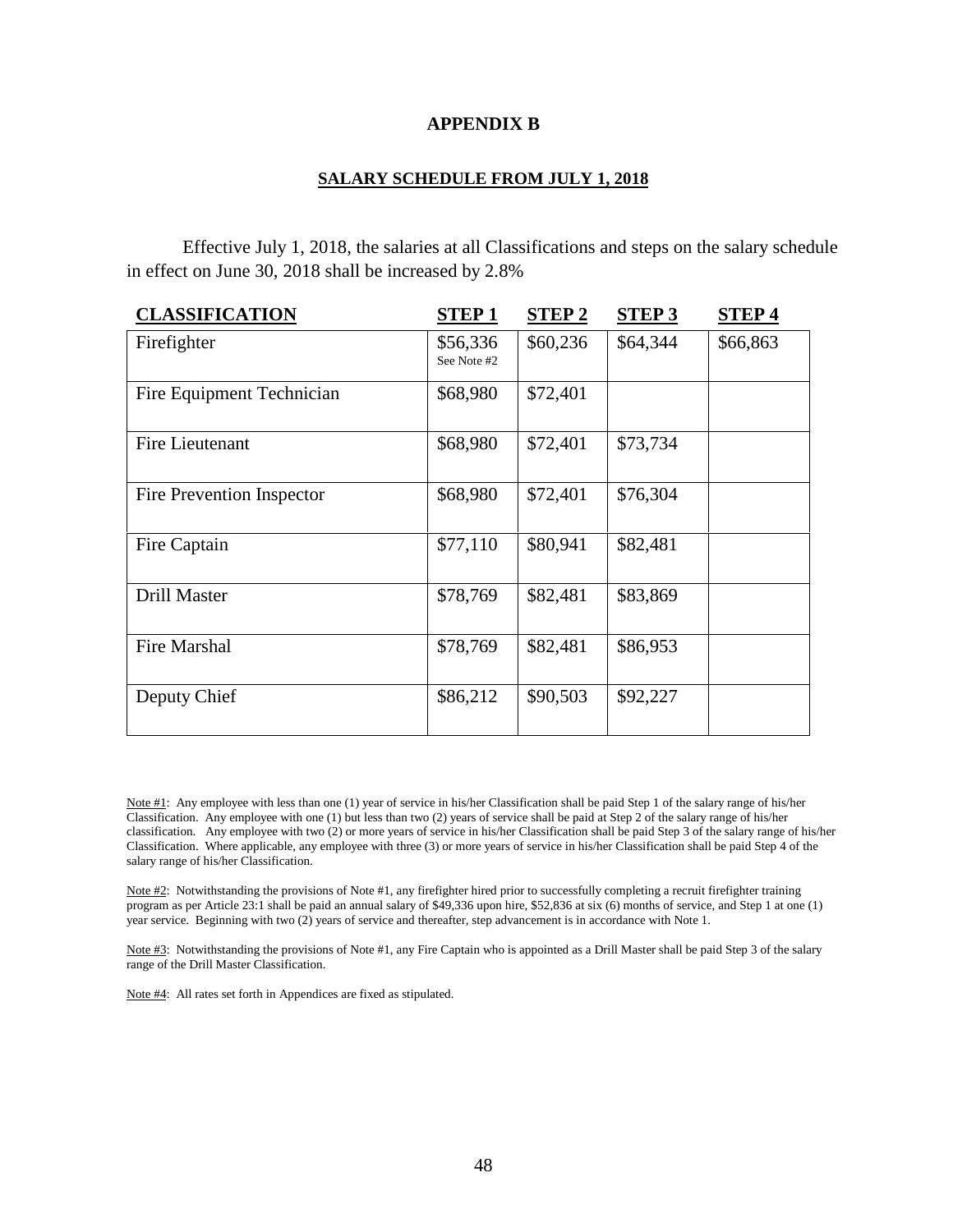# **APPENDIX C**

# **SUBSTANCE ABUSE POLICY & DRUG/ALCOHOLTESTING PROCESS**

# **Policy**

The City has a vital interest in maintaining a safe and healthy working environment in which all employees may perform in a productive manner. The City also has a commitment to its citizens, residents, visitors and the community in which it operates and where our employees and families live. Therefore, it is unlawful to manufacture and dispense controlled substances; and the illegal use, possession, distribution, purchase or sale of controlled substances on City premises or while on City business is prohibited. Violation of this policy will subject employees to severe discipline which may include immediate termination. Unlawful manufacturing and dispensing of controlled substances, illegal possession, distribution, purchase or sale of controlled substances on City premises or while on City business may also be reported to the appropriate law enforcement agencies. Employees will notify management within five (5) days of conviction for a criminal drug law offense occurring in the workplace.

To protect the vast majority of employees who do not misuse controlled substances and to ensure that the City's interests are properly safeguarded, a program, which includes detection, awareness training, communication, and employee assistance, shall be employed. The basis of the program is as follows:

- 1. No applicant for employment will be placed on the payroll until a pre-employment medical examination is completed and the drug screen results are deemed negative. Employees returning after an extended absence are subject to drug screening before returning to work when there is a prior history of substance abuse or reason to believe that drugs are being used.
- 2. When there is reason to believe that controlled substances may be affecting an employee's safety, health or productive performance, the City will take action in order to detect or confirm the use or presence of controlled substances. The City will endeavor to recognize the sensitivity of employee privacy and confidentiality. Such action may include surveillance, controlled substance testing, or searches of property under control of the City but used by employees for their personal or other use.
- 3. The City shall provide awareness training for supervisory and managerial employees in order to effectively implement this policy but the lack of such training of a particular supervisor shall not prevent his/her determination of reasonable suspicion of substance abuse, unless the lack of training is shown to have undermined the reliability of the determination. This training will be updated periodically.
- 4. When there are reasons to believe that the City's policy on controlled substances has been violated, details concerning such incidents and the individuals involved must be immediately reported to the appropriate manager or department head in the Personnel Department. An exception to this reporting requirement are those incidents involving employees who, on their own volition, seek and accept treatment for a controlled substance problem.
- 5. All visitors, contractors, subcontractors and their employees are prohibited from the illegal use, possession, distribution, purchase or sale of controlled substances on City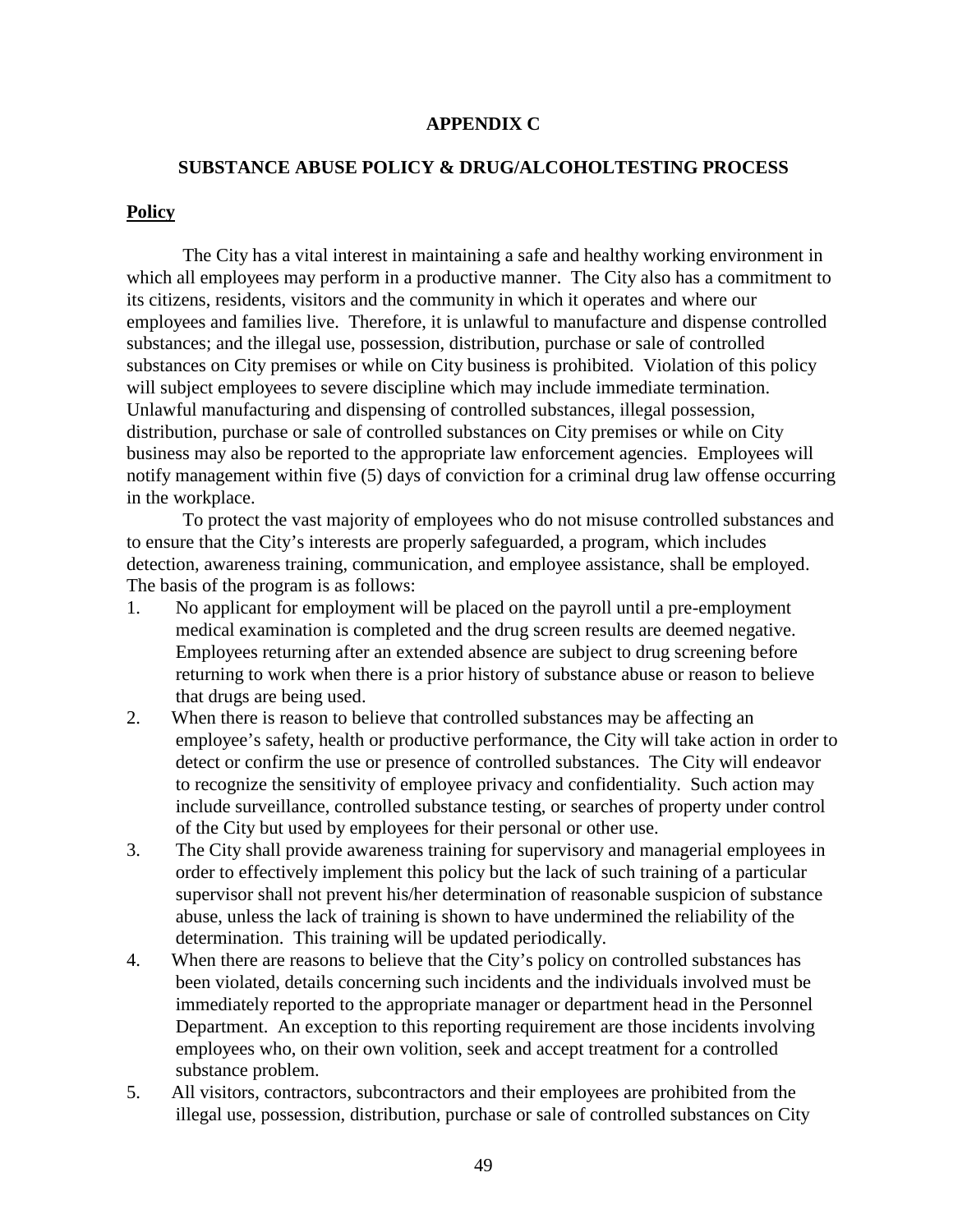premises or while on business for the City. It is also unlawful to manufacture or dispense controlled substances on City premises or while on business for the City.

6. It is the responsibility of supervisors, managers and department heads to ensure that this policy is communicated and implemented throughout the organization for all employees of the City of Bristol.

# **Testing Process**

# **Section 1.** Basis for Testing.

- a) Testing shall be performed upon reasonable suspicion that an employee is using or is under the influence of illegal drugs or is reporting for duty under the influence of illegal drugs.
- b) All employees shall be subject to random drug and alcohol testing as defined herein.

# **Section 2.** Reasonable Suspicion.

An employee may be required to undergo testing based on "reasonable suspicion" when objective facts and observations are brought to the attention of a superior officer and, based upon the reliability and weight of such information, the superior officer can reasonably infer or suspect that the member is using illegal drugs or is reporting for duty under the influence of illegal drugs. Reasonable suspicion must be supported by specific facts which may include, but are not limited to: reports and observations of the member's drug related activities; an otherwise unexplained change in the member's behavior or work performance; an observed impairment of the member's ability to perform his or her duties. If the employee is ordered to submit to a drug test, the employee shall be given a brief verbal statement of the basis for reasonable suspicion. A written record of the basis for reasonable suspicion testing shall be signed by the supervisor within twenty-four (24) hours and made available to the employee upon his/her request. However, the testing shall not be delayed to await the written record.

A superior officer, when making a determination that he/she has reasonable suspicion that an employee has engaged in substance abuse, shall consult with and receive approval from his/her immediate supervisor prior to ordering the officer to undergo a test. Immediate notification must also be made to the Fire Chief or his/her designee. When an employee is informed of the supervisory determination to undergo a test, such employee shall be entitled to Weingarten rights.

An employee tested under reasonable suspicion shall be placed on paid administrative leave pending the results of such test.

Under this section, the consequences of a positive test for use of an illegal drug shall be discharge.

# **Section 3.** Random Drug and Alcohol Testing.

Random drug and alcohol tests will be unannounced and spread reasonably throughout the year with no more than twenty-five (25) employees tested annually. There will be no pattern to when random drug and alcohol tests will be conducted and all on duty employees have an equal chance of being selected for testing from the random pool each time random tests are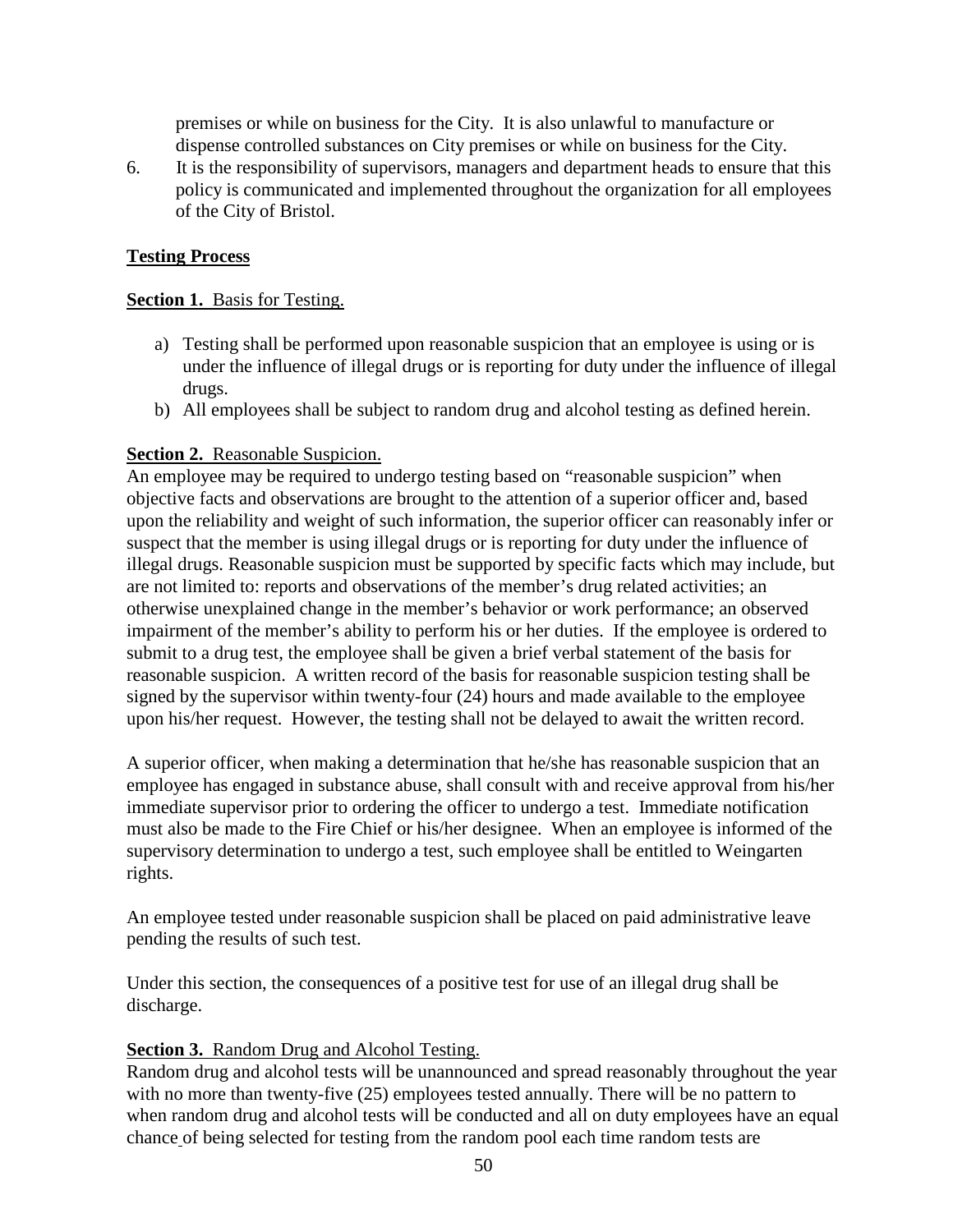conducted. Employees shall remain in the pool even after being selected and tested. Therefore, an employee may be selected for a random test more than once during a year. Medworks will be responsible for random selection for testing and will use a scientifically valid method such as a random number table matched to the employee's name when determining which employees will be randomly tested. The random selection of an employee will not result in that employee's name being removed from any future selection process. Any employee randomly selected for a drug and alcohol test will be ordered to report as soon as available during their current shift.

Under this section, the consequence of a positive drug or alcohol test shall be discharge.

# **Section 4.** Testing Procedures.

All testing shall be administered during an employee's regular work hours.

Urine testing will be the method for drug testing. All aspects of urine analysis, drug testing, collection and chain of custody procedures shall be conducted in strict accordance with D.H.H.S. standards as outlined in 49 CFR Part 40. The designated laboratory must be certified by HHS under the National Laboratory Certification Program (NLCP).

For urine testing, the sample will be split into two parts. An employee whose drug test results in a positive report may, within seventy-two (72) hours of receiving notification of such result, request in writing to Medworks that the second part of the sample be made available for retesting at a licensed or certified laboratory of the employee's choosing. The second part of the sample shall be transferred to that laboratory in such manner as to ensure proper chain of custody. The second test performed at the employee's request shall be at the expense of the employee. If the second test is negative, the positive test shall be null and void and the City shall reimburse the employee for the cost of the second test.

The following cutoff levels shall be used in determining whether specimens are positive or negative in a random test:

|                           | Initial                 | Confirmation            |
|---------------------------|-------------------------|-------------------------|
| Drugs                     | Test Levels $(ng/ml)^*$ | Test Levels $(ng/ml)^*$ |
| Marijuana                 | 50                      |                         |
| <b>Cocaine Metabolite</b> | 150                     | 100                     |
| Opiates                   | 2000                    | 2000                    |
| Phencyclidine (PCP)       | 25                      | 25                      |
| Amphetamines              | 500                     | 250                     |

\*Nanograms per milliliter. A nanogram is one billionth of a gram. A milliliter is one thousandth of a liter.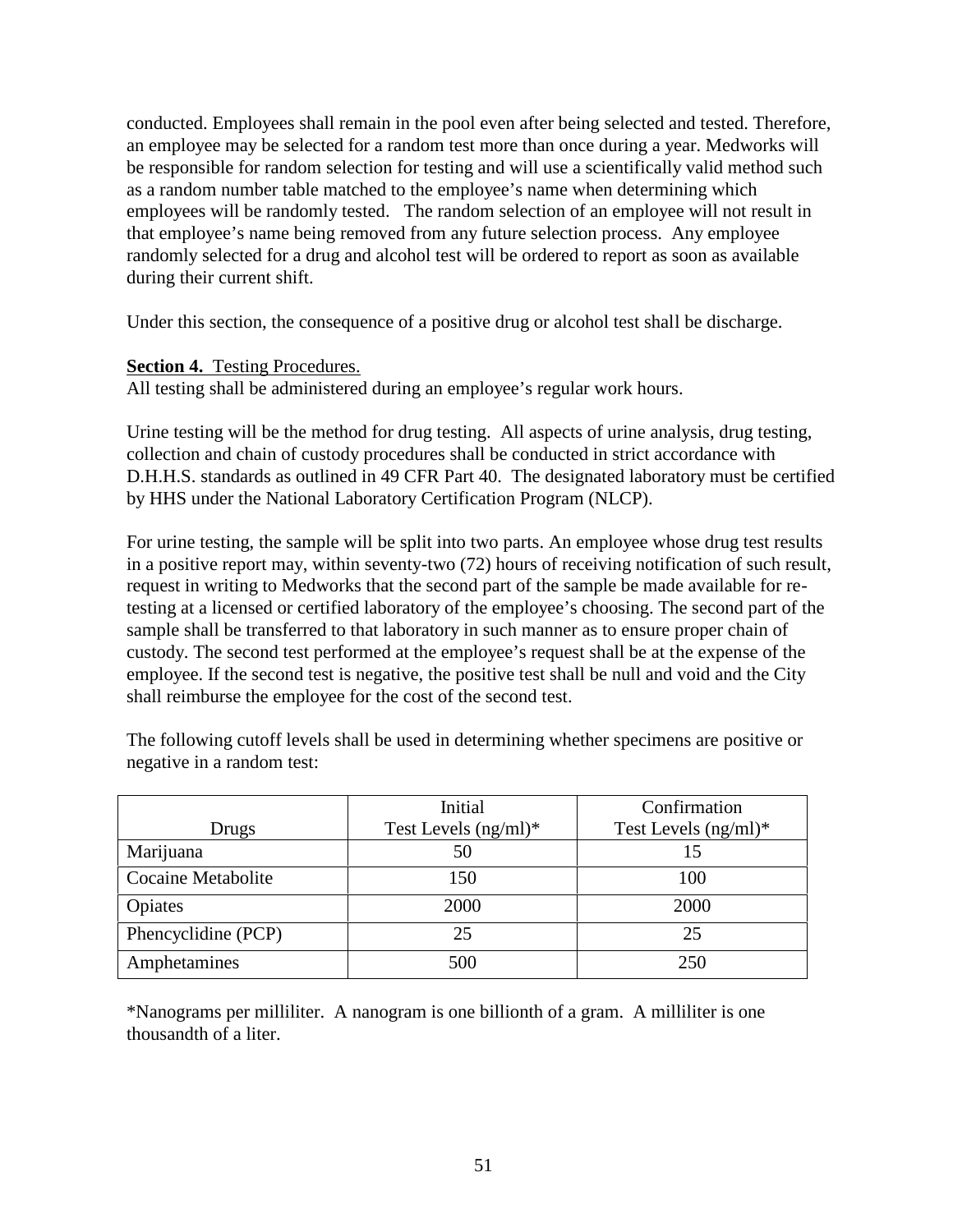|                           | Initial                 | Confirmation            |
|---------------------------|-------------------------|-------------------------|
| Drugs                     | Test Levels $(ng/ml)^*$ | Test Levels $(ng/ml)^*$ |
| Marijuana                 | 50                      | 15                      |
| <b>Cocaine Metabolite</b> | 150                     | 100                     |
| Opiates                   | 2000                    | 2000                    |
| Phencyclidine (PCP)       | 25                      | 25                      |
| Amphetamines              | 500                     | 250                     |
| <b>Barbiturates</b>       | 300                     | 300                     |
| Benzodiazepines           | 300                     | 300                     |
| Methadone                 | 300                     | 300                     |
| Methaqualone              | 300                     | 300                     |
| Propoxyphene              | 300                     | 300                     |
| Anabolic Steroids         | 10                      | 10                      |

The following cutoff levels shall be used in determining whether specimens are positive or negative in a reasonable suspicion test:

\*Nanograms per milliliter. A nanogram is one billionth of a gram. A milliliter is one thousandth of a liter.

All of the above cutoff levels are subject to change according to amendments to 49 CFR Part 40.

A BAC level of .04 or above shall be used in determining a positive or negative test for alcohol. Should a positive alcohol test be obtained, a confirmation test will be conducted after a fifteen (15) minute interval has passed to ensure that the sample was not tainted by recent use of food, tobacco, or other products. The confirmation test is done on the same EBT as the first test. If the two results are different, the confirmation test results are controlling.

# **Section 5.** Interference With or Refusal to Submit to Testing.

Any alteration, switching, substituting or tampering with a sample or test, refusal by an employee to submit to a drug screening test pursuant to the provisions of this Appendix or refusal to submit to a search of City property which may be used by employees for their personal or other use shall be grounds for dismissal.

# **Section 6.** Voluntary Admission.

The opportunity for rehabilitation may be granted once for any employee who is not involved in any drug related misconduct who voluntarily admits to drug abuse prior to being selected for either random or reasonable suspicion testing. An employee referred to the program under this section shall not be disciplined for the substance abuse disclosed. However, failure to comply with the terms of the program, or refusal of an opportunity for rehabilitation, shall subject the employee to discipline.

**Section 7.** Rehabilitation.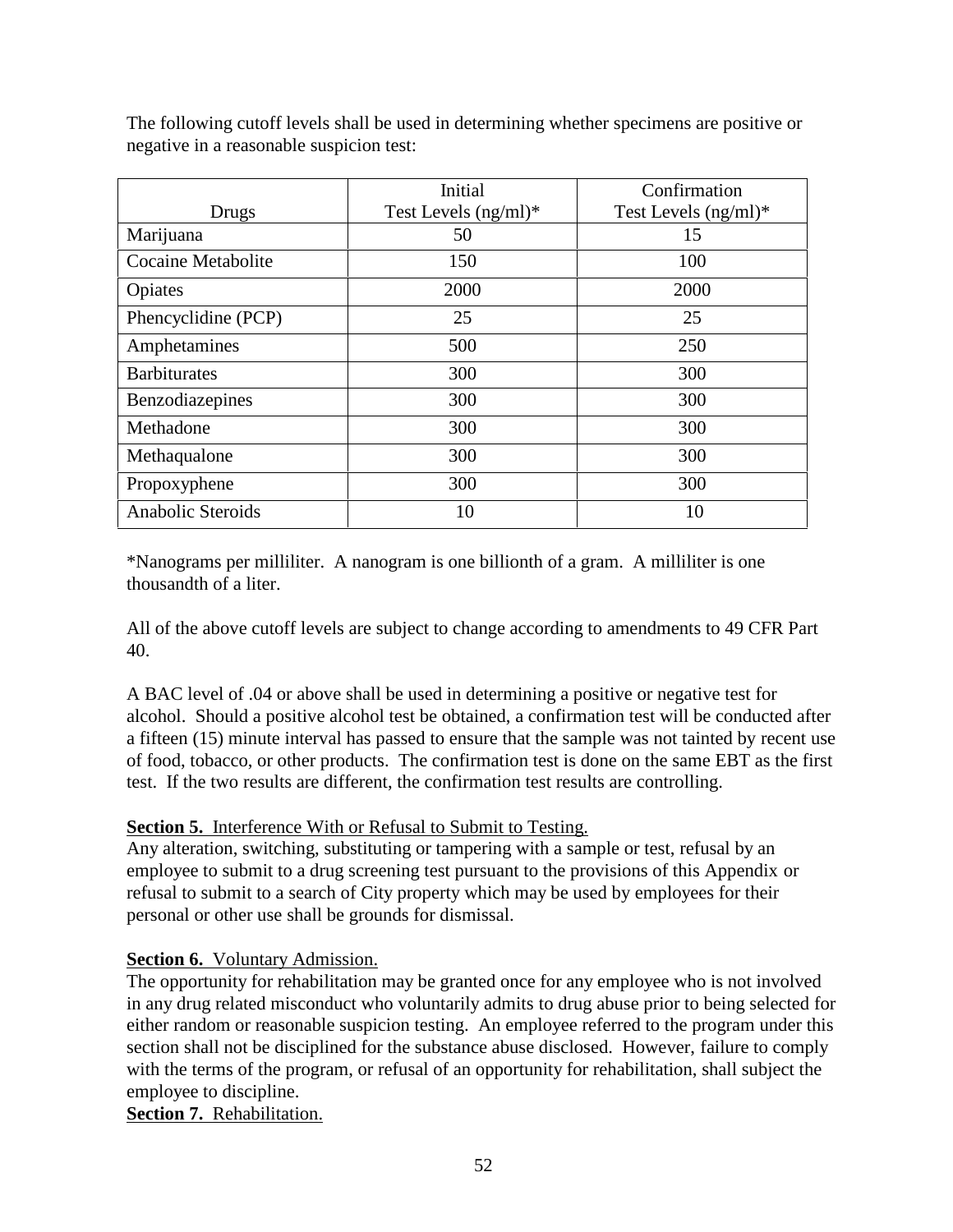Rehabilitation shall be offered through the City's Employee Assistance Program upon voluntary admission as described in Section 6. The employee shall use accumulated sick or vacation leave for the period of any absence for the purpose of rehabilitation. All treatment will be at the sole expense of the employee, to the extent not covered by the employee's health benefits plan.

As part of any rehabilitation program, the employee may be required to undergo periodic screening for drugs as recommended by the program. The employee shall be responsible to pay for such screenings. However, the City will reimburse the employee for up to three screenings once all requirements of the rehabilitation program have been successfully completed. Failure to comply with the terms of the program shall subject the employee to discipline. If, after screening, the employee has tested positive, he will be immediately suspended and will be subject to discharge. An employee who participates in the EAP under this section shall be required to authorize release of information relating to participation, progress and completion of the program from the EAP to the Personnel Director.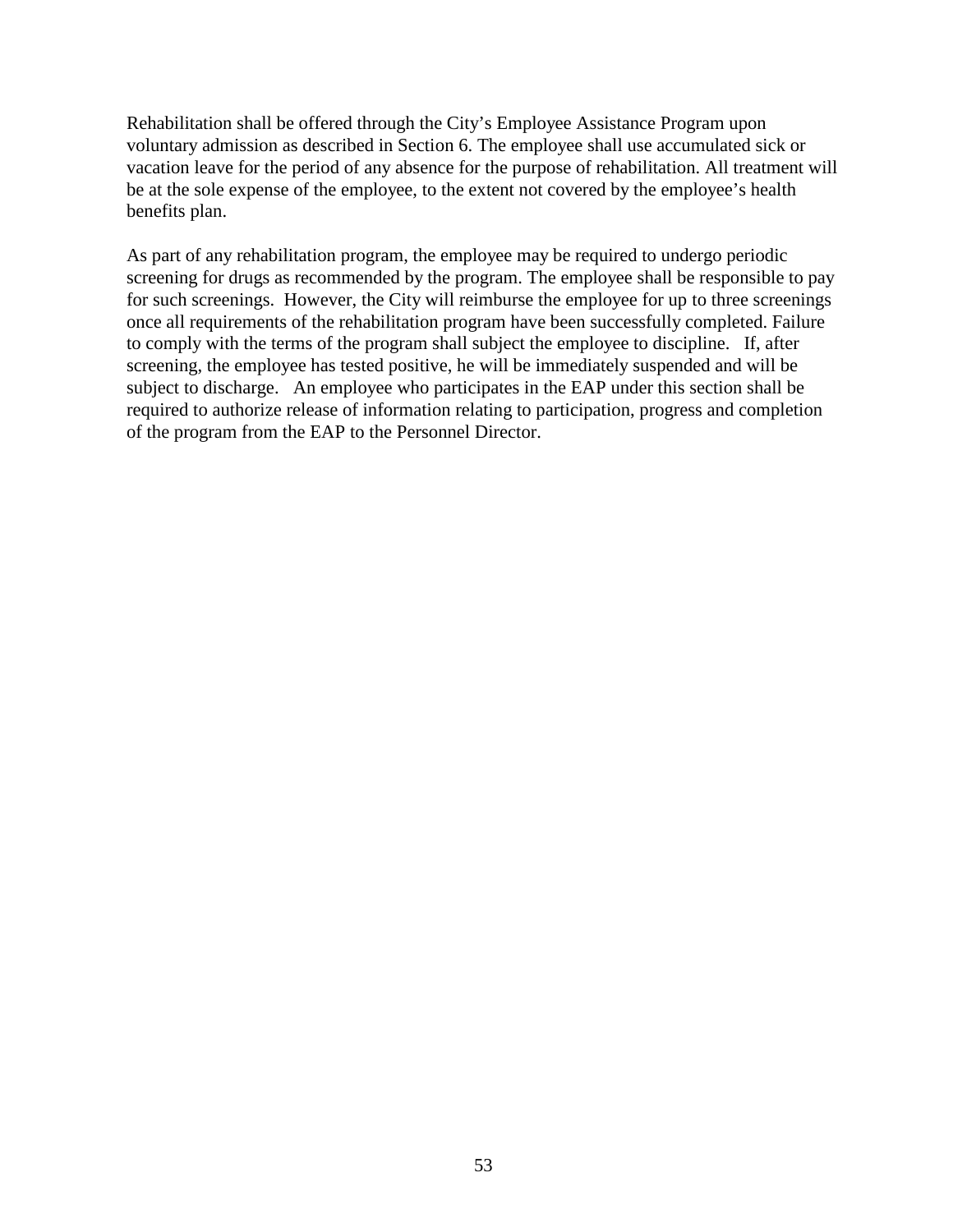# **APPENDIX D Effective 05-01-16 through 06-30-2018**

#### **City of Bristol** *Benefits at a Glance*

|                                         | <b>In Network</b><br>You Pay:        | <b>Out-of-Network</b><br>You pay: |
|-----------------------------------------|--------------------------------------|-----------------------------------|
| Office Visit Copayment                  | \$30                                 | You pay 20%<br>Plan pays 80%      |
|                                         |                                      | After the deductible is met       |
| <b>Hospital Copayment</b>               | \$250                                | You pay 20%                       |
|                                         |                                      | Plan pays 80%                     |
|                                         |                                      | After the deductible is met       |
| <b>Outpatient Surgery Copayment</b>     | \$100                                | You pay 20%                       |
|                                         |                                      | Plan pays 80%                     |
|                                         |                                      | After the deductible is met       |
| Coinsurance                             | \$0                                  | You pay 20%                       |
|                                         |                                      | Plan pays 80%                     |
|                                         |                                      | After the deductible is met       |
| Calendar year deductible (individual/2- | \$250/\$500/\$750*                   | \$1000/\$2000/\$3000              |
| member family/3+member family)          | *In network calendar year deductible |                                   |
|                                         | only applies to Short Term           |                                   |
|                                         | Rehabilitation in excess of 50 days  |                                   |
| Calendar year out-of-pocket maximum     | \$750/\$1,500/\$2,250*               | \$3000/\$6000/\$9000              |
| (individual/2-member                    | * Only applies to Short Term         |                                   |
| $family/3 + member family)$             | Rehabilitation in excess of 50 days. |                                   |
|                                         | \$3000/\$6000/\$9000                 |                                   |
| Lifetime Maximum                        | Unlimited                            |                                   |

### **PREVENTIVE CARE**

| Routine Preventive Care – (Routine<br>well child care, routine OB/GYN care,<br>routine health examinations) - | No charge              | You pay 20%<br>Plan pays 80%<br>After the deductible is met. |
|---------------------------------------------------------------------------------------------------------------|------------------------|--------------------------------------------------------------|
| unlimited                                                                                                     |                        |                                                              |
|                                                                                                               |                        |                                                              |
| <b>Mammograms</b><br>Hearing screenings                                                                       | No charge<br>No charge |                                                              |

# **MEDICAL CARE**

| Office visits                               | \$30 Copay  | You pay 20%                  |
|---------------------------------------------|-------------|------------------------------|
| Specialist consultations                    | \$30 Copay  | Plan pays 80%                |
| OB/GYN care                                 | \$30 Copay  | After the deductible is met. |
| Maternity care $-$ initial visit subject to | \$30 Copay  |                              |
| copayment, no charge thereafter             |             |                              |
| Lab and X-ray                               | \$15 Copay  |                              |
| High cost diagnostics (includes CAT         | \$100 Copay |                              |
| CTA, PET, SPECT, MRA, MRI)                  |             |                              |
| <b>Allergy Services</b>                     |             |                              |
| Office visits/testing                       | \$30 Copay  |                              |
| <i>Injections</i>                           | No charge   |                              |

### **HOSPITAL CARE –** *Prior*

| <i>authorization required.</i>           |       |                              |
|------------------------------------------|-------|------------------------------|
| Semi-private room                        | \$250 | You pay 20%                  |
| Maternity and newborn care               | \$250 | Plan pays 80%                |
| Skilled nursing facility, Rehabilitation | \$250 | After the deductible is met. |
| Hospital, Sub-Acute Facilities – up to   |       |                              |
| 180 days per calendar year               |       |                              |
| Outpatient surgery – in a hospital or    | \$100 |                              |
| surgi-center                             |       |                              |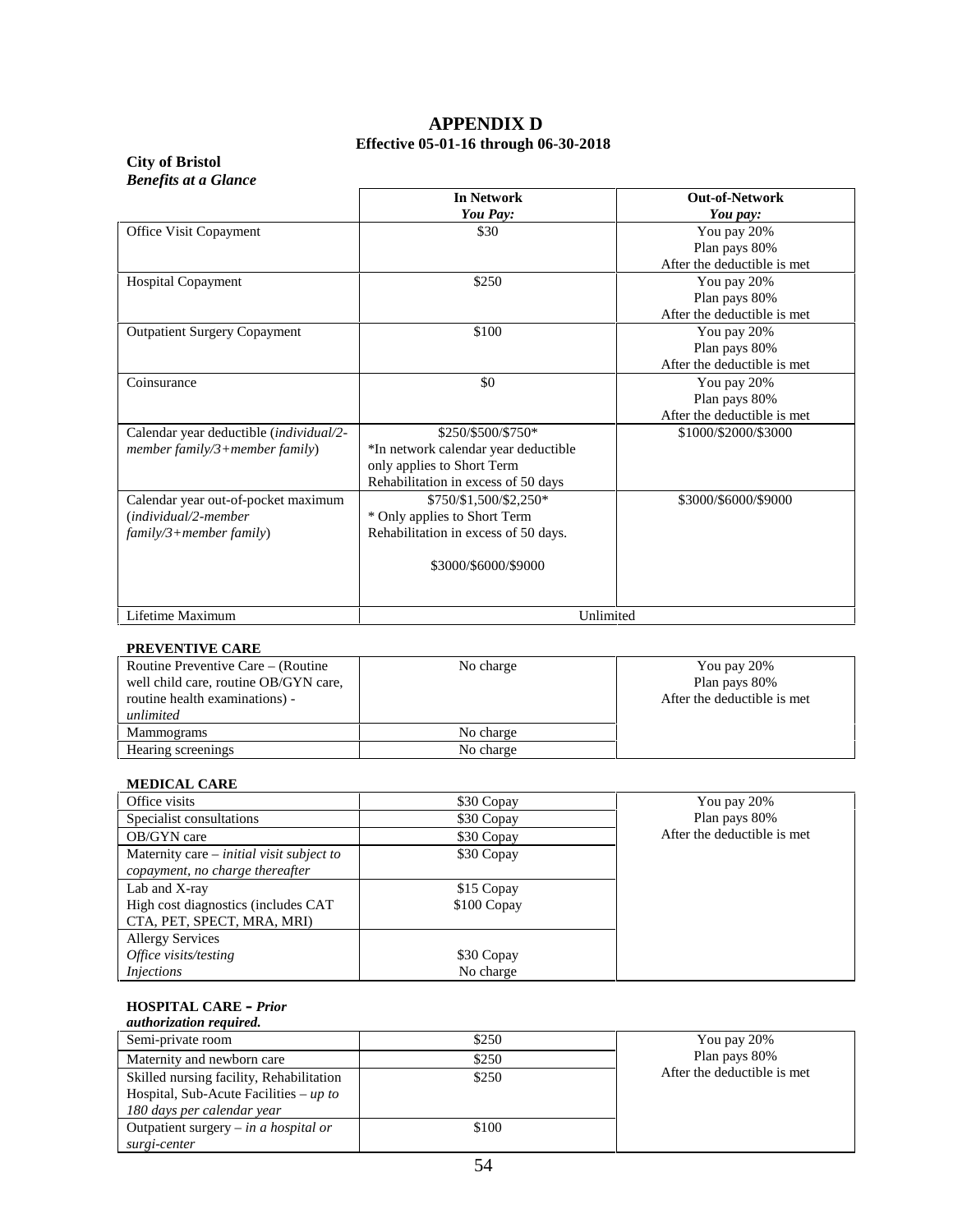#### **EMERGENCY CARE**

| Walk-in centers/Urgent Care                               | \$50/\$50 Copay | $$50/$50$ Copay |
|-----------------------------------------------------------|-----------------|-----------------|
| Hospital emergency room – copayment<br>waived if admitted | \$150 Copay     | \$150 Copay     |
| Ambulance                                                 | \$50            | \$50            |

#### **OTHER HEALTH CARE**

|           | You pay 20%                                                                                                                                                                                                |
|-----------|------------------------------------------------------------------------------------------------------------------------------------------------------------------------------------------------------------|
|           | Plan pays 80%                                                                                                                                                                                              |
|           | After the deductible is met                                                                                                                                                                                |
|           |                                                                                                                                                                                                            |
|           |                                                                                                                                                                                                            |
|           |                                                                                                                                                                                                            |
|           |                                                                                                                                                                                                            |
| No charge |                                                                                                                                                                                                            |
|           |                                                                                                                                                                                                            |
|           |                                                                                                                                                                                                            |
|           |                                                                                                                                                                                                            |
|           |                                                                                                                                                                                                            |
| No charge | You pay 20%                                                                                                                                                                                                |
|           | Plan pays 80%                                                                                                                                                                                              |
|           | After the deductible is met                                                                                                                                                                                |
| No charge | You pay 20%                                                                                                                                                                                                |
|           | Plan pays 80%                                                                                                                                                                                              |
|           | After the deductible is met                                                                                                                                                                                |
| No charge | You pay 20%                                                                                                                                                                                                |
|           | Plan pays 80%                                                                                                                                                                                              |
|           | After the deductible is met                                                                                                                                                                                |
| No charge | You pay 20%                                                                                                                                                                                                |
|           | Plan pays 80%                                                                                                                                                                                              |
|           | After the \$50 deductible is met                                                                                                                                                                           |
| No charge | Coinsurance                                                                                                                                                                                                |
|           | Plan reimburses 80% to maximum of                                                                                                                                                                          |
|           | \$170                                                                                                                                                                                                      |
|           | No charge after \$30 per office<br>visit Copay for 1 <sup>st</sup> 50 days<br>After 50 days, You pay 20%<br>Plan pays 80%<br>After the deductible is met<br>No charge after \$30 per office<br>visit Copay |

### **MENTAL HEALTH/SUBSTANCE**

| <b>ABUSE CARE</b>                  |            |                              |
|------------------------------------|------------|------------------------------|
| Inpatient                          | \$250      | You pay 20%                  |
| Outpatient physician office visits | \$30 Copay | Plan pays 80%                |
| Outpatient facility visits         | No charge  | After the deductible is met. |

#### **PRESCRIPTION BENEFITS\***

| Retail Generic                    | \$10      |                      |
|-----------------------------------|-----------|----------------------|
| <b>Retail Brand Formulary</b>     | \$25      |                      |
| <b>Retail Brand Non-Formulary</b> | \$40      |                      |
| Mail Order Generic                | \$20      | 20% after deductible |
| Mail Order Brand Formulary        | \$50      |                      |
| Mail Order Brand Non-Formulary    | \$80      |                      |
| Pharmacy Out of Pocket maximum    | \$2000    |                      |
| Prescription Annual maximum       | Unlimited |                      |

#### **\*Assumes mandatory generic substitution**

**Note:** In situations where the member is responsible for obtaining the necessary pre-certification or prior authorization and fails to do so, benefits may be reduced or denied.

This summary outlines some highlights of your plan. For a complete list of both covered and not covered services, see your employer's summary plan description –the official plan document. If there are any differences between this summary and the plan document, the information in the plan document takes precedence.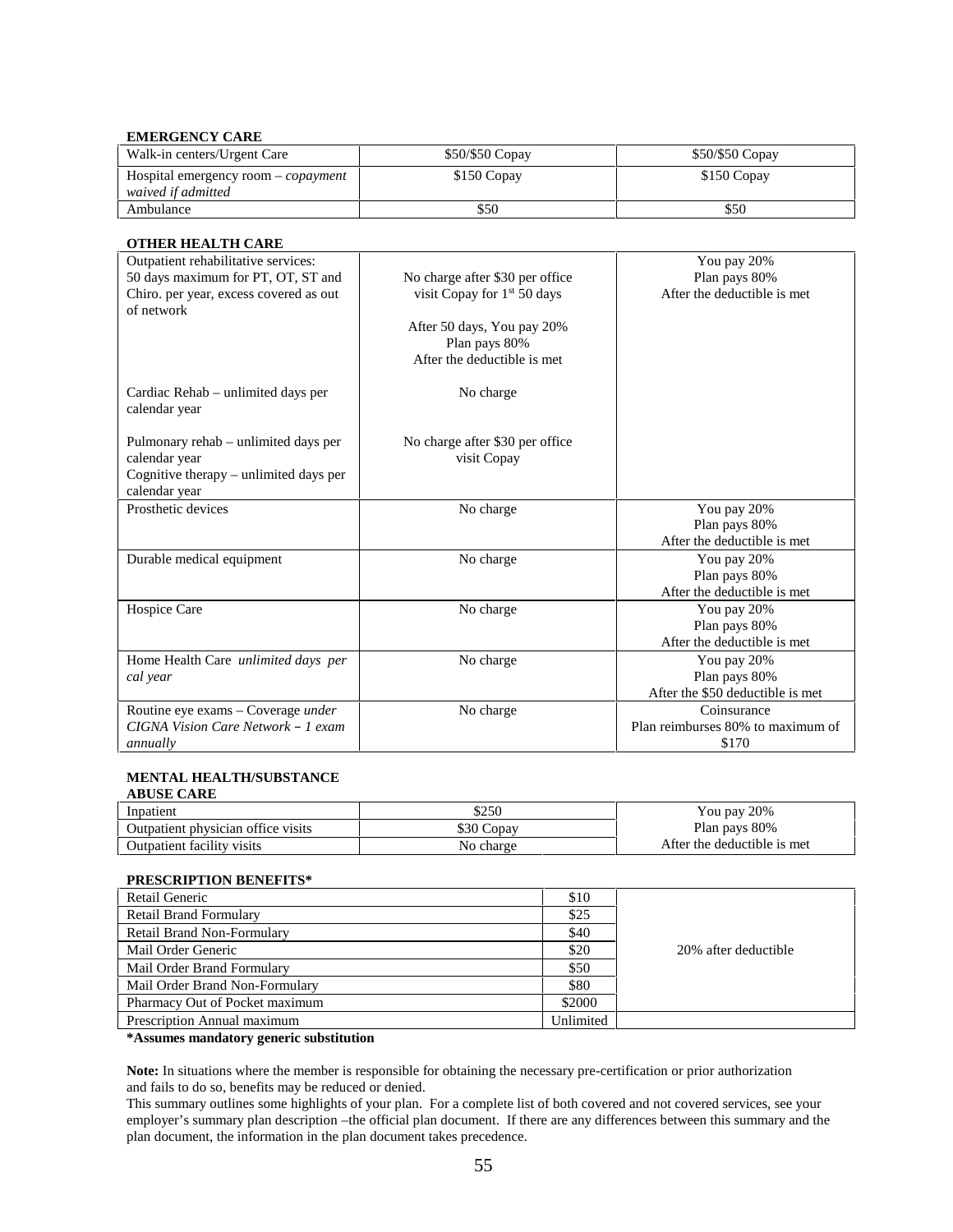# **APPENDIX E Effective July 1, 2018**

| <b>City of Bristol</b><br><b>CIGNA</b>                                                                                  |                               |                                                             |
|-------------------------------------------------------------------------------------------------------------------------|-------------------------------|-------------------------------------------------------------|
| <b>Benefits at a Glance</b>                                                                                             | <b>In Network</b><br>You Pay: | <b>Out-of-Network</b><br>You pay:                           |
| Office Visit Copayment                                                                                                  | \$30                          | You pay 20%<br>Plan pays 80%<br>After the deductible is met |
| Hospital Copayment                                                                                                      | \$300                         | You pay 20%<br>Plan pays 80%<br>After the deductible is met |
| <b>Outpatient Surgery Copayment</b>                                                                                     | \$150                         | You pay 20%<br>Plan pays 80%<br>After the deductible is met |
| Coinsurance                                                                                                             | \$0                           | You pay 20%<br>Plan pays 80%<br>After the deductible is met |
| Calendar year deductible (individual/2-<br>member family/3+member family)                                               | \$0                           | \$1000/\$2000/\$3000                                        |
| Calendar year out-of-pocket maximum<br>(individual/2-member family/3+member<br>family)                                  | \$3000/\$6000/\$9000          | \$3000/\$6000/\$9000                                        |
| Lifetime Maximum                                                                                                        | Unlimited                     |                                                             |
| <b>PREVENTIVE CARE</b>                                                                                                  |                               |                                                             |
| Routine Preventive Care – (Routine<br>well child care, routine OB/GYN care,<br>routine health examinations) - unlimited | No charge                     | You pay 20%<br>Plan pays 80%<br>After the deductible is met |
| Mammograms                                                                                                              | No charge                     |                                                             |
| Hearing screenings                                                                                                      | No charge                     |                                                             |
| <b>MEDICAL CARE</b>                                                                                                     |                               |                                                             |
| Office visits                                                                                                           | \$30 Copay                    | You pay 20%                                                 |
| Specialist consultations                                                                                                | \$30 Copay                    | Plan pays 80%                                               |
| OB/GYN care                                                                                                             | \$30 Copay                    | After the deductible is met                                 |
| Maternity care - initial visit subject to<br>copayment, no charge thereafter                                            | \$30 Copay                    |                                                             |
| Lab and X-ray<br>High cost diagnostics (includes CAT<br>CTA, PET, SPECT, MRA, MRI)                                      | \$15 Copay<br>\$100 Copay     |                                                             |
| (capped at 4 co-pays)<br><b>Allergy Services</b>                                                                        | \$30 Copay                    |                                                             |
| Office visits/testing<br><i>Injections</i>                                                                              | No charge                     |                                                             |
|                                                                                                                         |                               |                                                             |
| <b>HOSPITAL CARE – Prior authorization required.</b>                                                                    |                               |                                                             |
| Semi-private room                                                                                                       | \$300                         | You pay 20%                                                 |
| Maternity and newborn care                                                                                              | \$300                         | Plan pays 80%<br>After the deductible is met                |
| Skilled nursing facility, Rehabilitation<br>Hospital, Sub-Acute Facilities – up to<br>180 days per calendar year        | \$300                         |                                                             |
| Outpatient surgery $-$ in a hospital or<br>surgi-center                                                                 | \$150                         |                                                             |

#### **EMERGENCY CARE**

| Walk-in centers/Urgent Care                                      | \$50/\$50 Copay | \$50/\$50 Copay |
|------------------------------------------------------------------|-----------------|-----------------|
| Hospital emergency room – <i>copayment</i><br>waived if admitted | \$150 Copay     | \$150 Copay     |
| Ambulance                                                        | \$50            | \$50            |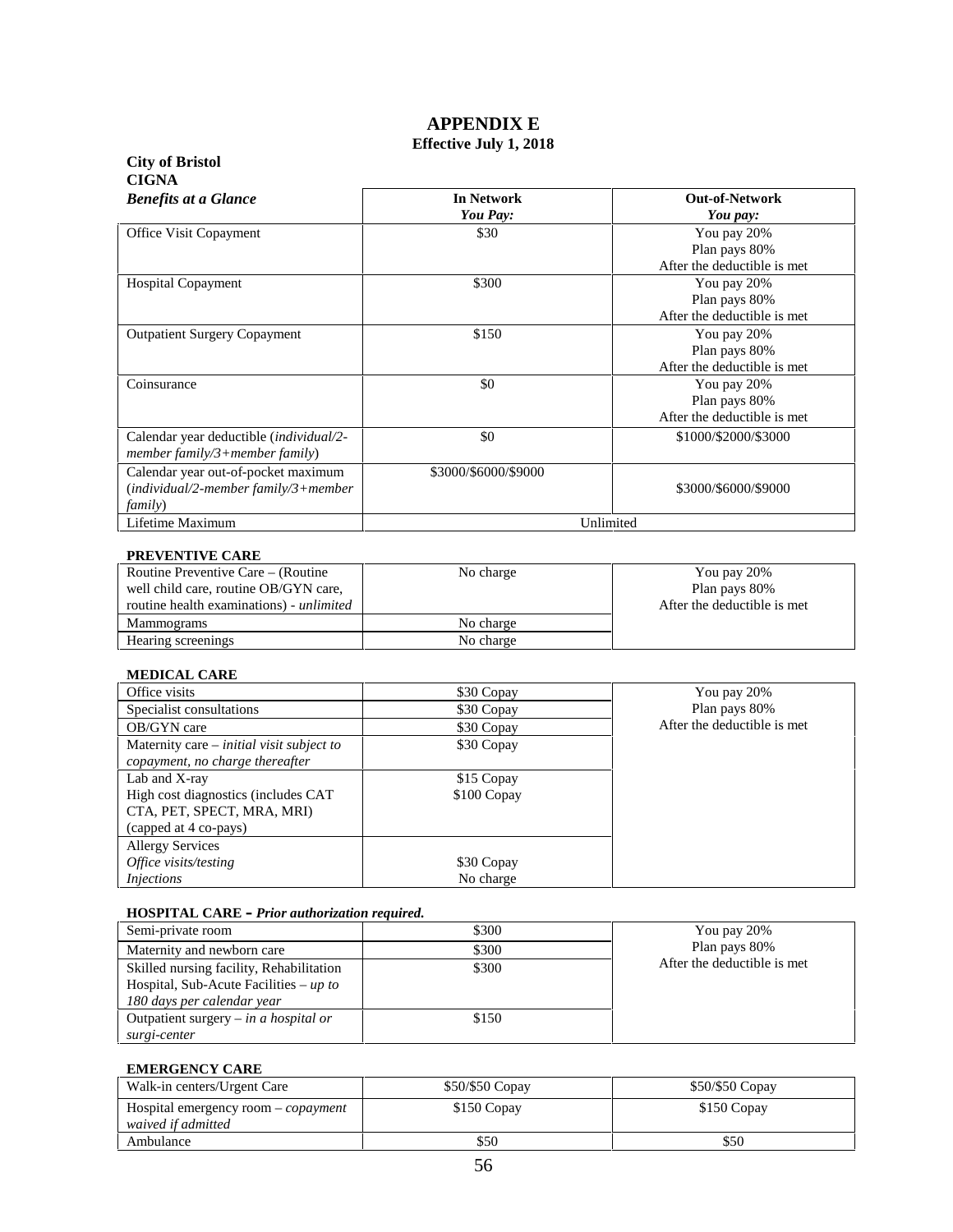# **OTHER HEALTH CARE**

| Outpatient rehabilitative services:        |                                 | You pay 20%                       |
|--------------------------------------------|---------------------------------|-----------------------------------|
| 50 days maximum for PT, OT, ST and         | No charge after \$30 per office | Plan pays 80%                     |
| Chiro. per year                            | visit Copay for $1st 50$ days   | After the deductible is met       |
|                                            |                                 |                                   |
| Cardiac Rehab – unlimited days per         | No charge                       |                                   |
| calendar year                              |                                 |                                   |
|                                            |                                 |                                   |
| Pulmonary rehab – unlimited days per       | No charge after \$30 per office |                                   |
| calendar year                              | visit Copay                     |                                   |
| Cognitive therapy – unlimited days per     |                                 |                                   |
| calendar year<br>Prosthetic devices        |                                 |                                   |
|                                            | No charge                       | You pay 20%                       |
|                                            |                                 | Plan pays 80%                     |
|                                            |                                 | After the deductible is met       |
| Durable medical equipment                  | No charge                       | You pay 20%                       |
|                                            |                                 | Plan pays 80%                     |
|                                            |                                 | After the deductible is met       |
| Hospice Care                               | No charge                       | You pay 20%                       |
|                                            |                                 | Plan pays 80%                     |
|                                            |                                 | After the deductible is met       |
| Home Health Care <i>unlimited days</i> per | No charge                       | You pay 20%                       |
| cal year                                   |                                 | Plan pays 80%                     |
|                                            |                                 | After the \$50 deductible is met  |
| Routine eye exams – Coverage <i>under</i>  | No charge                       | Coinsurance                       |
| CIGNA Vision Care Network - 1 exam         |                                 | Plan reimburses 80% to maximum of |
| annually                                   |                                 | \$170                             |

#### **MENTAL HEALTH/SUBSTANCE ABUSE CARE**

| Inpatient                          | \$300             | You pay 20%                  |
|------------------------------------|-------------------|------------------------------|
| Outpatient physician office visits | \$30 C<br>. Copav | Plan pays 80%                |
| <b>Outpatient facility visits</b>  | No charge         | After the deductible is met. |

#### **PRESCRIPTION BENEFITS\***

| Retail Generic                 | \$10      |                      |
|--------------------------------|-----------|----------------------|
| <b>Retail Brand Formulary</b>  | \$25      |                      |
| Retail Brand Non-Formulary     | \$40      |                      |
| Mail Order Generic             | \$20      | 20% after deductible |
| Mail Order Brand Formulary     | \$50      |                      |
| Mail Order Brand Non-Formulary | \$80      |                      |
| Pharmacy Out of Pocket maximum | \$2000    |                      |
| Prescription Annual maximum    | Unlimited |                      |

**\*Assumes mandatory generic substitution**

**Note:** In situations where the member is responsible for obtaining the necessary pre-certification or prior authorization and fails to do so, benefits may be reduced or denied.

This summary outlines some highlights of your plan. For a complete list of both covered and not covered services, see your employer's summary plan description –the official plan document. If there are any differences between this summary and the plan document, the information in the plan document takes precedence.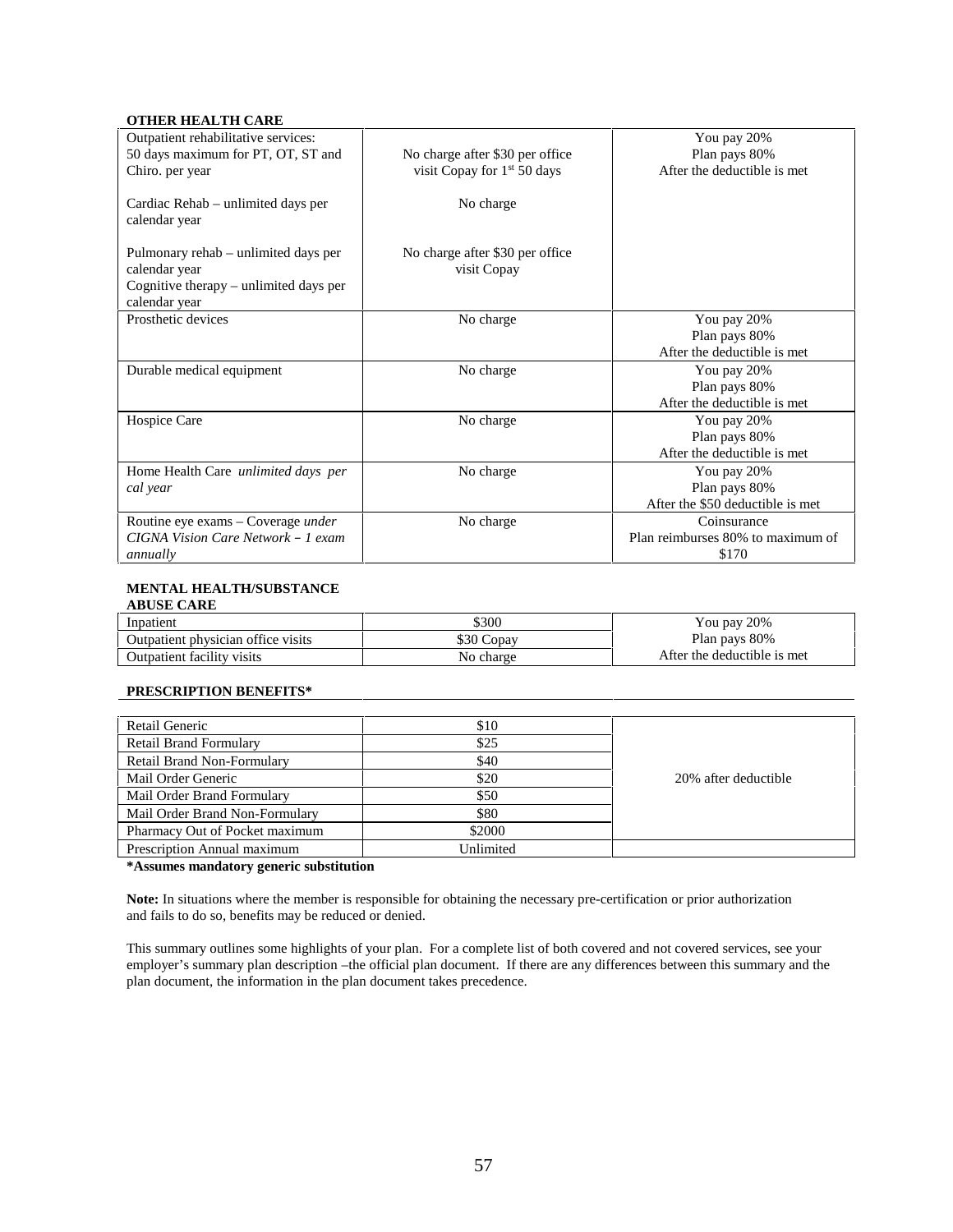# MEMORANDUM OF AGREEMENT BETWEEN THE CITY OF BRISTOL AND LOCAL #773 INTERNATIONAL ASSOCIATION OF FIREFIGHTERS

The City of Bristol, hereinafter referred to as the "City," and IAFF Local # 773, hereinafter referred to as the "Union," do hereby agree to the following:

- 1. With the exception of Section 11:1 and the  $1<sup>st</sup>$  sentence of Section 11:2.7, contract language contained in Article XI shall not apply to any emergency manpower call-backs.
- 2. Whenever an emergency manpower call-back shall be implemented (examples include second alarm, brush fire, need for an additional engine company), in lieu of any existing overtime list, Dispatch shall electronically initiate a call to all qualified personnel. Should manual call-backs be initiated in lieu of the electronic process, the most recently updated overtime 2nd alarm list maintained by the Fire Department shall be used.
- 3. Staffing of fire personnel shall then occur on a first response basis until manpower levels are met or it is determined that the manpower is not needed.
- 4. Fire personnel contacting dispatch shall state their name, rank and the assignments they are qualified to work.
- 5. Any employee who is absent on sick leave or workers compensation\*, or who is unable to respond within the timeframe allowable by the  $2<sup>nd</sup>$  alarm Standard Operating Procedure, is not eligible to work and must decline the overtime assignment. \*(Per 08-28-14 Grievance Settlement)
- 6. There shall be no compensation paid to fire personnel for their telephonic response to Dispatch.
- 7. It is understood that the safety officer can be filled by the following ranks: Senior Captain- Drill Master, Captain, Deputy Chief.
- 8. It is understood that officers can be filled by Captains, Lieutenants and Senior Captain Drill Master.
- 9. It is understood that fire investigators, when filled at the discretion of the Deputy Chief/Incident Commander, can be filled by Fire Prevention Inspector and Fire Prevention Officer. Should no fire department staff respond and other resources of the City are unavailable, the Deputy Chief/Incident Commander shall direct Central Dispatch to contact the State Fire Marshall's office for assistance.
- 10. Except for the amendments made herein, this agreement shall not be considered a waiver of the parties' rights under Article XI as they were intended.
- 11. The conditions of this Agreement shall be effective January 1, 2012.
- 12. The parties agree to meet to review the process and consider any adjustments upon the request of either party.

As executed on December 8, 2011.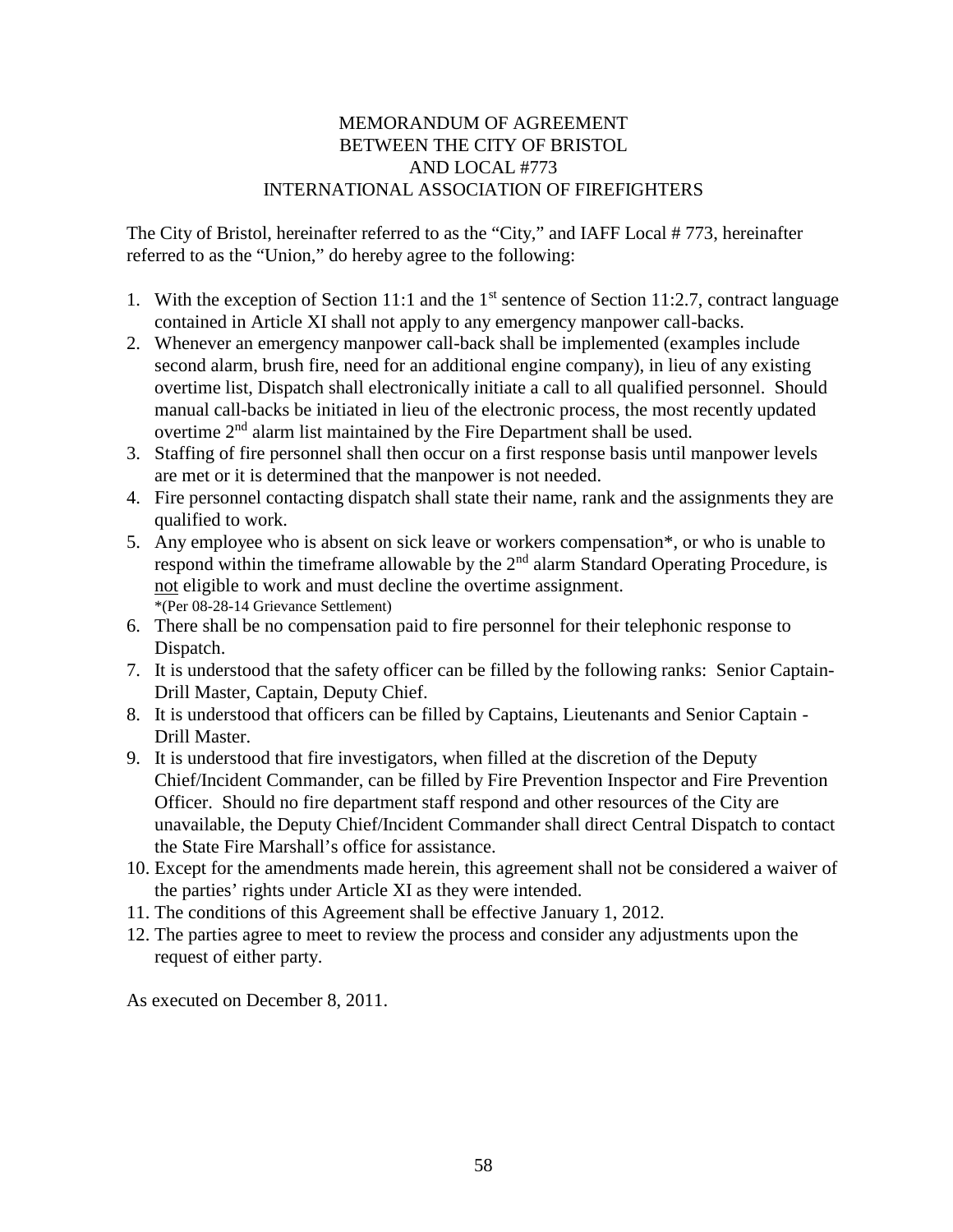# MEMORANDUM OF AGREEMENT BETWEEN THE CITY OF BRISTOL AND LOCAL #773 INTERNATIONAL ASSOCIATION OF FIREFIGHTERS

The City of Bristol, hereinafter referred to as the "City," and IAFF Local # 773, hereinafter referred to as the "Union," do hereby agree to the following:

- 1. When an employee earns vacation time while assigned to a "staff" position, he/she earns the time based on a 5 day work week (37.5 hours). When that employee is transferred "online" where a vacation week is equal to 4 days @ 12 hours/day or 48 hours, the City and the Union agree that the employee's time will be transferred "week for week". In other words, if the employee has a week's vacation as "staff" which is 5 days @ 7.5 hours/day or 37.5 hours, he /she will be credited with 10.5 hours of time, so that it equals a week's vacation "on-line" (48 hours).
- 2. Similarly, if an employee transfers from "on-line" to a 37.5 hour / week position, the vacation time will be transferred "week for week". In other words, if an "on-line" employee has a week's vacation of 4 days @ 12 hours/day (48 hours) and transfers to a 37.5 hour/week position, he/she will still have a week of vacation; however, it would be reduced by 10.5 hours so that it equals a week's vacation on "staff" which is 5 days @ 7.5 hours/day (37.5 hours).
- 3. When an employee earns sick or perfect attendance time while assigned to a "staff" position, he/she earns the time in days (7.5 hours). When that employee is transferred "online", the City and the Union agree that the employee's time will be transferred "day for day". In other words, if the employee has 1sick or Pad day as "staff" (7.5 hours), he /she will be credited with 4.5 hours of time, so that it equals 1 sick or Pad day "on-line" (or 12 hours).
- 4. Similarly, if an employee transfers from "on-line" to a 37.5 hour / week position, the sick or PAD time will be transferred "day for day". In other words, if an "on-line" employee has 1 sick or PAD day (12 hours), and transfers to a 37.5 hour/week position, he/she will still have 1 sick or Pad day; however, in hours that reduces to 7.5 hours.
- 5. Conversion of partial sick leave days will be pro-rated on a percentage basis. In other words, if an "on-line" employee with a partial sick day of 6 hours (50% of a 12 hour day) transfers to a 7.5 hour/day position, he/she will be credited with 3.75 hours (50% of a 7.5 hour day) of sick time and conversely if going from a "staff" to "on-line" position.
- 6. Conversion of partial vacation weeks shall be pro-rated on a percentage basis. In other words, if an "on-line" employee with a partial vacation week of 3 days (75% of a 4 day vacation week) transfers to a "staff" position, he/she will be credited with 3.75 days (75% of a 5 day vacation week) and conversely if going from a "staff" to "on-line" position.

As executed on January 18, 2011.